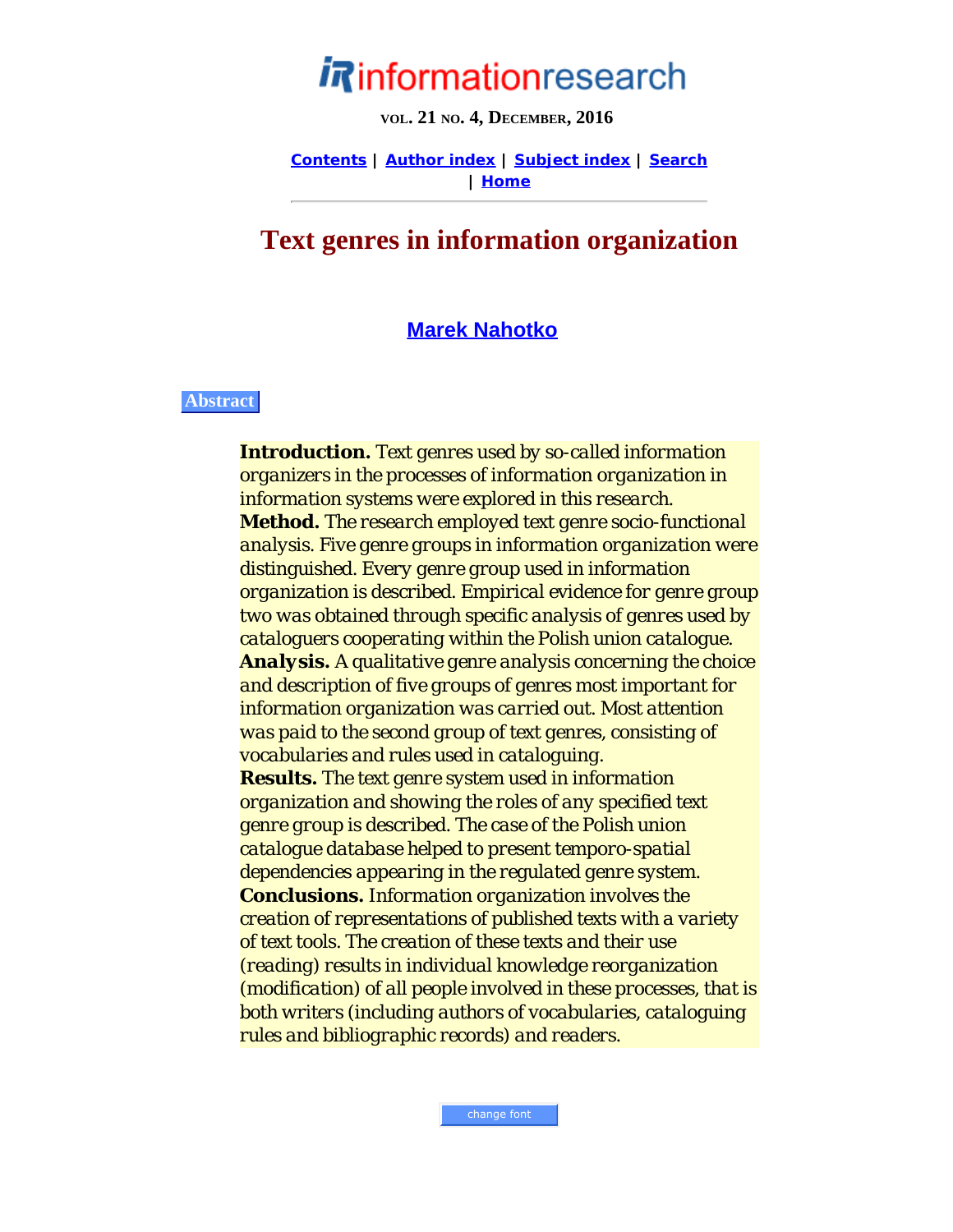## **Introduction**

The purpose of this paper is to present information organization activities and practices as text writing and reading practices. Particular emphasis is put on the process of cataloguing and indexing as text writing and reading in information systems such as libraries. In the past such texts were used in manual systems, such as card catalogues. Today they are employed in scholarly communication practice together with the Internet and computer-mediated communication. In fact, any information system can be understood as a complex system of texts and their genres. Genre theory (which consists of a number of different theories) is the basis for a new approach to well-known information organization processes performed manually for a long time, and in a computerised manner since the 1960s. The author of this paper is interested in the way texts of different genres are combined together to support social activities of information organizers and end-users. How does the differentiation of their information needs affect the choices they make as regards the text conventions (genres)? It appears particularly interesting to analyse text implementation in genres, the existence of which is almost unknown to information systems users and, thus, does not influence their knowledge structures. The discussed texts are vocabularies, rules and good practice guidelines, distributed in textual form to a specific community of professionals. This leads to the question of how these specific writing and reading practices affect the mediation efforts of information systems as a whole and particularly information systems with a role in scholarly communication.

The basic assumptions of contemporary text genre theory were created in the 1980s. According to Bakhtin and Medvedev [\(Bakhtin and Medvedev, 1985](#page-43-0), p. 125), genres are aggregated meanings serving the discovery and conceptualisation of reality on the basis of unified social assessment. Bakhtin [\(1986](#page-43-0), p. 95) states that genres are types of practical activity, characterised by the way their utterances are addressed to recipients. Different genres correspond to different conceptions of the text recipient (reader), being determined by the area of human creativity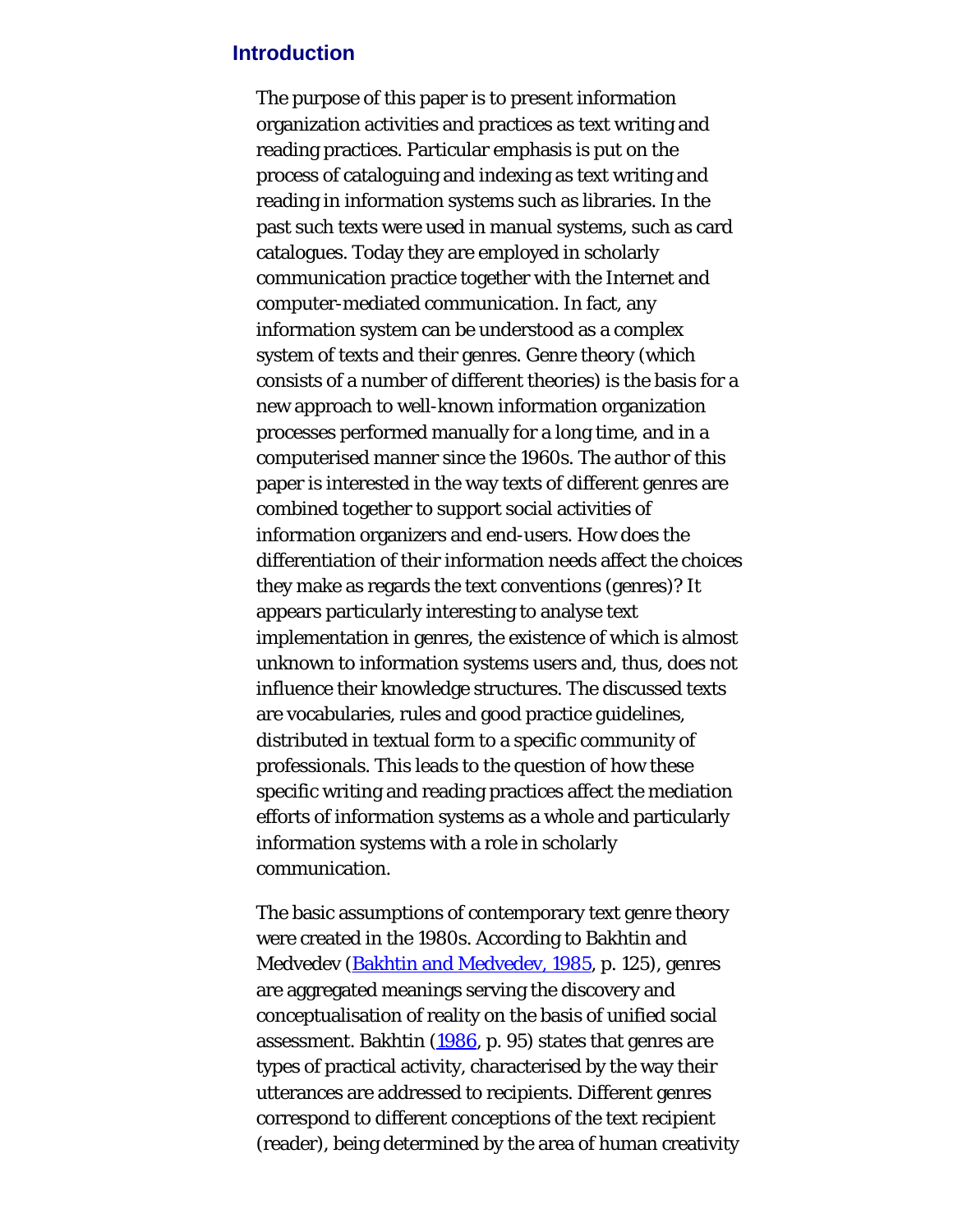and activities of daily life, to which the utterance is bound. In contrast, Miller believes that genres relate to conventional discourse categories based on typified rhetorical activities; recognised as the activity they acquire the meaning from, the situation, and the social context in which the situation has arisen. Genres are thus part of conventional multi-level structures used in human communication, beginning at the level of characters and ending with text genres. The number of genres in use is unspecified and depends on the complexity and diversity of the community [\(Miller, 1984](#page-43-0), p. 163). Genre is a part of the social context where a given text is created, reproduced, modified and represented.

According to Devitt, the construction of a genre facilitates the construction of a situation; during the identification of the genre, assumptions are constructed concerning not only the form of the text but also its objectives, subject, author and the assumed reader [\(Devitt, 1993](#page-43-0), p. 577). The community can be defined by the discourse of membership instead of by its members individually. This membership is understood as a set of genres aimed at better defining the nature of the discourse community, the way the community better defines the nature of the discourse [\(Devitt, 1993](#page-43-0), p. 582). Thus, Andersen treats genre as typified communicative action linking together authors and readers within the common space of meaning and activity [\(Andersen, 2015b](#page-43-0), p. 4). Genres and social activities relevant to them arise because particular social and institutional arrangements create activity forms directed by interests and ideologies supporting those arrangements.

The following part of this paper begins with the review of earlier research on genres with a focus on information organization applications of genre theory. This short review covers research on genre concepts within different disciplines with special emphasis on library and information science and new electronic genres. It is followed by a brief introduction to the methods and applications used in genre analysis and their similarity to those used in the analysis of information users' needs. Next, the application of genres in information organization is described with a new notion of genre group, an element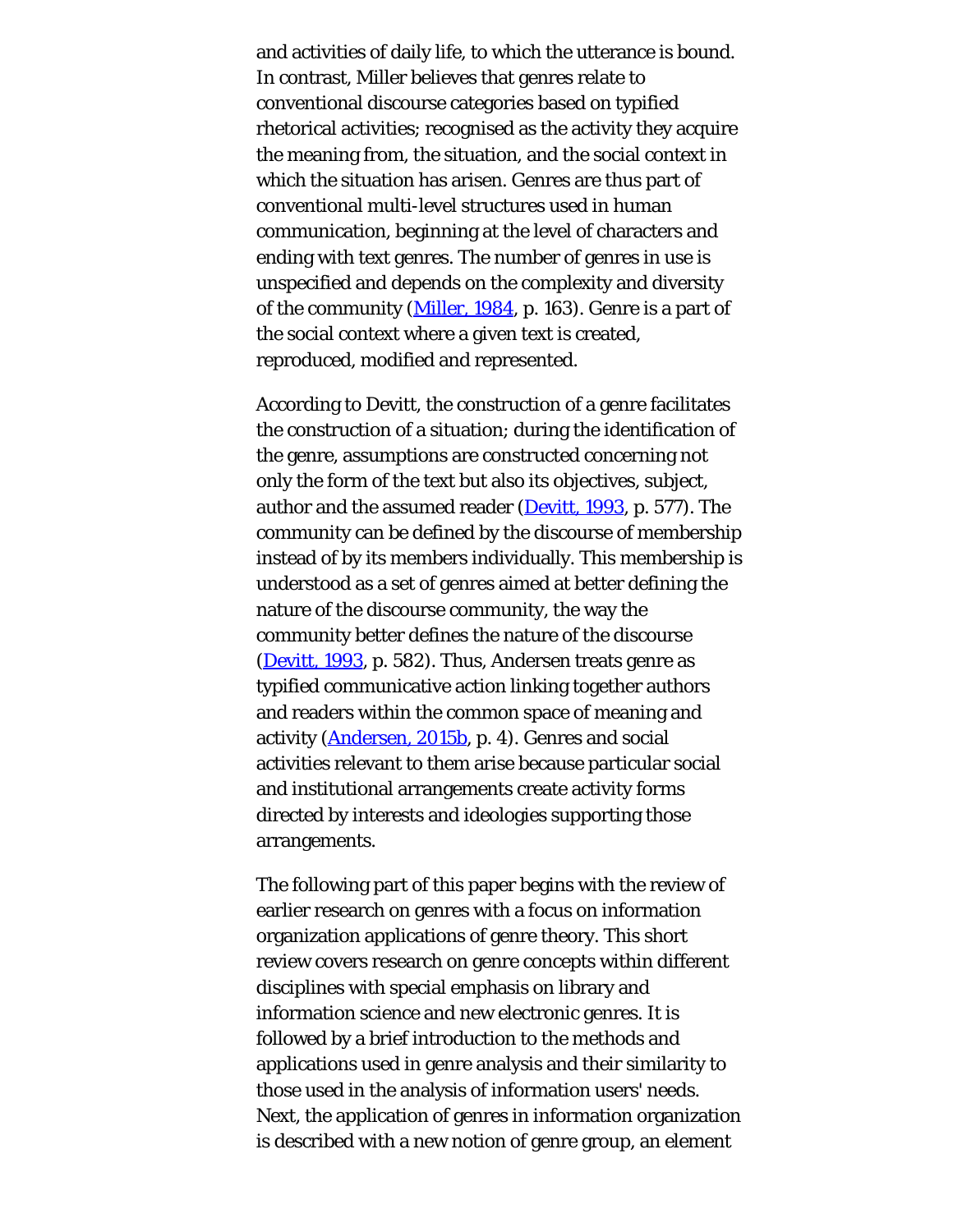of a genre system. Five genre groups in information organization are described. The essential part of this paper is on the use of texts in the genre of notes and messages (four genres are specified) exchanged by information organizers (cataloguers) within the Polish national union catalogue. It shows how these genres are used by the virtual community of cataloguers during online communication facilitating the shared cataloguing process.

### **Previous research**

The theory of text genres is used in many disciplines, including linguistics (e.g. [Askehave and Swales, 2001;](#page-43-0) [Swales, 1990\)](#page-43-1), rhetorical theory of genres (e.g. [Devitt,](#page-43-0) [2004; Miller, 1984](#page-43-0)), including North American new rhetoric and Australian systemic-functional schools ([Swales, 2009](#page-43-2), p. 3), anthropology [\(Hanks, 1987](#page-43-0)), cultural studies ([Frow, 2015\)](#page-43-0), media studies ([Neale, 1995](#page-43-0)), psychology ([Mandler, 1984\)](#page-43-0), human-computer interaction ([Vaughan and Dillon, 2006](#page-43-3)), and librarianship and information science [\(Hajibayova and Elin, 2014](#page-43-0); [Montesi,](#page-43-0) [2010](#page-43-0)). Researchers in these and other areas investigate the use of genres from different perspectives imposed by their disciplines, defining genre according to their individual research needs.

Information science studies of genres are focused on several issues such as knowledge and information organization, Web design, and digital communication ([Andersen 2008a](#page-43-0), p. 343). Yates and Orlikowski[\(1992](#page-43-4), p. 301), for instance, claim that genres used in communication within an organization support typical communication activities performed in response to recurring situations. This conceptualisation of genre acts as the basis of research conducted by Roussinov *et al.* ([2001](#page-43-5)) and Montesi and Navarrete [\(2008\)](#page-43-0). Vaughan and Dillon [\(2006](#page-43-3)), in turn, believe that genres can be considered a class of communication events, with a common set of conventions and rules facilitating interaction. This is achieved by creating and managing expectations within the community of creators and audiences ([Vaughan and Dillon, 2006,](#page-43-3) p. 503). The appearance of new, digital communication has resulted in research on new cybergenres, like personal Web pages [\(Dillon and Gushrowski, 2000\)](#page-43-0), blogs ([Kjellberg, 2009](#page-43-0)),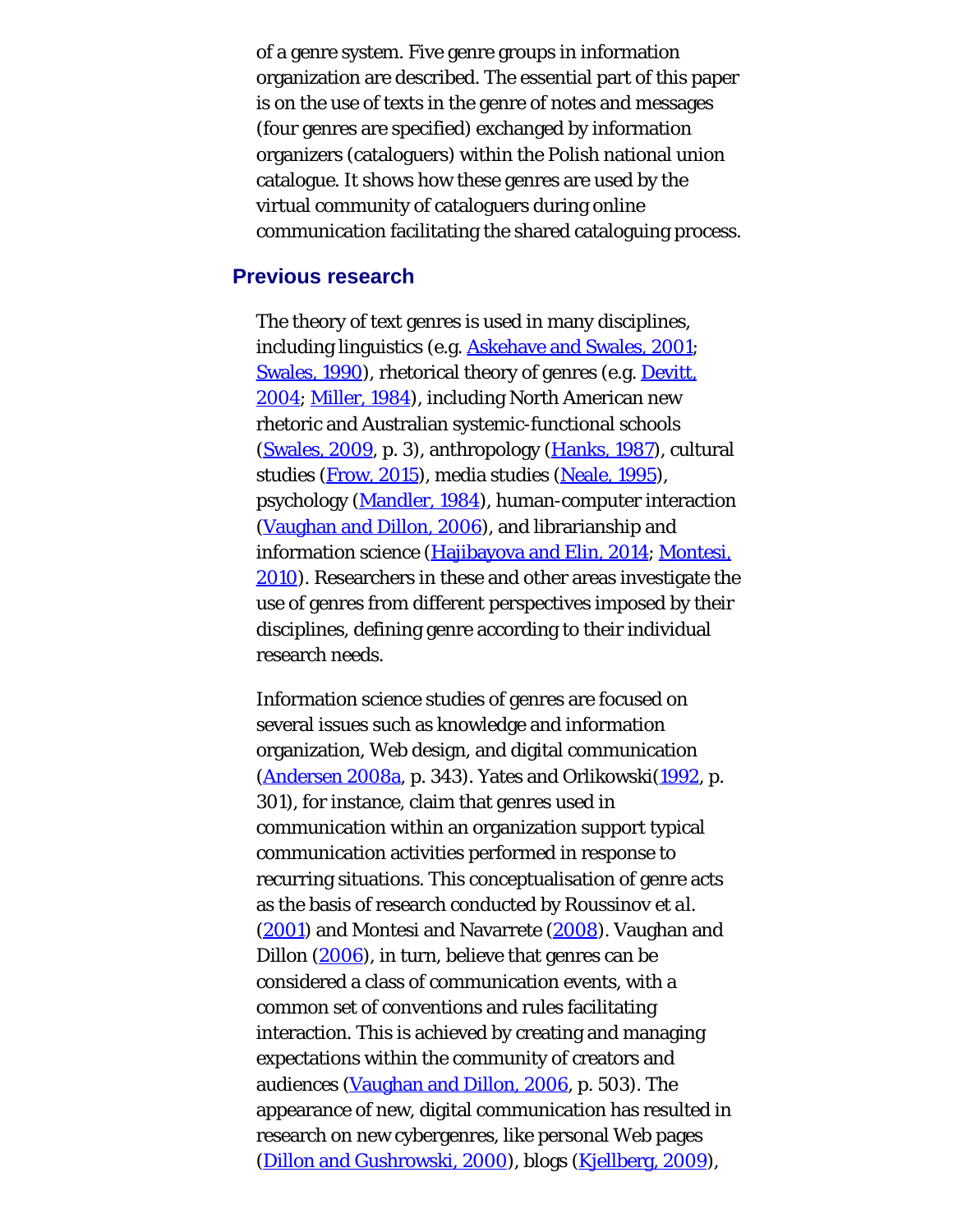online newspapers [\(Åkesson, Ihlström and Svensson,](#page-43-0) [2004\)](#page-43-0) or research papers [\(Puchmüller and Puebla, 2008](#page-43-6)). Andersen affirms a social-humanistic turn in information science since the beginning of the twenty-first century. It has led to a more interpretive-critical approach to research [\(Andersen 2008a](#page-43-0), p. 340).

Information science studies indicate that genres have considerable impact on the representation and organization of knowledge ([Andersen, 2008a;](#page-43-0) [Andersen](#page-43-0) [2015b; Crowston and Kwa](#page-43-0)[ś](#page-43-0)[nik, 2003](#page-43-0)) and on information needs fulfilment during information retrieval ([Kwa](#page-43-0)[ś](#page-43-0)[nik, et](#page-43-0) [al., 2001; Montesi, 2010](#page-43-0); [Montesi and Navarrete, 2008](#page-43-0); [Montesi and Owen, 2008](#page-43-0); [Rosso 2005](#page-43-7)). Beghtol [\(2001](#page-43-0), p. 19) postulates the use of genre analysis to establish the basis for domain analysis. Genre analysis is a natural component of domain analysis [\(Hjørland, 2002](#page-43-0)). Crowston and Kwaśnik discover a way to improve information retrieval with document genres identified and applied as facets of documents and query representations ([Crowston and Kwa](#page-43-0)[ś](#page-43-0)[nik, 2003](#page-43-0), p. 346). Genre identification provides information otherwise difficult to obtain on the suitability of a document and its conformity to the situation of the user ([Crowston and Kwa](#page-43-0)[ś](#page-43-0)[nik, 2003](#page-43-0). p. 350). Foscarini [\(2013](#page-43-0)) describes a genre perspective in the archival domain, particularly in relation to the understanding of the nature of a record. Andersen ([2008a\)](#page-43-0) contends that the ability to assess the suitability of a document by identifying its genre is a key argument for applying genres. Unfortunately, most library and information science research on the representation of documents ignores genre-provided information referring to the purpose of a document and its adjustment to users' needs [\(Andersen, 2008a](#page-43-0), p. 346).

Research on the use of genres in information and knowledge organization within the scholarly context is limited to considering two main problems. The first is the identification of the genre of catalogued documents aimed at the improvement of document retrieval efficiency. The second is the way new electronic genres (cybergenres) emerge. Research has been conducted on the library and catalogue genres and this paper continues this research.

## **Genre analysis**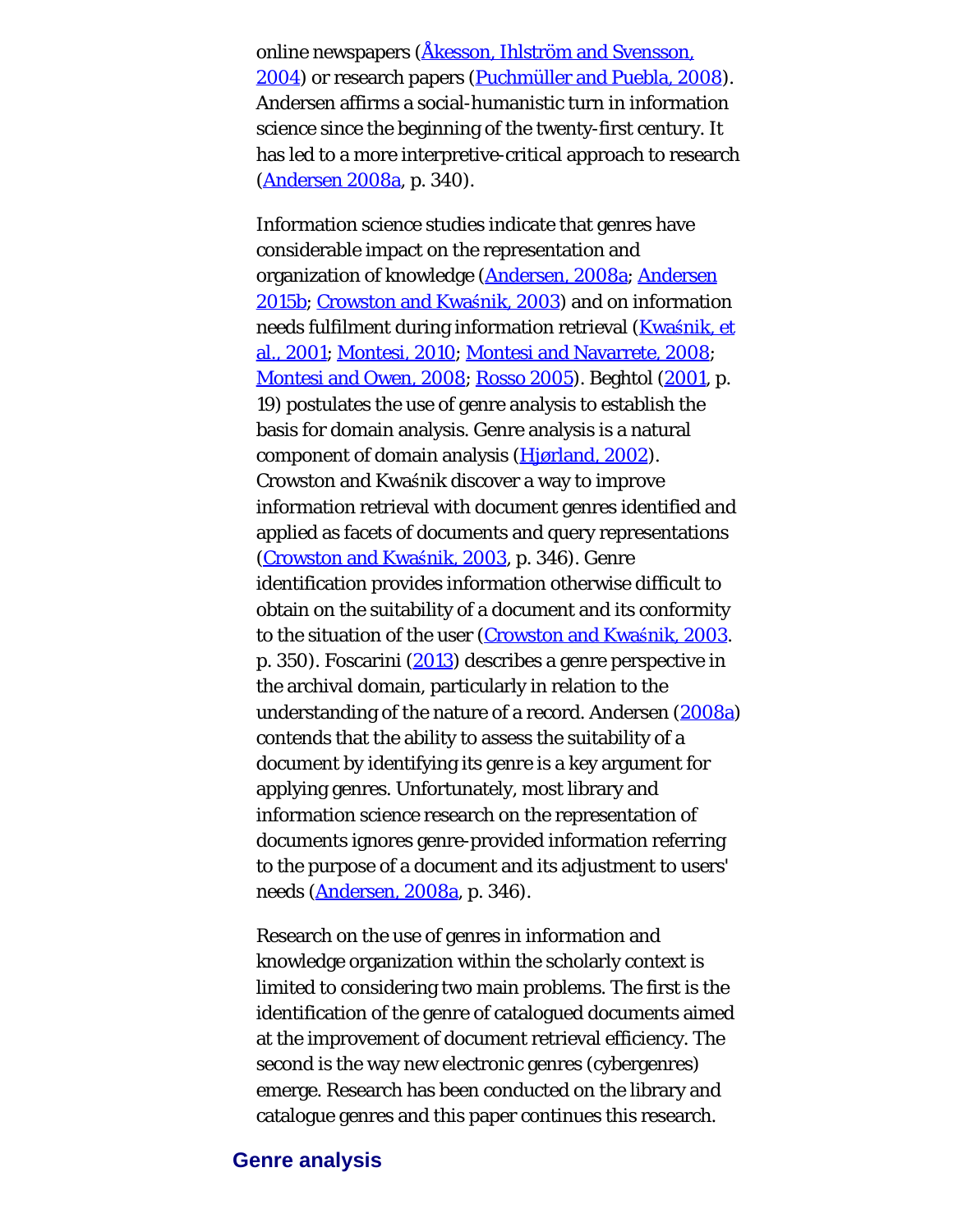Genre analysis may provide suggestions on how organizations use information systems to structure their work processes [\(Antunes, Costa, and Pino, 2006](#page-43-0)). Most text genres have easily noticeable features indicating the type of text. Typically, these characteristics are closely related to the main functions or activities in human communication performed with the use of the genre. As a result, genres are often perceived as a collection of communication features. The analysis of the genre is thus based on the discovery of regular features and the description of the reasons for their occurrence depending on the investigator's knowledge of the world. Bazerman emphasises the need to take into account the variability of these characteristics at each stage of the research and even the differentiation of genre understanding over time as the patterns are subject to change [\(Bazerman, 2004](#page-43-0), p. 323). In this way, the purpose of the genre analysis is shaped by the discovery of a way to use language in a specific context. Genres differ due to different communication objectives, fulfilled with their use. Their structure is optimised for these purposes ([Hyland, 1992,](#page-43-0) p. 150). The precise description of this structure (organization of the text) is known as genre analysis ([Hopkins and Dudley-Evans,](#page-43-0) [1988,](#page-43-0) p. 13).

In information activity systems of genres are commonly used. These consist of interdependent genres, in a typical sequence (or a limited set of acceptable sequences) connected with closely interlinked relationships, purpose and form [\(Bazerman, 1994](#page-43-0), p. 97). The treatment of the genre system as a series of genres encompassing social actions and used by all parties involved is particularly useful in the study of interactions. It focuses on how humans use sequences of communication activities in order to coordinate actions in time and space [\(Yates and](#page-43-8) [Orlikowski, 2002,](#page-43-8) p. 17). Similarly to a single genre, a system of genres also serves a number of functions. It organizes social structures, allowing the prediction of purpose, content (the whole system and the sequence and content of the component genres), form (medium, structure, linguistic elements), participants (sender, recipient), time and place of the interaction in communication (which can be represented in the form of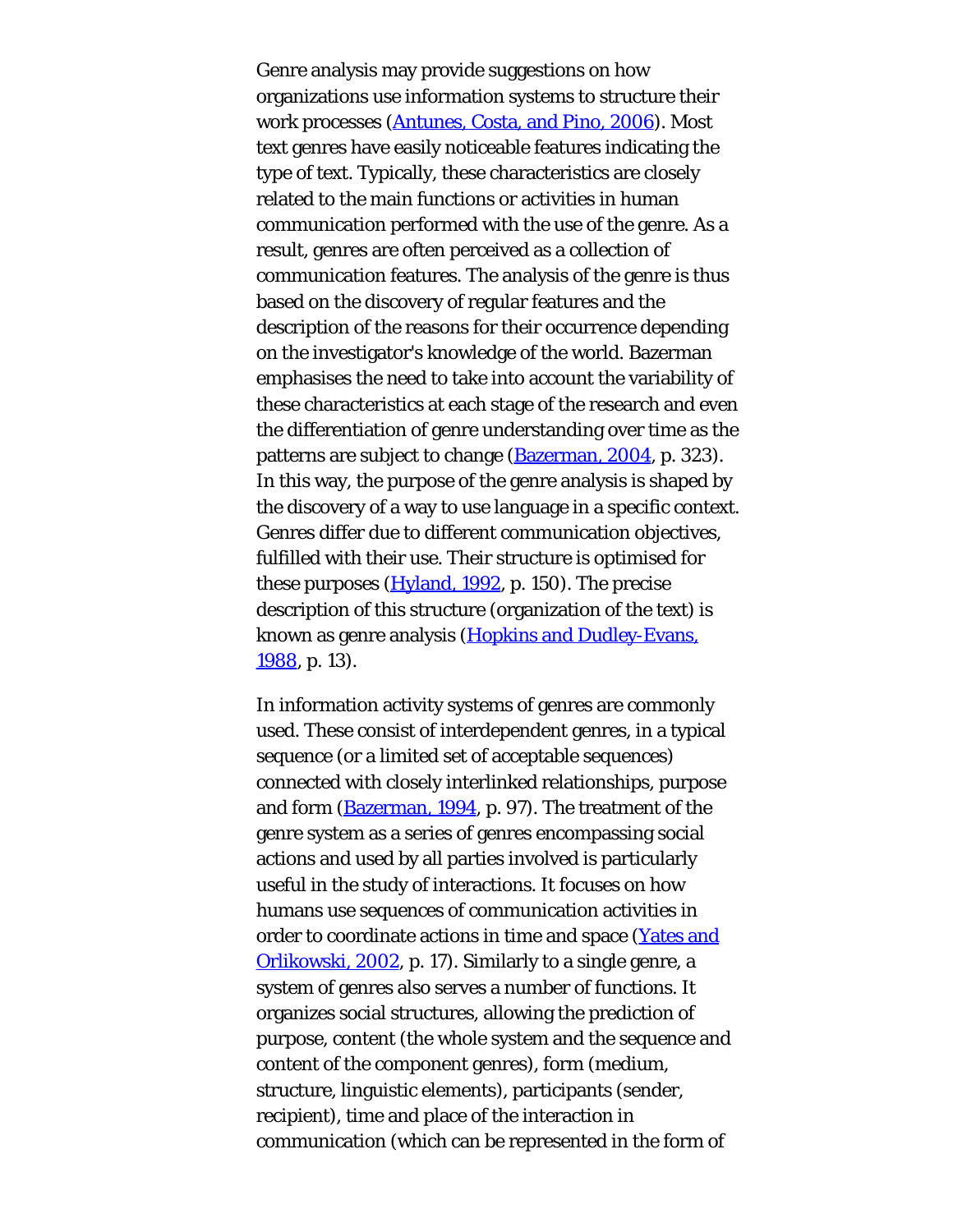questions: why, what, how, who/whom, when and where). During the process of genre analysis all the aforementioned aspects of interaction and communication are treated separately for methodological reasons, but in fact, they are closely interrelated. The same authors in another paper [\(Orlikowski and Yates, 1994](#page-43-0), p. 546) write that the concept of genre repertoire can serve as a useful analytic tool for the investigation of three different aspects of users' community communicative practices over time:

- 1. Nature: what do genres tell us about communicative practices of the community?
- 2. Establishment: how and why do community members initially enact a particular set of genres?
- 3. Change: how and why does the repertoire of genres change over time?

The analysis presented in the subsequent parts of this paper was prepared on the basis of and as an extension of work of Andersen, who in turn used the results of the socalled North American school of genre, based on rhetorical tradition. This research is similar to the Australian systemic-functional approach to genre in that it shares a similar opinion on the fundamental role of social context and function [\(Freedman and Medway, 1994](#page-43-0), p. 9). The term *functional* refers to the act of language in a specific context, and the *system* refers to the structure or organization of the language, to the system of choices available to the language users for meaning realisation ([Bawarshi and Reiff, 2010](#page-43-0), p. 30). The *realisation* in this case means the language implementation of social objectives and contexts, that is, specific interactions of language while meeting meanings and social actions with social objectives and specific language contexts. This approach was developed in the rhetorical genre approach, where genres are understood as sociological concepts mediating textual forms of being, knowing, and interacting in specific contexts. The study of genre needs to be focused on functions in various every day activities and practices entailing the implementation of texts. The objective of this paper is to present social actions in information organization, aimed at meeting information users' needs with the use of textual tools of various genres, forming a complex system.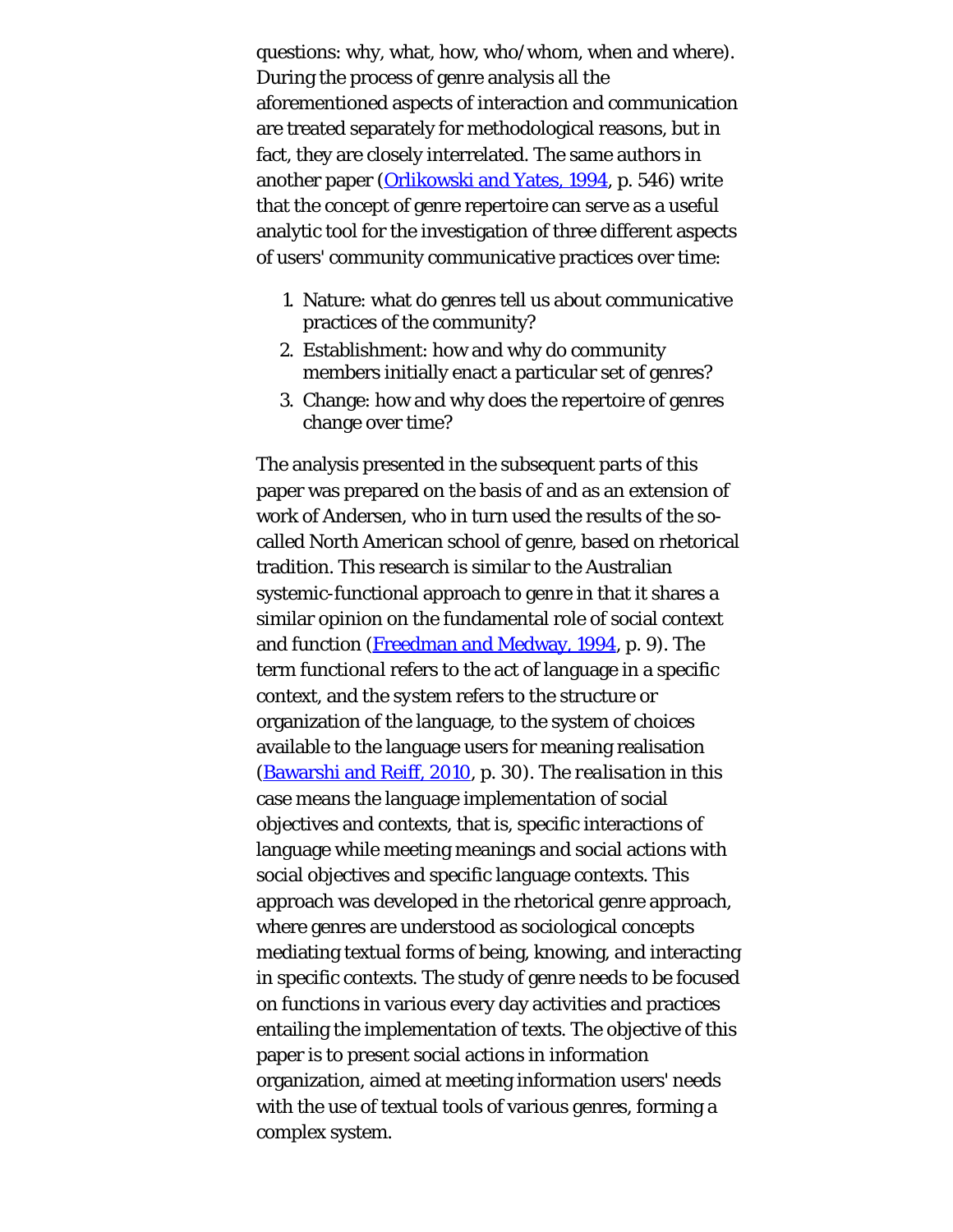The study of information users' needs and the study of genres resemble each other. The difference is yet another approach: genres are studied in terms of meeting users' needs with these tools, so research begins with genres and finishes with users' needs. In this way solutions are sought to such problems as: text appearance and its function, appropriate ways of text use, text supported activities and other purposes, text creators and the genre hierarchy. Taking genres into consideration, the following questions can be asked: What is the situation and its social structure? Are the actions recurrent and in what form? Who are the people involved in this situation? Which artefacts (e.g. texts) can be used to achieve the goals of the situation? ([Andersen, 2015a,](#page-43-0) p. 26).

The study of genre means exploring ways of standardisation, codification and modification of human knowledge during ongoing communication processes. As a part of overall human knowledge, genre knowledge plays a special role as a form of information literacy because the participants of communicative processes mediated by information systems by definition are forced to use the system, as they are scattered in space and time. Common genre knowledge enables the reconstruction of the communicative situation. Genres describe the types of social situations in which people, texts, actions and information are organized in a specific manner ([Andersen,](#page-43-0) [2008a,](#page-43-0) p. 355). Genre analysis thus understood goes beyond what is in this respect proposed by linguists in respect to the description of the social role of genre. This description should refer to the social context of the use of genres, shaping and being shaped by the conventions of discourse in community discourse. The exploration of a particular type of text (genre) is the identification of the communication situation with activities and its tasks realised with the use of text genre. Hence the text and context are not considered as two separate categories, but the text is integrated with both the context and social activities in which it is used. To create and use a text is to be situated in a context with socially and historically developed typified activities supported by textual tools [\(Andersen, 2008b](#page-43-0), p. 33).

### **Text genres in information organization**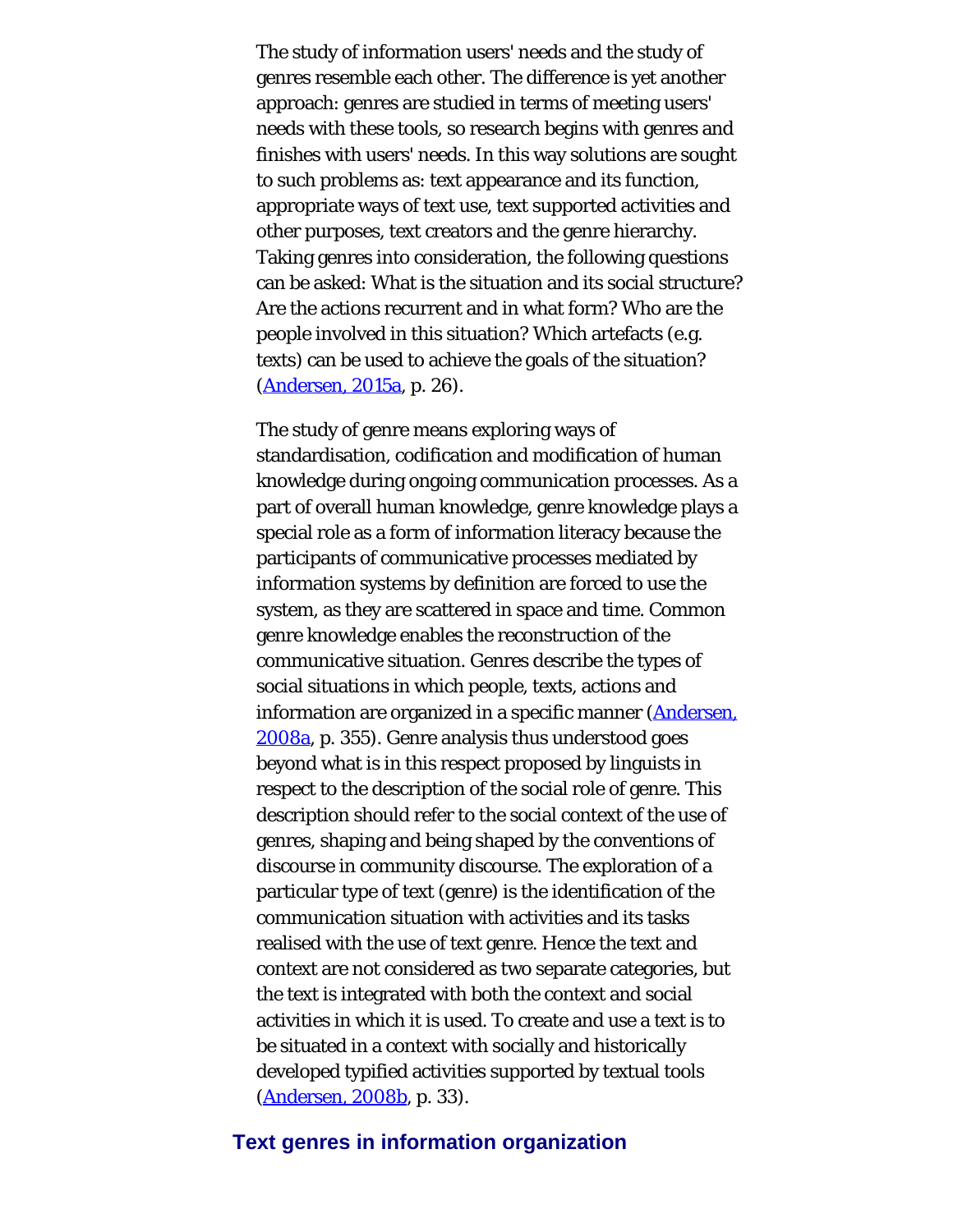Genres also play an important role in the organization of information, serving its archiving and sharing. They define how information functions within communication and, therefore, the understanding of a social world with an individual's roles and aims. Insufficient genre knowledge leads to a lack of discernment in information retrieval capabilities and reduces the ability to discover meanings ([Geisler](#page-43-0) *[et al](#page-43-0)*[., 2001](#page-43-0), p. 278).

Information systems, similar to any other social organization, are essentially language constructs [\(Feinberg, 2011](#page-43-0), p. 1016). Their functions are performed on the basis of linguistic artefacts such as collected and circulated documents and metadata resources used for the organization of the information contained in those documents. Andersen exposes the social role of genres, which locates him in the tradition of North American studies ([Andersen, 2008a,](#page-43-0) p. 354). He points to the need for making a connection between the theory of information or knowledge organization and the theory of genre ([Andersen, 2004](#page-43-0), p. 84).

Documents are sources of information and the objects of information organization, and are used as communication tools. They are expressed through the use of appropriate genres, used in people's social activities and organized within structured discourses. Information organization is a part of this activity, thus considered a social activity. However, neither genres nor information systems used for written communication can exist as a social activity without proper mechanisms of operation. These mechanisms are provided by information organization. Documents are used in socio-communicative activities. Information organization cannot be implemented without considering activities performed by means of these documents. The organization of information contained in documents supports these activities, consisting of the processes of writing, reading and documenting. The processes in question are mostly used to enable the distribution of information in time and space.

Archives, libraries, catalogues and bibliographies as well as their digital equivalents are text genres historically created in order to support and manage information organization as an essential part of the organization of society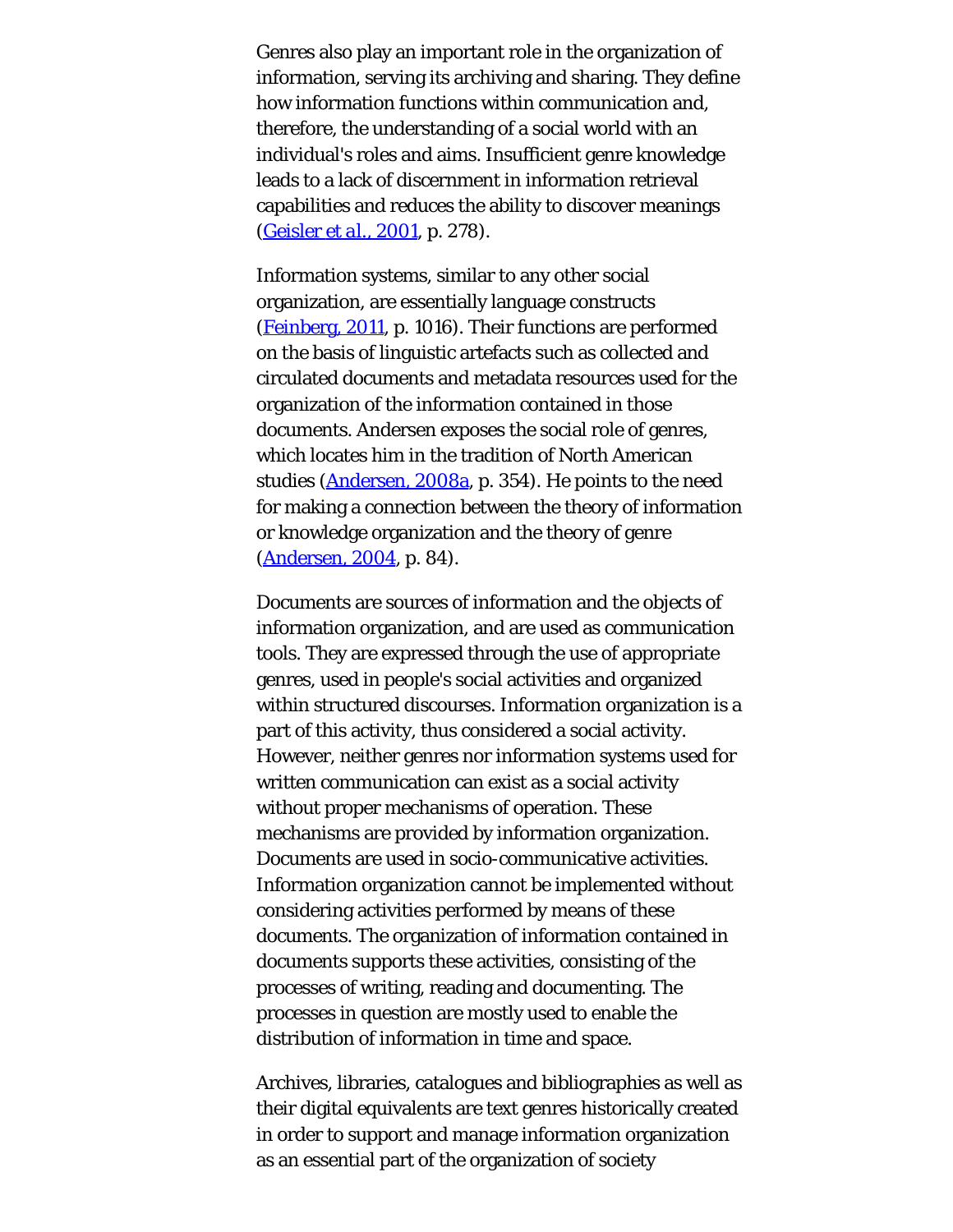([Andersen, 2008a,](#page-43-0) p. 360). In this way, the library appears to be a large text or, rather, a complex genre, consisting of sub-genres (journals and articles therein, books, standards, patents, and catalogues, instructions, vocabularies etc.), forming many systems of genres. What one sees here is a complex system of texts, connected by various relationships, particularly bibliographic intertextuality [\(Andersen, 2002](#page-43-0), p. 27). Intertextuality is understood as a phenomenon of conscious reference made by an author of a text to other texts, accompanied with the expectation of the recipient's understanding of the references in the text [\(Broich, 1985](#page-43-0), p. 31). Hence the conclusion that within the library (or other information system) genre, in addition to the aforementioned text's sub-genres, it is also necessary to distinguish genres such as catalogue, users' requests, bibliographies, rules and instructions, classification tables, thesauri, information system interfaces and other, all connected with intertextual relationships. The consequence of that statement is a division of genres used in information systems, discussed later in the paper.

From the point of view of the information system end-user the main genre, whose texts provide an added value sufficient to justify the existence of the system, is a genre of bibliographic description and content representation texts created by a librarian and/or indexer; for the purposes of this paper both will be named the information organizer. Both texts of bibliographic description (the formal features of document representation) and content representation together constitute the text of document description (record). This means that bibliographic objects can be organized (e.g., described and ordered) with a transparent use of language [\(Andersen, 2015a](#page-43-0), p. 16). The same objects can be found through the retrieval process, also by the use of language. These are social activities of information organization, and retrieval is one of many means of social activity realisation.

In the course of organizing information in the information systems (for instance, in libraries), text tools belonging to the respective genres are used by information organizers. There are five groups of text genres, with different numbers of sub-genres emerging in these processes, all discussed shortly below. It should be noticed that the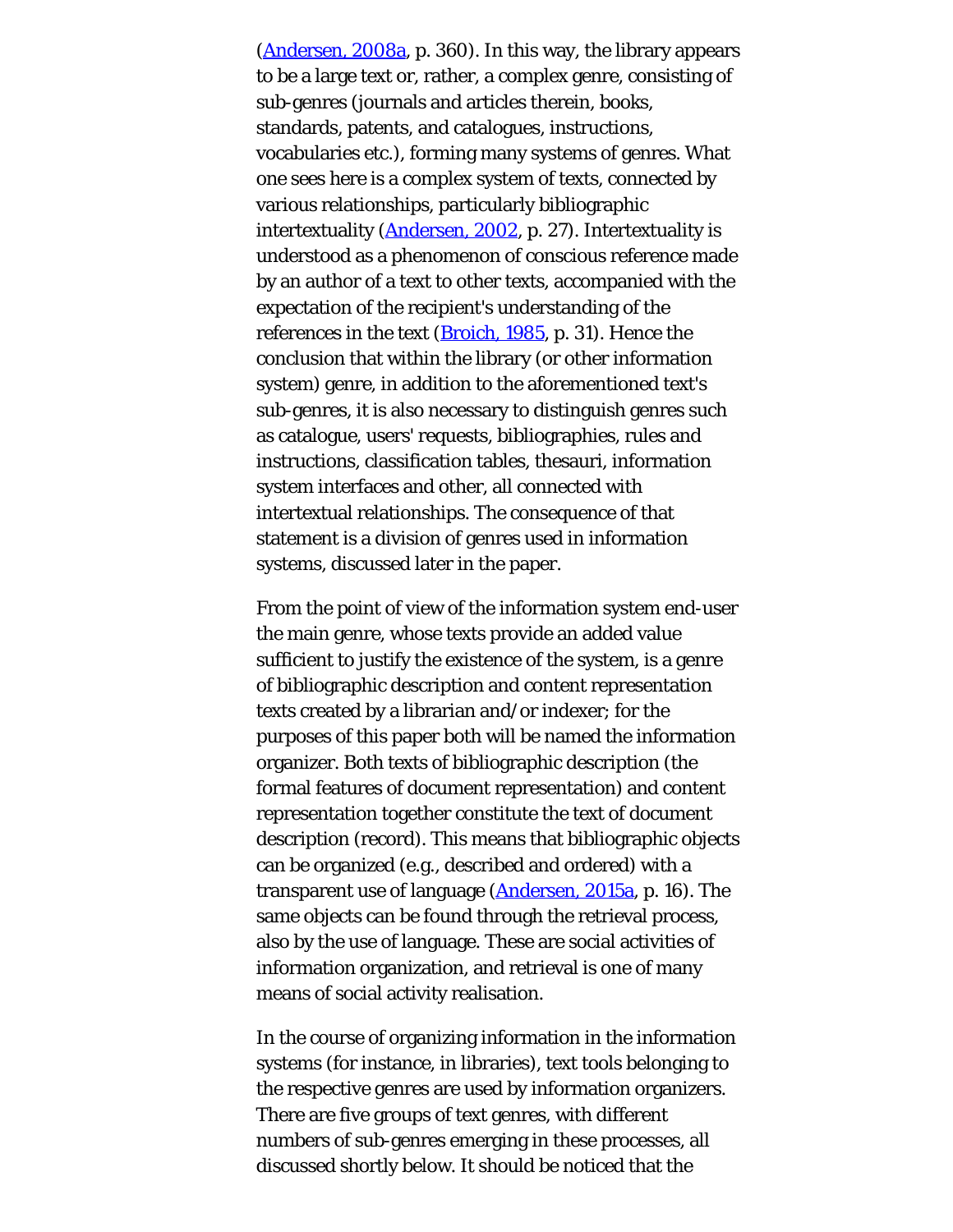notion of the genre group is close to the idea of genre repertoire described by Orlikowski and Yates [\(1994](#page-43-0), p. 542). The genre group is understood as a set of potentially useful genres, from which genres which are useful and usable in the actual information system communication situation are selected ([Nahotko, 2016](#page-43-0), p. 556). Every information system and its genres are shaped to suit the communicative needs of their users; this is why two identical information systems cannot exist.

Genres are routinely used by information organizers and information systems end-users to implement the processes of information organization. They need to use multiple, various and interacting genres over time. In order to understand information system users' communicative practices it is necessary to examine the set of genres that are routinely used by these information system users. Orlikowski and Yates call the set of genres a genre repertoire. The identification of information organizers and information system end-users' repertoire of genres provides information on established communicative practices. However, there are significant differences between genre repertoire and genre group understood this way. Genre groups contain sets of genres that are only potentially applicable in operating information systems. They resemble Lego blocks; it is necessary to use some texts in genres from every genre group. Every decision taken triggers some other choices in the same and/or other groups. The selection of a genre from the group usually closes the opportunity to make other choices within the group. In the case of information systems the majority of choices are made by the system designer on behalf of the information systems community of users with their needs taken into account. The result of the choices is the genre system. It is important that every decision to use (or not to use) a set of interacting genres reveals a large amount of information about a community of information systems users, their communicative practices, aims and information organization processes.

The first genre group is publications, delivered to information systems from the outside. Texts in all other genre groups are created inside these systems or are formed together with the information system during its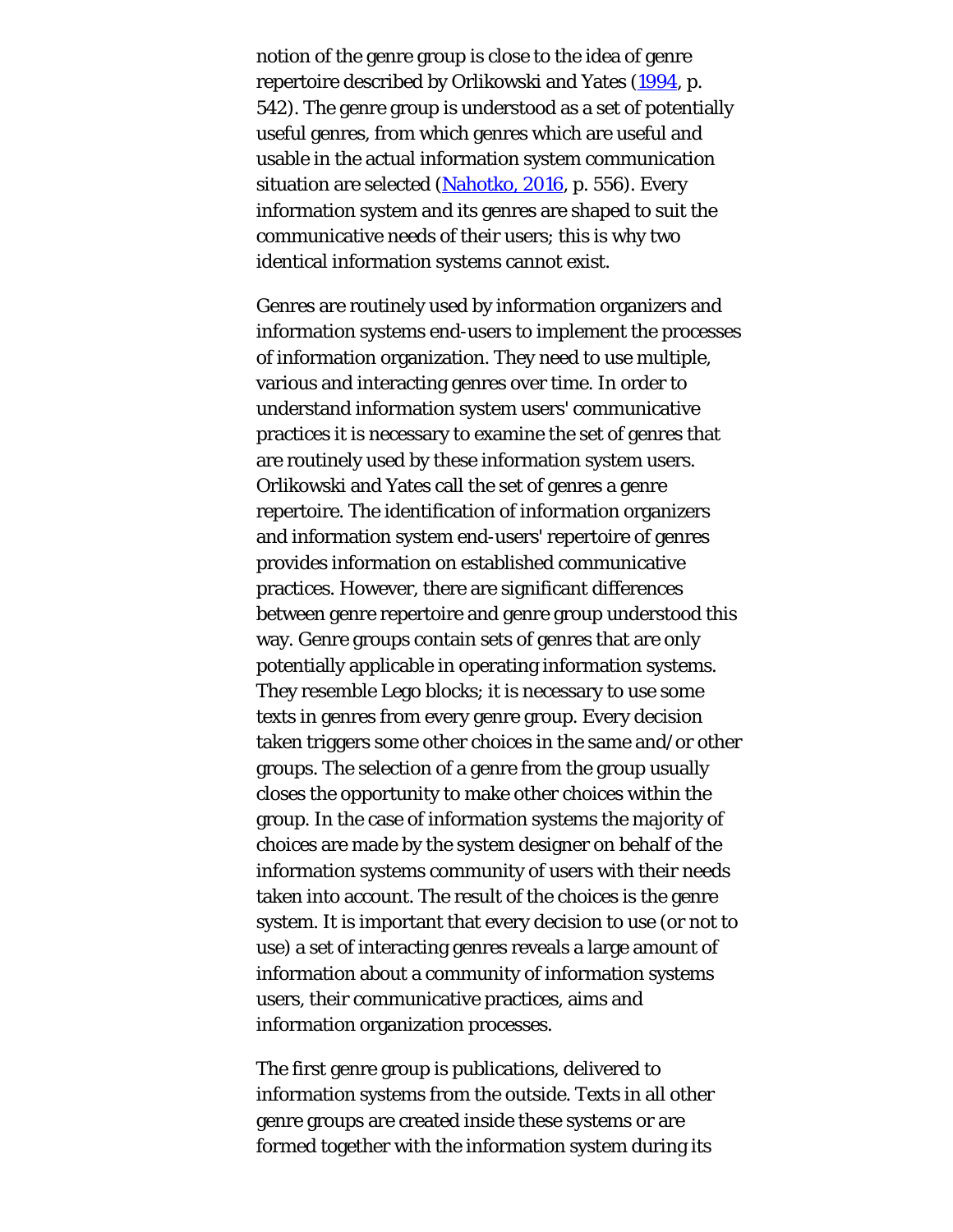formation. The order of the following presentation of these genres is not accidental, because they belong to a system of genres, which, as Bazerman states, means that they are related genres, interacting with each other under certain conditions ([Bazerman, 1994](#page-43-0), p. 97). This means that some genres are interrelated in the sense that they must occur simultaneously or be used in the correct order; this is the case for information systems activities. The organization of work in the library, including the order of operations complies with the order of using aforementioned textual tools. Also Miller's ([1984\)](#page-43-0) definition of genre, discussed earlier, matches these genres. She indicates the formation of genres in the recurrent rhetorical actions leads to their conventionalisation. Described genres are used for information organization (its creation, distribution and transformation) and retrieval, which are highly recurrent and standardised rhetorical activities.

Communication needs, resulting from rhetorical tasks and goals of the information organizer are very specific and at the same time diverse, therefore worth investigating. The distribution and proper analysis of genres, with the information organizer's and the information systems user's points of view taken into account, can accurately depict the field of social activity in which they are used, in this case, information organization in information systems. The typology presented below addresses the needs of information organizers and information systems users as text users (readers and writers) in many genres, connected with various intertextual relations.

The following composition of text genre groups used in information systems is suggested [\(Nahotko, 2016](#page-43-0), p. 557-559).

### **Group one: primary texts**

Primary texts, belonging to the *genres of group one*, collected in the information system, for example a network of libraries, as a source of information for their users. These are all kinds of publications which can be divided and grouped in different ways; due to their characteristics affecting processes maintained by the information system a common division is used for books, journals and special collections, although this division does not cover the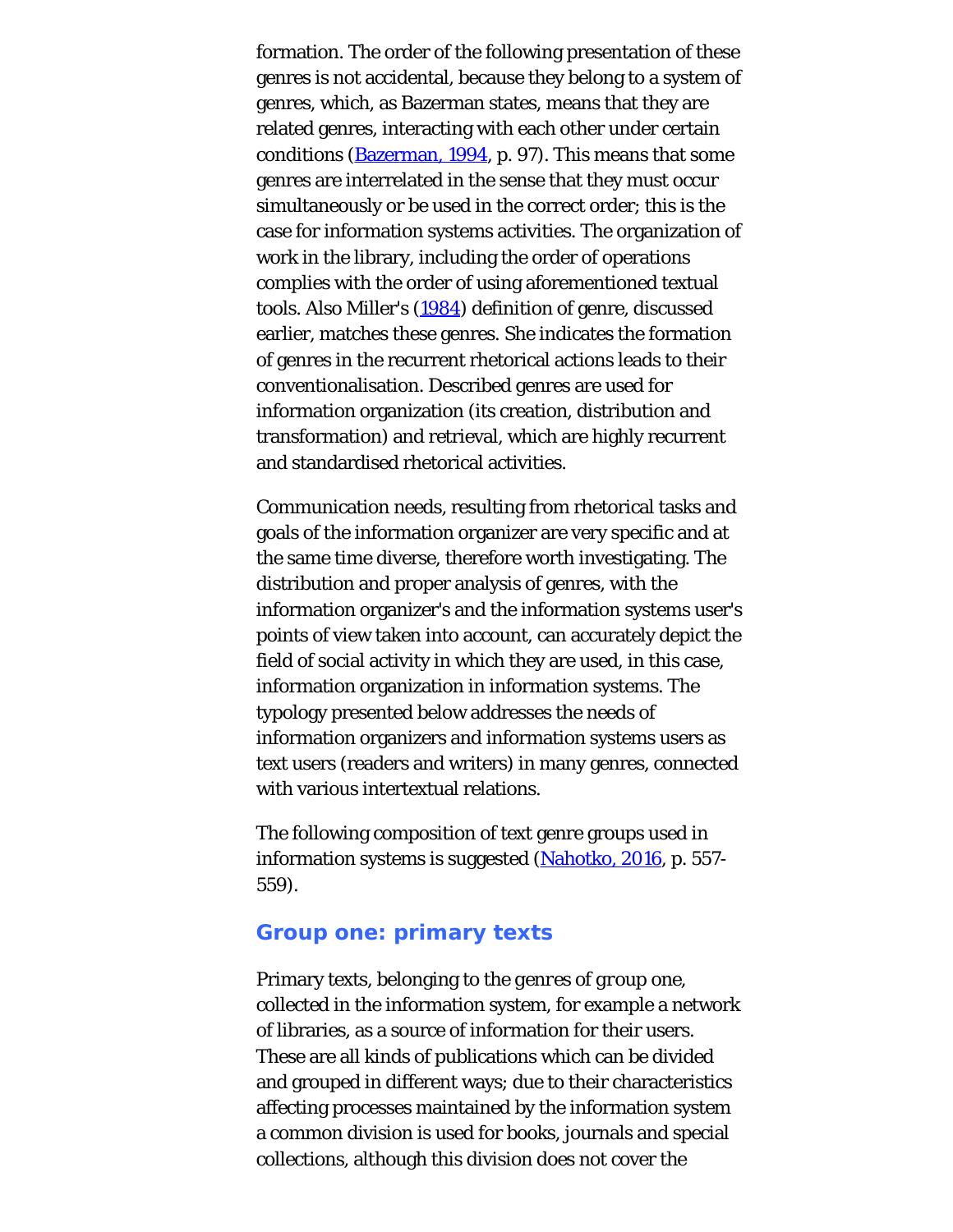increasing role of electronic documents.

## **Group two: text tools**

Texts from various sources (external to information systems or internal, when they are created for a specific information system by its creators), which are text tools, used in the system, belong to the *genres of group two*. They are used for the creation of any texts generally called metadata (genre group three), derived from primary texts (genre group one). In this sense, they depend on these texts. This group can be divided into two sub-genre groups of texts:

- Vocabulary genres containing a set of metadata element values for the construction of the text of document records.
- Standards, manuals, instructions containing cataloguing rules, concerning all elements of document description, both in terms of form and content of primary documents (genre group one).

The texts of both groups of genres constitute tools in linked data technologies generally called vocabularies ([Bermes, 2011,](#page-43-0) p. 6). These are understood more broadly than previously in the library research, as this term covers both vocabularies used at the pragmatic level of metadata, including metadata values, also called controlled vocabularies (authority files, information organization system vocabularies, code lists of language names, geographic names, etc.) as well as sets of terms used at the semantic level, previously known as formats, or schemas (lists of metadata elements, fields and subfields of metadata schema). Generally all tools named as texts in genre group two can be understood as vocabularies containing lists of information elements, usually with some relation to other elements and texts of definitions and constraints of use. The relations and definitions function as instructions or rules for an element's application in social communication processes. Application of linked data technologies mean that vocabularies are placed within the data cloud, where both the semantic and pragmatic level metadata are encoded using mark-up languages, and therefore become available for direct computing ([Nahotko,](#page-43-0)  $2014$ , p. 11).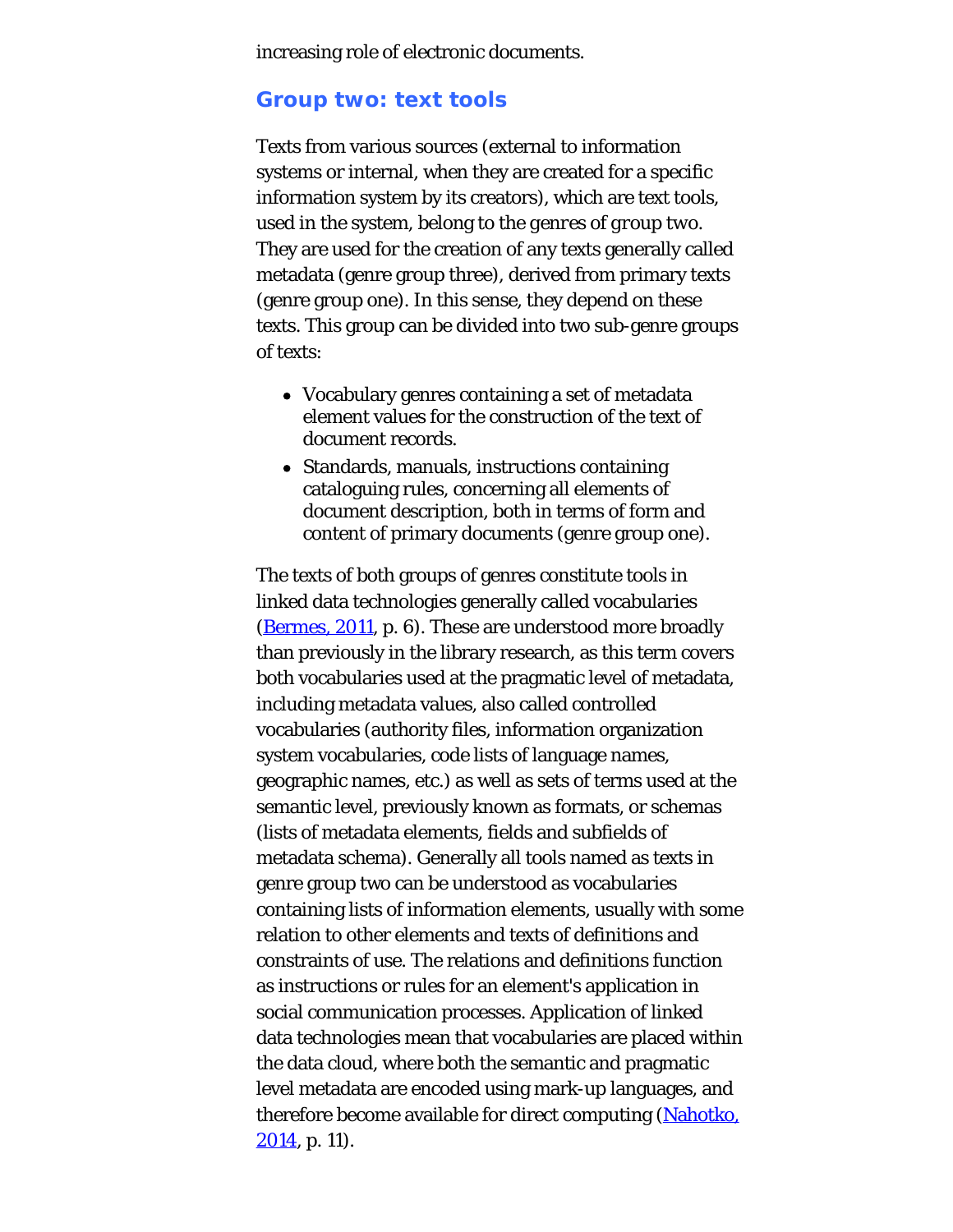## **Vocabulary genres**

Different sub-divisions may be made within the vocabulary group of genres (see for instance [Hodge, 2000](#page-43-0), p. 4-7; [Broughton](#page-43-0) *[et al](#page-43-0)*[. 2005](#page-43-0), p. 142). Here the division into two more groups of sub-genres is assumed because of the functions associated with the creation of document description text. First, there are textual tools for developing subject descriptions, called controlled vocabularies or uncontrolled sets of expressions (keywords) of information organization systems. They include the texts of the classification tables, subject headings vocabularies and thesauri, and many others, e.g., recently developed ontologies and semantic networks, operating in information systems in various forms, including the authority files in integrated library systems. They serve the representation of the content of the primary text (genre group one), the feature called *about-ness*, and at least some formal features affecting the representation of the content, i.e. *kind-ness* [\(Gunnarsson, 2011](#page-43-0), p. 8).

Secondly, there are text tools used to compose bibliographic description such as formal authority files (for instance, author names). These files, similar to information organization system vocabularies, contain texts (lists) of elements used for the creation of bibliographic intertextual relationships between described bibliographic objects. All vocabularies are used as mediating tools while an information system user's information requests are prepared (genre group four). The mediation takes place between the user's information needs and information resources collected in the information system (genre group one).

### **Standards, etc.**

The standards, manuals, etc., can be treated as comprehensive lists (vocabularies) of elements of data structures (fields and subfields, standardised metadata elements like Machine-Readable Cataloguing or Dublin Core) used in information systems. They enable the standardisation of choice (structure) of the elements that compose the document description text (record – genre group three). The form of the elements is also standardised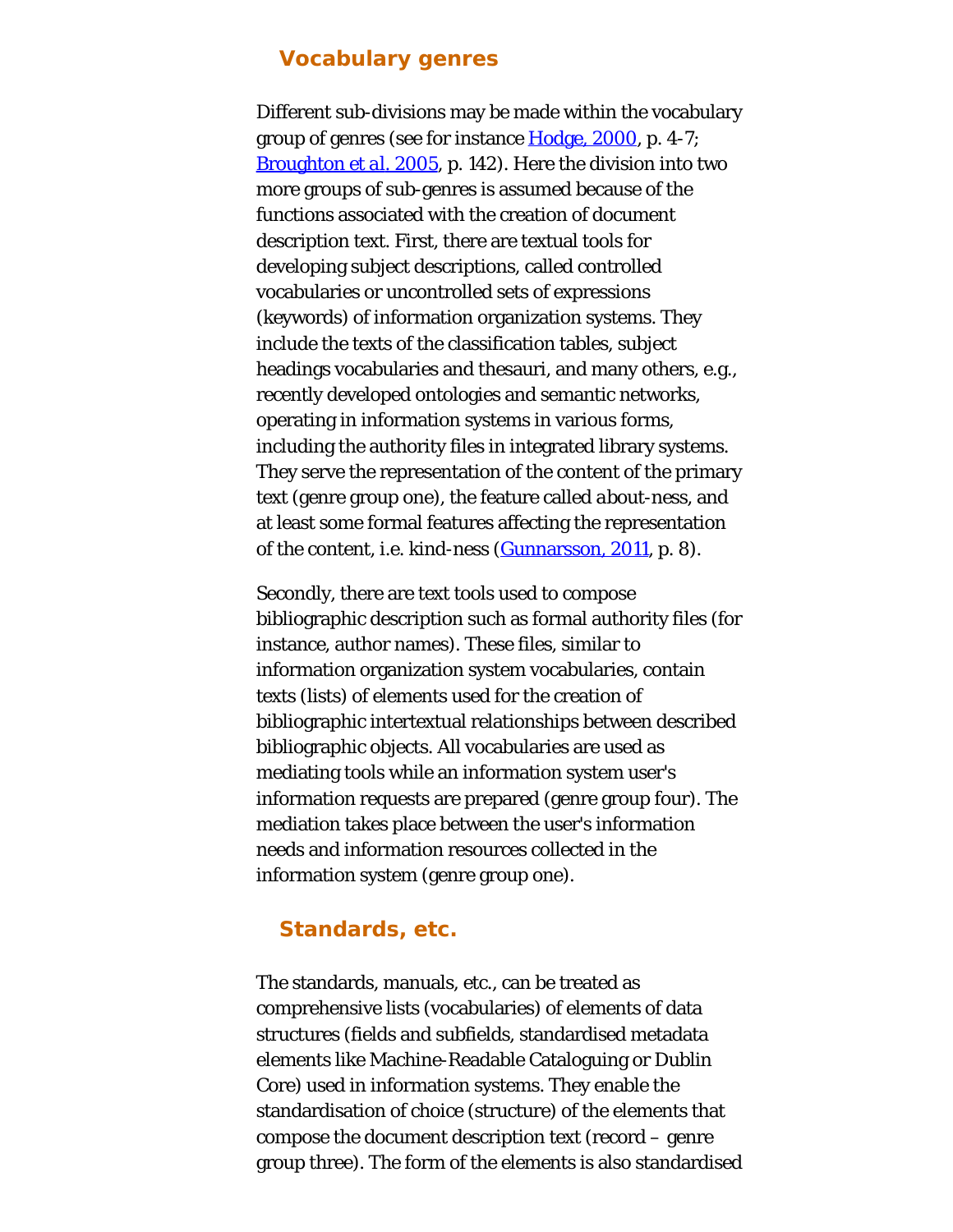by their description in textual form. The most widely known and popular texts of this kind are the Anglo-American Cataloguing Rules and International Standard Bibliographic Description or recently introduced Resource Description and Access. In addition to the formal set of rules there are also informal instructions or good practice guidelines distributed among information organizers in a single institution or among institutions, which frequently happens in Dublin Core environments.

## **Group three: primary document representations**

The third genre group consists of texts created in information systems that are representations of content and bibliographic features of primary texts are called derived texts. These texts function within *genres of group three*. Their characteristics were duly presented by Andersen [\(2004](#page-43-0)), who named them secondary texts. Particular attention should be drawn to their dependence on primary texts as well as their close intertextual relationships with the texts of the group two genres. Texts in genre group three are representations of texts in genre group one and therefore can serve as mediating tools in social communication activities between the text creators and recipients. Texts of the genre group are displayed to the information system users as a result of preparation and implementation by texts of genre group four. The role of texts of genre group two in these processes resembles that of linguistic dictionaries and vocabularies in the process of creating texts of genre group one.

## **Group four: information requests**

The texts produced by information system users as information requests are texts in *genre group four*. They are prepared by both information organizers and endusers. They can be entered formally in written form or exist as implicit or expressed information needs. Their formulation is facilitated with the same vocabulary tools which are used by information organizers, for instance authority files and subject heading vocabularies (genre group two). Texts in genre group four enable the dialogue between information organizers and end-users. The end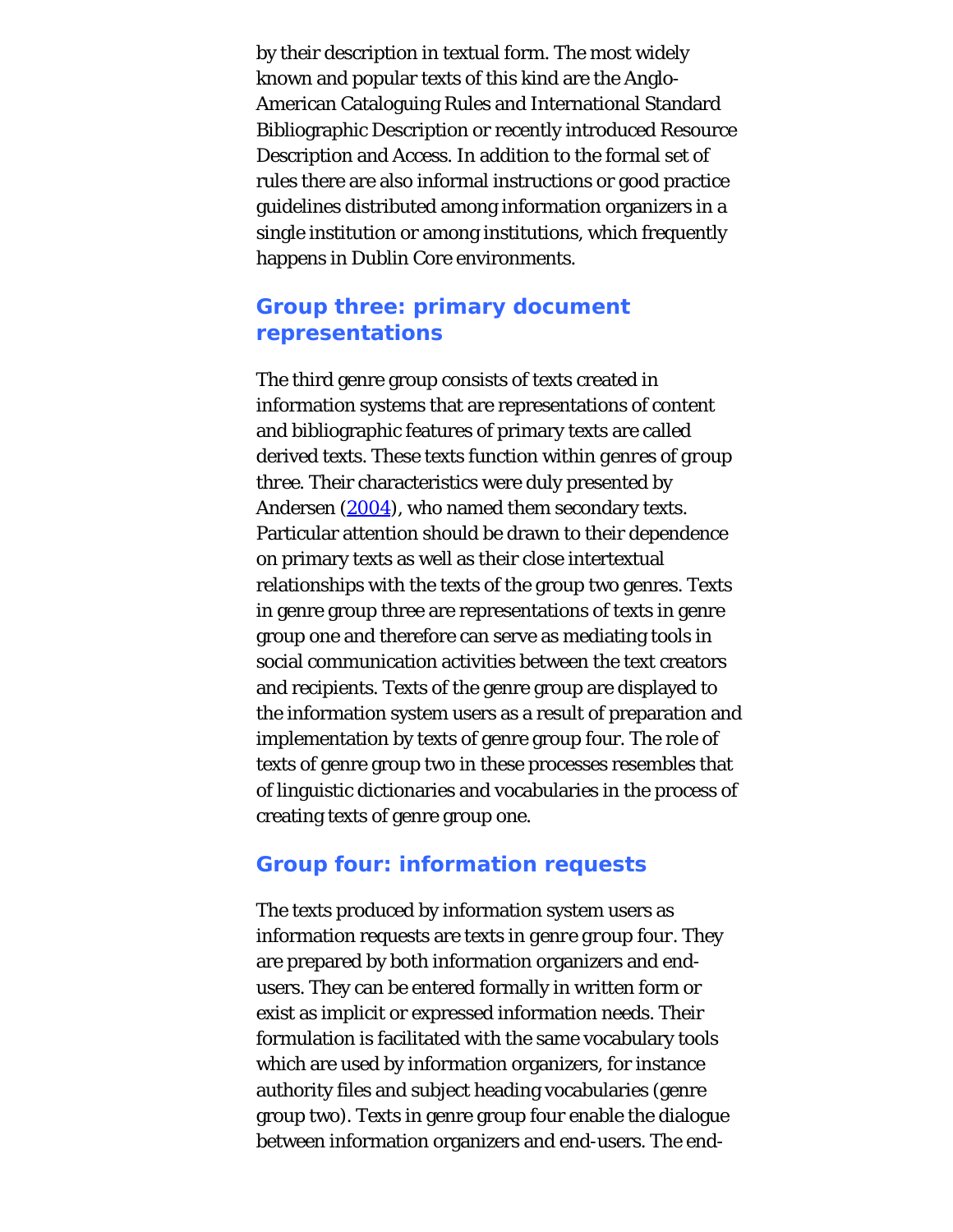user creates text in the genre group. The information organizer's answer is a text in genre group three. Simultaneously users use texts of genre group five during interaction with information systems, particularly during information retrieval.

## **Group five: system interface texts**

Finally, the texts of information system interfaces (computerised or not), which are part of their information architecture, are named *genre group five*. They include menus, system messages in computerised information systems or labels describing order of catalogue boxes in a card catalogue. They are designed and prepared by information system creators. Texts of this genre group are in use (read) by both information organizers and information system end-users. They are rhetorical and graphical tools mediating between texts of all other groups of genres, bringing them together in a system of genres, i.e. interrelated genres functioning within information systems. They affect the representation of the information contained in the documents of all genres used in the information system and its accessibility.

## **Other considerations**

It is necessary to stress, that there are some other text genres in use in information systems besides the genre groups mentioned above. The examples may be textual tools used for the acquisition or control of library materials. However these are omitted in the subsequent analysis, as they do not directly influence information organization processes. More detailed (although narrowed in scope) analysis of the genre groups mentioned is demonstrated in the following part of this paper.

Genre groups can be distinguished from one another with different kinds of social activities being accomplished by means of different genres. These activities may involve processes of information organization, such as: writing, reading, rule construction, cataloguing, indexing, searching and retrieval, information systems planning and projecting, etc. By introducing various texts and their genres different activities are introduced as well, with interactional patterns, attitudes and relationships. Acting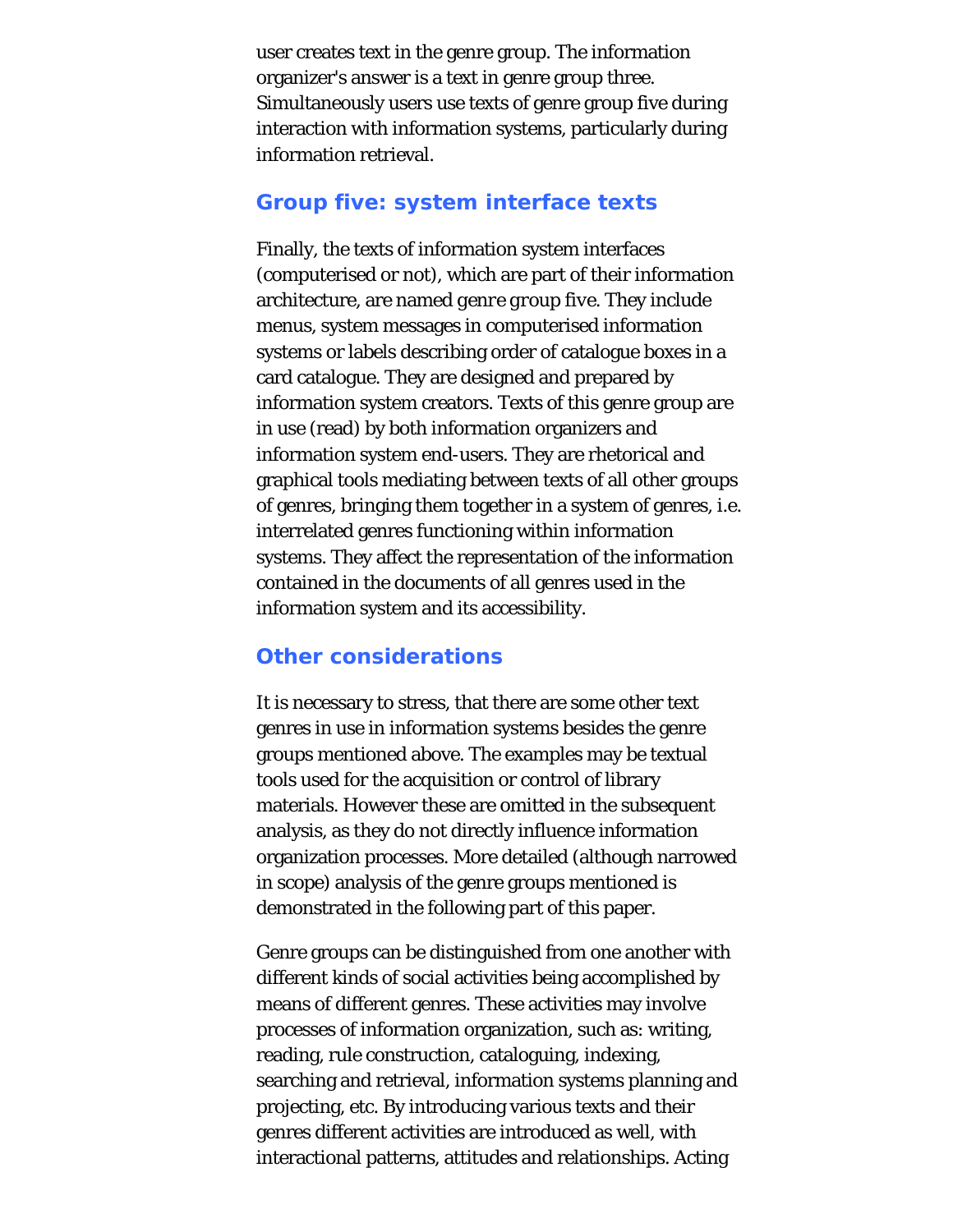in predictable and formulaic ways one can help coordinate communication acts within all groups of communicating parties: information creators, mediators and receivers. Actions are easily recognisable as realising specific acts in specific circumstances [\(Bazerman, 2004](#page-43-0), p. 316). Genre groups described here emerge in the social processes of information organization, where people try to understand each other well enough to coordinate aforementioned and other activities and share meanings for their practical purposes related to knowledge development.

As Andersen ([2015a\)](#page-43-0) claims, through the use of genre in information organization people try to understand the communication situation of information system information mediation. Genre analysis enables the understanding of social structures involved in the situation and its recurrent forms of action. This way it is easier to understand roles and actions of information system users involved in a situation, and the means (texts) they may use to achieve the goals of the situation [\(Andersen, 2015a](#page-43-0), p. 26). The analysis of text genres listed above will be conducted while taking into account mainly these features which define the place of those genres within information organization understood as socially organized discourse and resulting from the epistemological distribution of tasks present in the part of scholarly communication which is based on the genres in question.

The described genres are used in scholarly communication, because the information system selected for the purposes of this paper is a university library. The author's intention was to exclude genres treated as textual regularities (literary genres) to focus on and understand genres from the functional point of view ([Auken, 2015](#page-43-0), p. 159). The analysis presented in the subsequent parts of the paper concerns Miller's so-called *de facto genres* [\(Miller,](#page-43-0) [1984,](#page-43-0) p. 155), stressing the importance of their function, or action. Structural and lexical-grammatical features are omitted. These genres are designated for rhetorical and discursive functions used in scholarly communication to determine the relationships between the content and the form of documents and their social purposes. The aim of this analysis is to show the relationships among the texts of five groups of genres, as presented above, with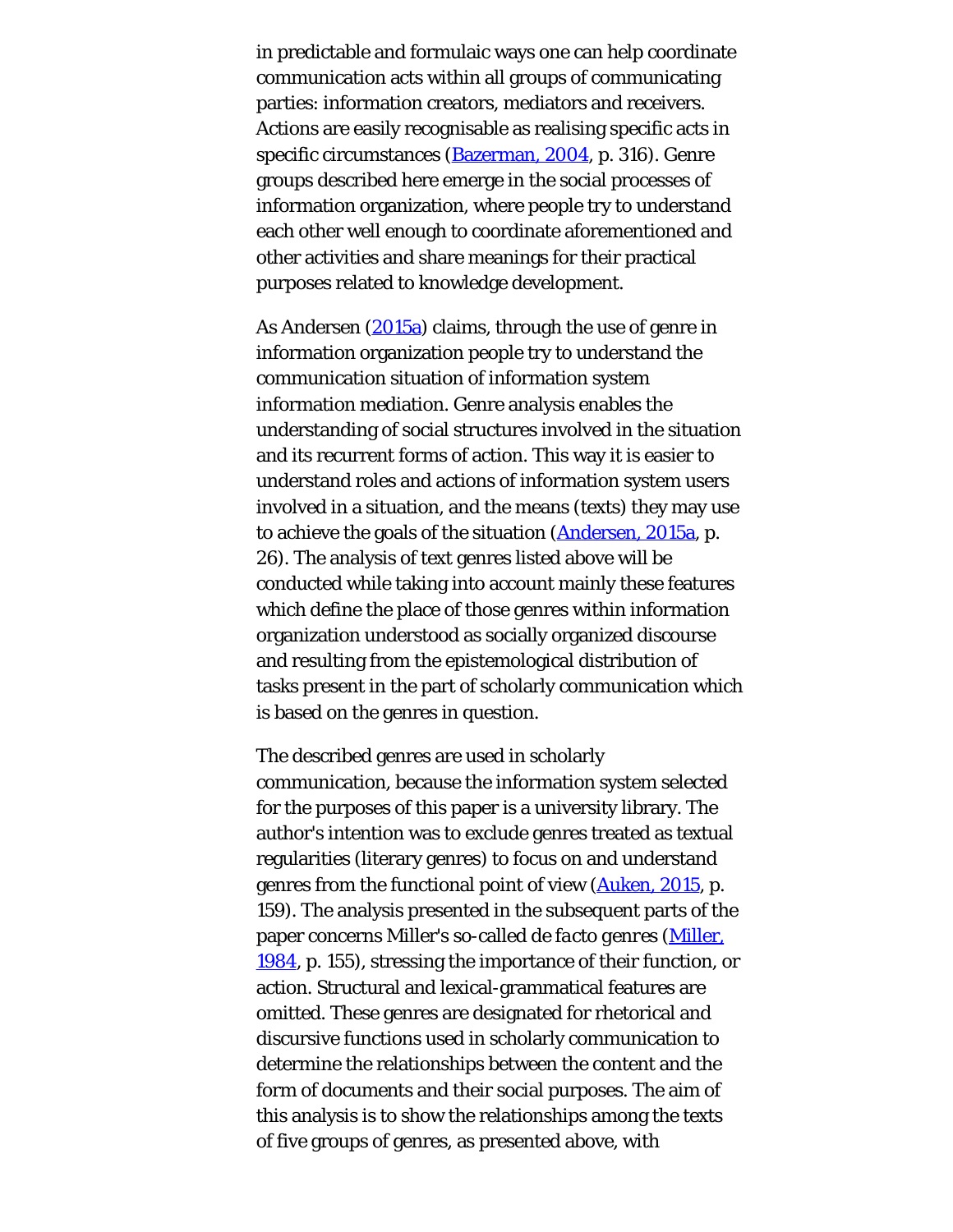particular emphasis on the mediating role of the latter four, as the first group of genres is most frequently described in the literature. As Bazerman mentions, this type of analysis can help increase understanding of how people (information organizers and end-users) organize information and how texts help them do that [\(Bazerman,](#page-43-0)  $2004$ , p. 319).

## **Elements of analysis**

On the basis of the literature on the methodology of genre analysis, presented earlier, the following elements of analysis were identified:

- 1. The creators of texts in the genre and their structures of knowledge;
- 2. Intended recipients of the text in the genre and their structures of knowledge;
- 3. Secondary recipients (important for the information system) and their structures of knowledge;
- 4. Communicative purpose of the genre (rhetorical actions supported by the genre);
- 5. Place of the genre within the system of genres described;
- 6. Methods of disseminating genre knowledge;
- 7. The variability of the genre and its texts;
- 8. Current form and possibility of transition to electronic form (cybergenre).

The analysis of unique features of these genres makes it possible to describe tasks performed with texts, where texts are treated as social tools used in scholarly communication in order to transfer individual knowledge by means of socially organized information. These features mostly relate to the objectives pursued jointly by the discourse participants, while they relate to a lesser degree to the linguistic similarity of form and content. This approach is similar to Miller [\(1984](#page-43-0)) and Swales [\(1990](#page-43-1), p. 46).

The result of information systems genre analysis can be summarised as follows (table 1):

| <b>Analysis</b> |          | Genre group |  |                                                       |  |  |
|-----------------|----------|-------------|--|-------------------------------------------------------|--|--|
| <b>lelement</b> |          | - 2         |  |                                                       |  |  |
|                 | Author – |             |  | Information   Information   Information   Information |  |  |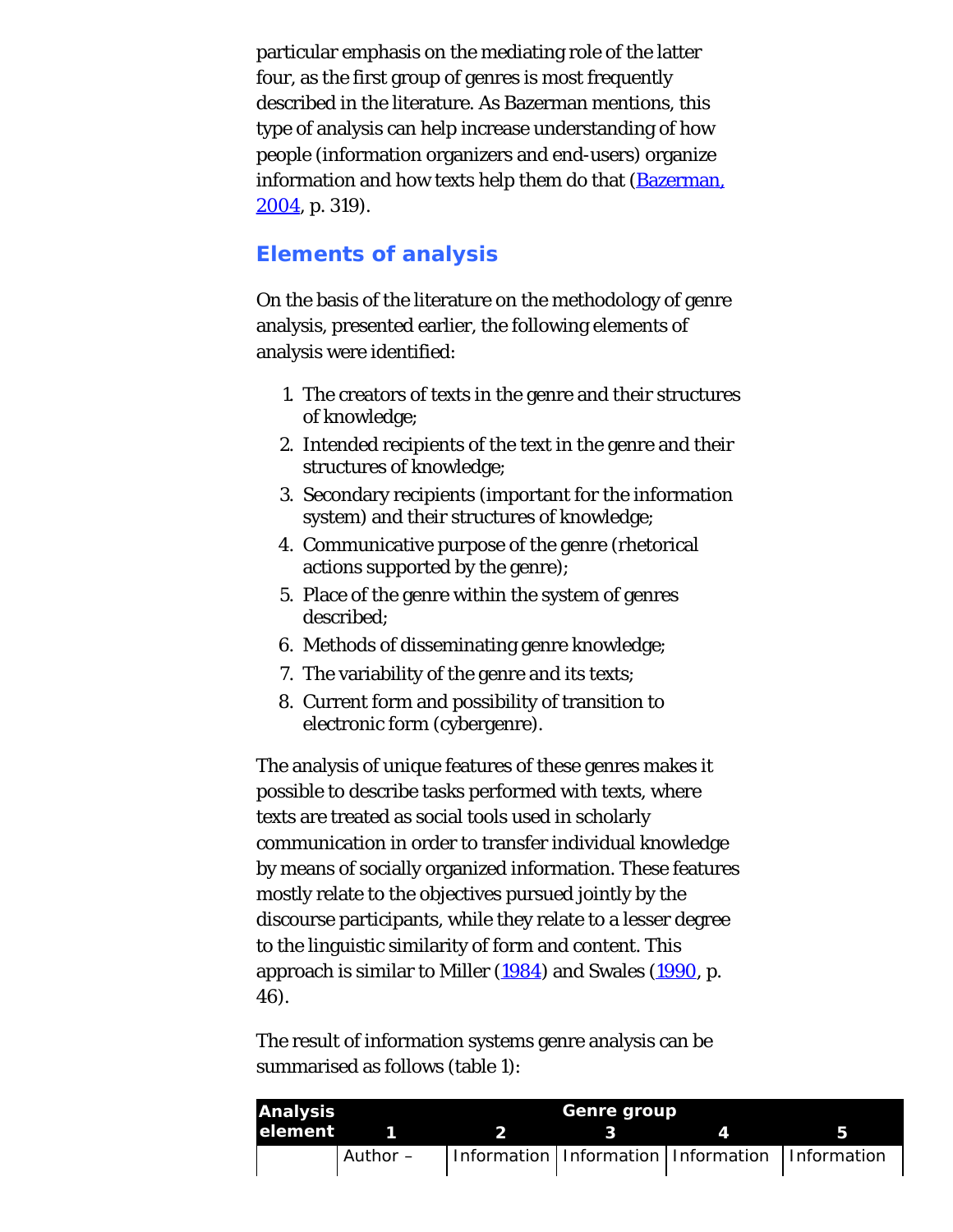| 1              | expert,<br>specialist                                                                                                                       | organizer                                                                                                                                                  | organizer                                                                                               | system user                                                                                                                       | system<br>designer and<br>programmer                                                         |
|----------------|---------------------------------------------------------------------------------------------------------------------------------------------|------------------------------------------------------------------------------------------------------------------------------------------------------------|---------------------------------------------------------------------------------------------------------|-----------------------------------------------------------------------------------------------------------------------------------|----------------------------------------------------------------------------------------------|
| $\overline{2}$ | Reader-<br>other<br>specialist                                                                                                              | Information<br>organizer                                                                                                                                   | Information<br>organizer                                                                                | Information<br>system<br>designer and<br>programmer                                                                               | Information<br>organizer                                                                     |
| 3              | Information<br>organizer-<br>Information<br>organization<br>specialist                                                                      | Information<br>system user                                                                                                                                 | Information<br>system user                                                                              | Information<br>system<br>designer and<br>programmer                                                                               | Information<br>system user                                                                   |
| 4              | Scientific<br>research                                                                                                                      | Information                                                                                                                                                | Information<br>organization organization retrieval                                                      | Information                                                                                                                       | Information<br>retrieval and<br>access                                                       |
| 5              | Genre<br>group one<br>organized<br>by genre<br>groups two<br>and three,<br>retrieved<br>with the use<br>of genre<br>groups four<br>and five | Genre<br>group two<br>organizes<br>genre group<br>one for<br>retrieval<br>with genre<br>group three<br>with the use<br>of genre<br>groups four<br>and five | The use of<br>genre group<br>two for<br>accessing<br>genre group<br>one, part of<br>genre group<br>five | The use of<br>genre group<br>three and<br>genre group<br>two during<br>use of genre<br>group five to<br>access genre<br>group one | Genre group<br>five is a basis<br>for the use<br>every other<br>genre group<br>(one to four) |
| 6              | Education,<br>especially<br>higher                                                                                                          | Professional<br>training for<br>information<br>organizers,<br>user<br>training                                                                             | Professional<br>training for<br>information<br>organizers,<br>user<br>training                          | User<br>training,<br>simplification<br>(Google-<br>isation)                                                                       | User training                                                                                |
| $\overline{7}$ | Large,<br>depending<br>inter alia on<br>the field                                                                                           | Large,<br>depending<br>inter alia on<br>information<br>system<br>aims                                                                                      | Small,<br>strong<br>regulation                                                                          | Simple and<br>advanced<br>search                                                                                                  | Result of the<br>information<br>architecture<br>principles                                   |
| 8              | Large,<br>hybrid<br>genre group                                                                                                             | Large and<br>very useful                                                                                                                                   | Finished<br>(Online<br>public<br>access<br>catalogues                                                   | Finished<br>(computer<br>information<br>system)                                                                                   | Generally<br>computerised                                                                    |

| Table 1: Summary of genre groups analysis |  |  |  |  |
|-------------------------------------------|--|--|--|--|
|-------------------------------------------|--|--|--|--|

## **Genres in action**

In the discussion of genre group three, information organizers were mentioned as the authors of bibliographic records (document descriptions). However, they are also the authors of many other texts, even if they do not consider the activities they perform to be text writing, nor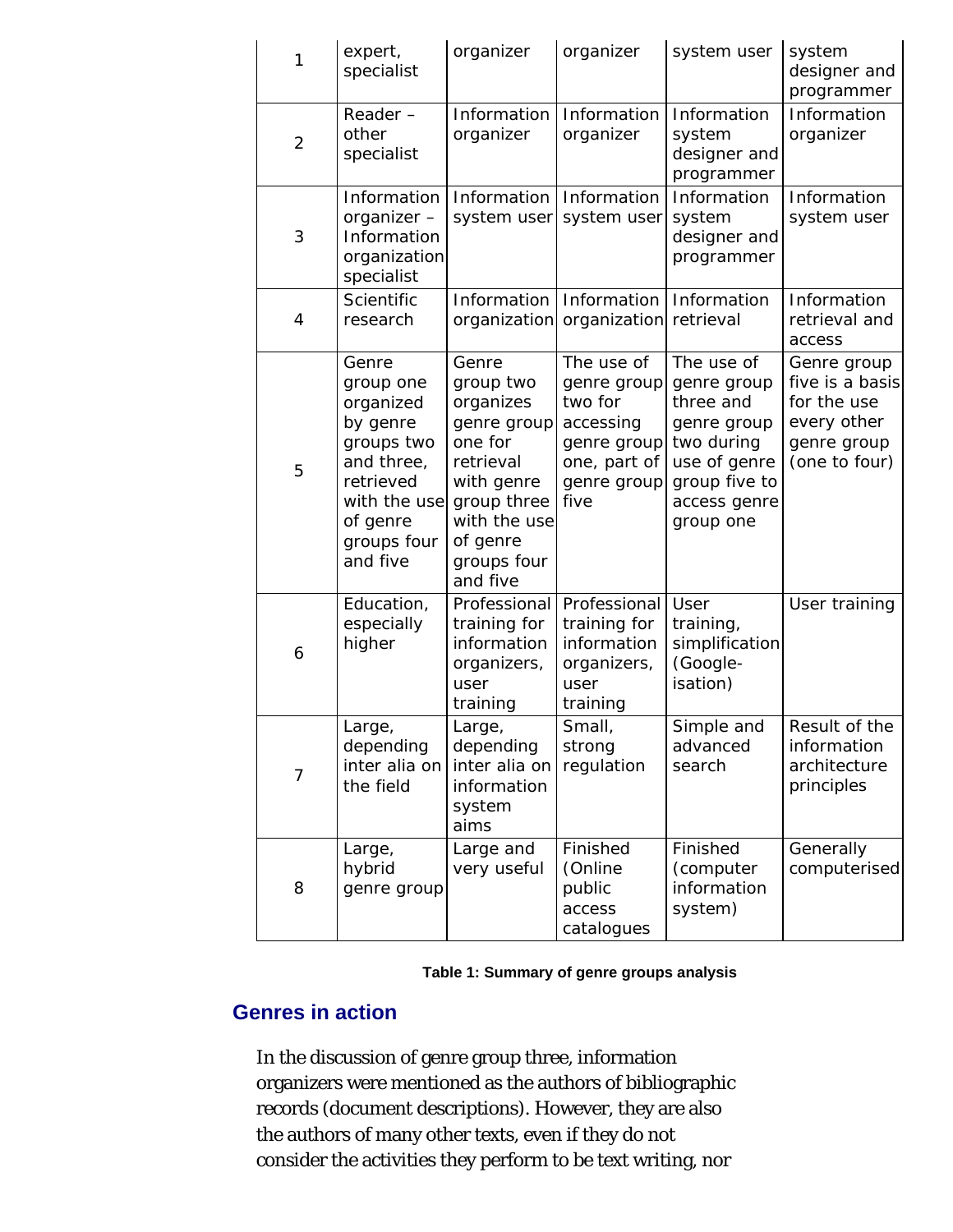do they brag about authorship as a significant achievement ([Feinberg, 2015,](#page-43-0) p. 45). Perhaps this is due to the perception of these tasks as performed mechanically, repetitive, passive and generally uninteresting, like other office work. However, it appears that information organization processes require a lot of social interaction and communication related activities to be performed on texts as a daily routine.

In the previous part of this paper the genre system in information organization is presented on a fairly general level, as groups of genres, from which individual genres are selected to be implemented into the genre system during the design of information systems. Detailed description of the whole genre system, with all possible options far exceeds the scope of this paper. In the following paragraphs the author attempts however to present the results of in-depth genre study to show a much more granular genre repertoire, which exemplifies information organizers' communicative activities from the point of view of genres they use. More advanced specificity of description entails a significant limitation of the scope of presented communication processes. This is why many actions with and of the catalogue are hidden; to see the catalogue as a whole one would need to step back for a more general view. Fortunately, such a view has previously been presented in the literature, for instance, by Andersen ([2004](#page-43-0), [2015b](#page-43-0)).

## **The Polish national union catalogue**

For the subsequent presentation the author chose a unique area even for information organization. It is interesting because of the continuous need to make recurrent and numerous arrangements among large numbers of people using selected means of electronic communication. The people in question are scattered in space and sometimes in time. It concerns librarians' cooperation; systems librarians and cataloguers cooperating within the national union catalogue database. The example discussed is the Polish national union catalogue database (referred to hereafter as the union catalogue). This type of cooperation requires a dialogue between the cooperating parties mediated by texts in electronic genres.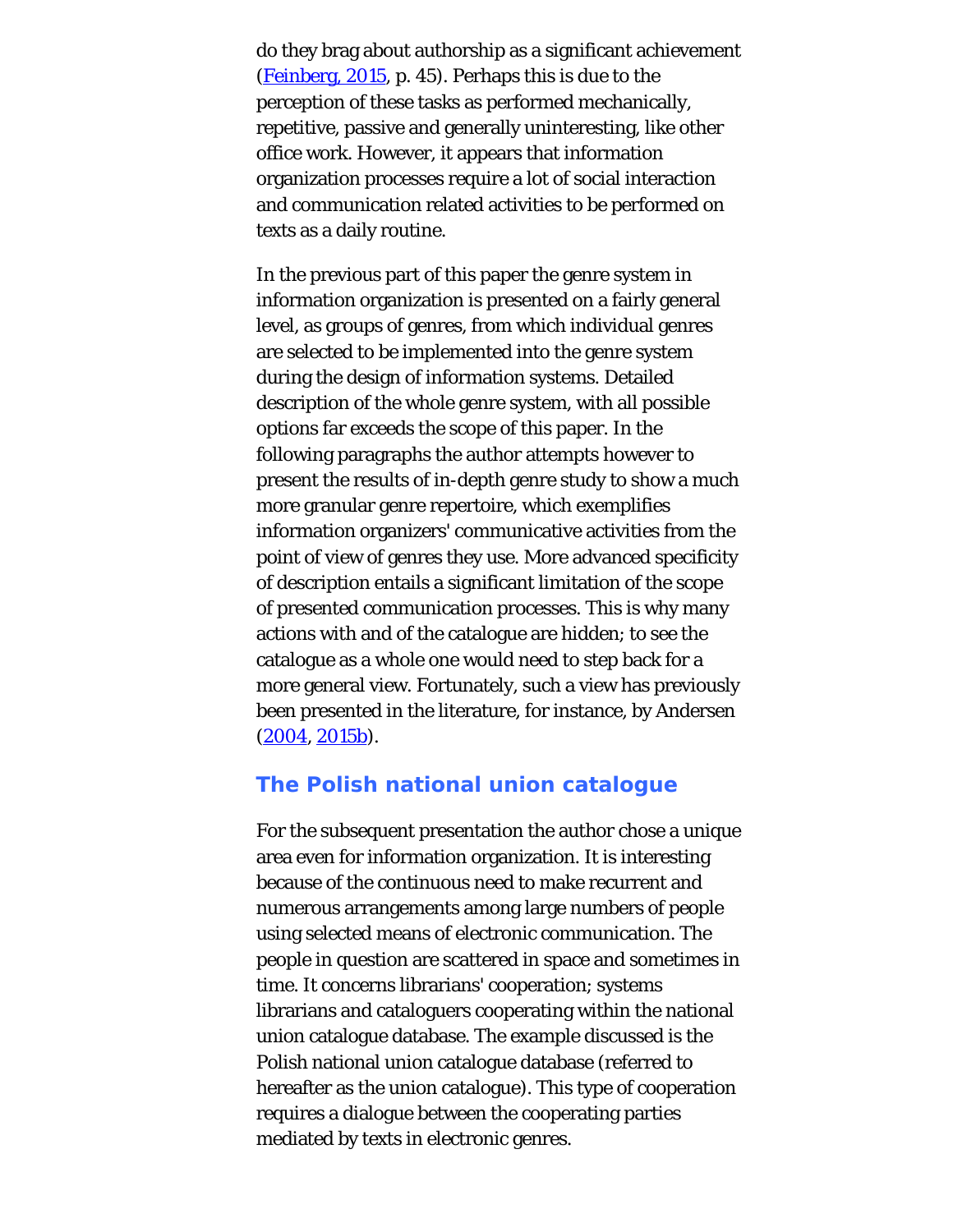The union catalogue consists of records of Polish research and academic library collections built through shared cataloguing since 2002. This means that the description (bibliographic record with all related authority records) of each document is created only once in the union catalogue and later downloaded to local catalogues if necessary. The union catalogue shared cataloguing is done by more than 1,350 librarians from 130 libraries (data collected in 2015), geographically dispersed throughout the whole country. Librarians working on the union catalogue have used electronic means of communication on a daily basis for many years. In practice, all research and academic libraries cooperating with the union catalogue do that at least in a passive mode (copying bibliographic and authority records) and most of them do it actively (both downloading already existing records and creating new ones). The union catalogue database comprises bibliographic records (over three million) and authority records (over 4 million). The number of search queries a month is more than 2.6 million. Every day the union catalogue receives approximately 1,500 new bibliographic records and modifies around 800. In addition to the records entered daily, the union catalogue includes all bibliographic records from the Polish Central Catalogue of Journal Titles and all authority records from the Central Authority File. Records are uploaded to WorldCat global catalogue and Virtual International Authority File.

The benefits of this arrangement of cooperation are obvious: librarians and users have access to information on all publications catalogued in major Polish research libraries since 2002 as well as some earlier titles (through retrospective cataloguing), together with information on the place of storage (bibliographic records include identifiers of libraries that store the described document). The library identifier is displayed as a link to the library local online public access catalogue. Going to the local online public access catalogue the user can discover the number and availability of copies of a particular publication. The book manifestation (edition) is catalogued only once, no matter how many copies are in libraries throughout the country. On average each union catalogue record is copied an average of 3.8 times. The union catalogue is built and managed with a commercial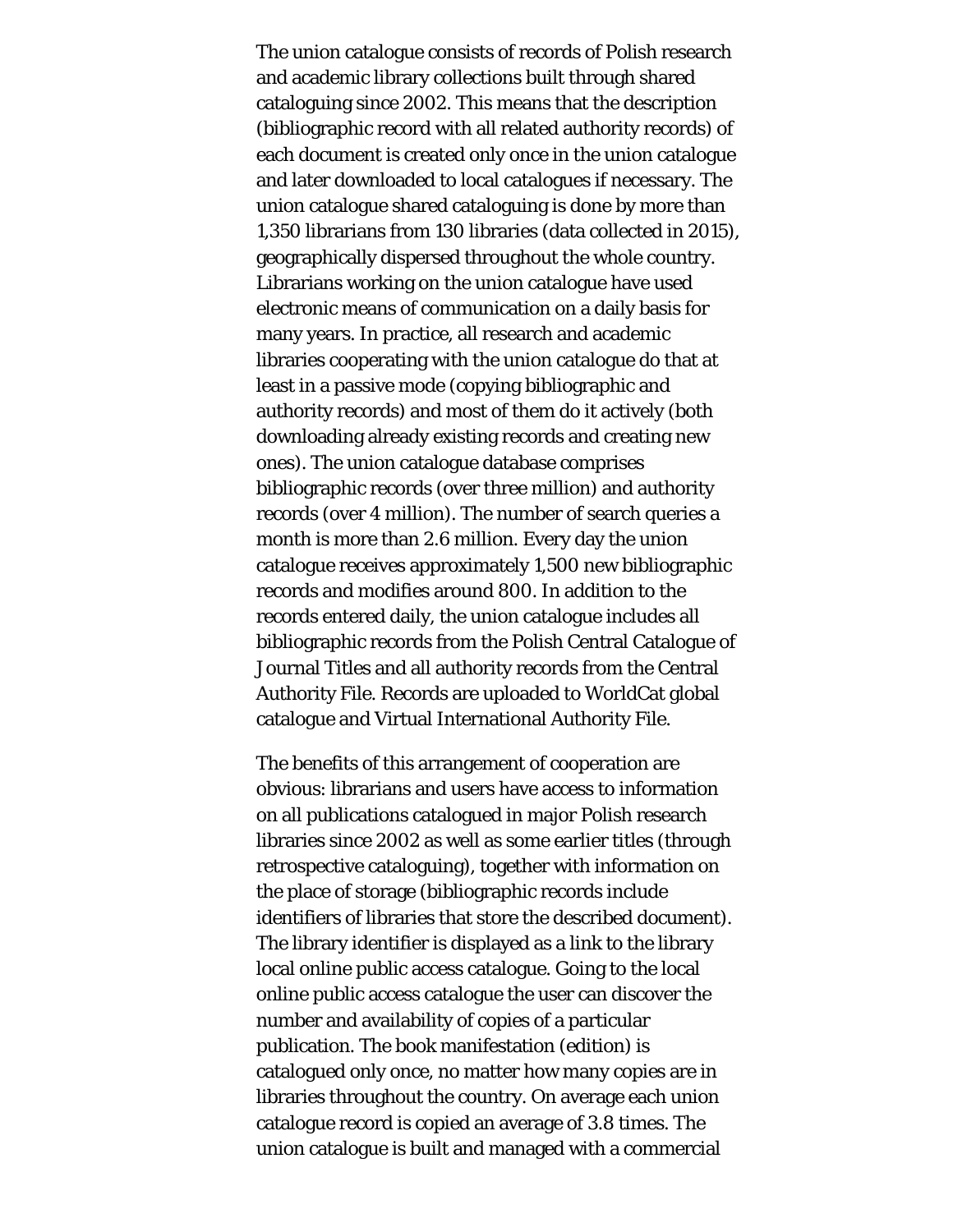integrated library system. Cooperating libraries are obliged to update downloaded data (if necessary), add their library identifiers to union catalogue records they download, and place a link to the union catalogue website on their library webpage.

|                                                                                           | This way to information                                                                                                                                          | - the union catalog of Polish research library collections.                     |                                                    | PROVIDUS VOISCON OF WINAT INTERFACE CLEON FICKE                                                | -fleviil                      |
|-------------------------------------------------------------------------------------------|------------------------------------------------------------------------------------------------------------------------------------------------------------------|---------------------------------------------------------------------------------|----------------------------------------------------|------------------------------------------------------------------------------------------------|-------------------------------|
| Cart                                                                                      | <b>Heading Search</b>                                                                                                                                            | <b>Search History</b>                                                           | Clear All (19)                                     |                                                                                                | <b>NUKAT Center</b>           |
| Text genre group 4-                                                                       |                                                                                                                                                                  | when, themas                                                                    | <b>Advanced Search</b>                             | <b>Search</b>                                                                                  | <b>Texts genre</b><br>group 5 |
|                                                                                           |                                                                                                                                                                  |                                                                                 |                                                    | Dissemination of information : an examination guidebook / Thomas D. Wilson & James Stephenson. |                               |
| Wilson, Thomas D. (1935-)<br>Record 2 of 4                                                | <freenous next=""> Return t</freenous>                                                                                                                           |                                                                                 |                                                    |                                                                                                | C ses nvm                     |
| <b>Added Author</b><br>Edition<br>Publication<br><b>Physical Description</b><br>Subject   | Staphenson, James (1927).<br>2nd ed. rev.<br>86 s : 23 cm<br>Informacja naukowa -- aspekt spoke;<br>Techniki intormatyczne.<br>Selektywna dystrybucja informacji | Harnden . Archon Books & Clive Bingley, 1969.                                   | <b>Texts from</b><br>vocabularies<br>genre group 2 | <b>Bibliographic record</b><br>text genre group 3                                              |                               |
| IF THIS TITLE IS NOT HELD BY YOUR LIBRARY.<br>ORDER IT VIA YOUR INTERLIBRARY LOAN SERVICE |                                                                                                                                                                  |                                                                                 |                                                    |                                                                                                |                               |
| Libraries holding this title                                                              |                                                                                                                                                                  |                                                                                 |                                                    |                                                                                                |                               |
| Wielkopolskie region Poznań - The University Library                                      |                                                                                                                                                                  |                                                                                 |                                                    |                                                                                                |                               |
| Add To Cart<br>Record 2 of 4                                                              |                                                                                                                                                                  | <previous next=""> Return to search &lt;&gt;&gt; Texts genre group 5</previous> |                                                    |                                                                                                | C Seasy Dwill                 |
| MARC Record<br>Notes Indeks.                                                              | Notes                                                                                                                                                            | Additional Information                                                          |                                                    |                                                                                                |                               |



Figure 1 shows a screenshot of the union catalogue website (English interface) that displays a bibliographic record found in the database. Examples of texts of all groups of genres described in the previous section of this paper are displayed, except genre group one, which does not occur in the union catalogue (this is not a full-text system). This is just one of many sets of texts in the genre system that can be displayed by the union catalogue in response to various user actions, but an important one as it shows the effect of social organization of information for which such systems are created. The whole genre system of the union catalogue is described in Table 2.

## **Information exchange for cooperation**

In the case of such a large system where so many people cooperate, the proper organization of information exchange is essential. One of the areas of information exchange is the coordination of the application of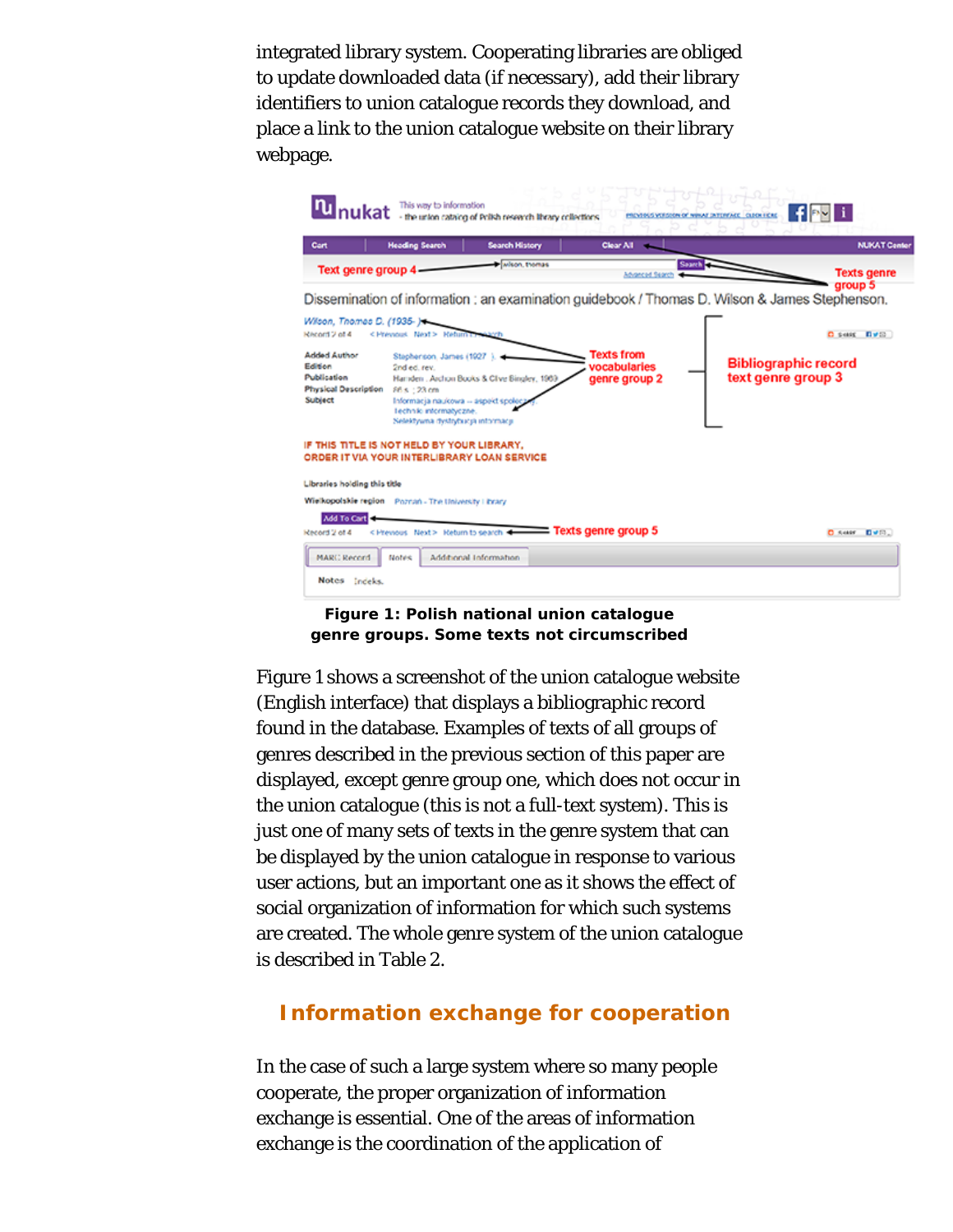cataloguing rules. This information is exchanged almost entirely by means of electronic media, wherein the standard e-mail plays a secondary role. The information is usually transferred within a given bibliographic record, as its part, that is, the content of field 009 in the structure of a MARC 21 record. That means that the bibliographic record structure includes two levels of information: 1) the information comprises document description, or text in genre group three; and 2) accompanying information, the kind of meta-information, that can be placed among texts of genre group two, allowing the bibliographic record creators to proceed in the correct way. Second level information enables close coordination and exchange of experience in the application of the genre system used in information organization. Texts on both levels are created by experts, that is, adequately trained cataloguers. Database users only have access to the texts of genre group three, but only after the cataloguer's work is completed, during which texts of genre group two are used. The texts of both groups of genres are in close relations created and represented with tools of the union catalogue database interface (genre group five).

| <b>Genre</b><br>'oup | Polish national union catalogue repertoire                                                                                                                                                                                                                                       |
|----------------------|----------------------------------------------------------------------------------------------------------------------------------------------------------------------------------------------------------------------------------------------------------------------------------|
| 1                    | All kinds of documents (print and electronic):<br>books, serials, printed music, maps and other<br>cartographic documents, sound recordings,<br>drawings, photographs, movies, doctoral<br>theses, multimedia, software etc.                                                     |
| $\overline{2}$       | Cataloguing rules (International Standard<br>Bibliographic Description), record structure<br>(MARC 21), subject headings (Katalogi<br>Automatyczne Bibliotek Akademickich), a set of<br>local cataloguing rules, genres of working texts<br>facilitating cataloguers cooperation |
| 3                    | Bibliographic record (different views: full,<br>Machine-readable cataloguing), authority<br>record                                                                                                                                                                               |
| $\overline{4}$       | Simple (any phrase from text of genre group<br>three) and advanced search (by author, title,<br>series title, subject, ISBN, ISSN, ISMN,<br>bibliographic control number, with some filters<br>like date, language etc.)                                                         |
| 5                    | Based on Virtua integrated library system<br>interface                                                                                                                                                                                                                           |

| Table 2: Polish national union catalogue genre system. |  |  |  |
|--------------------------------------------------------|--|--|--|
|--------------------------------------------------------|--|--|--|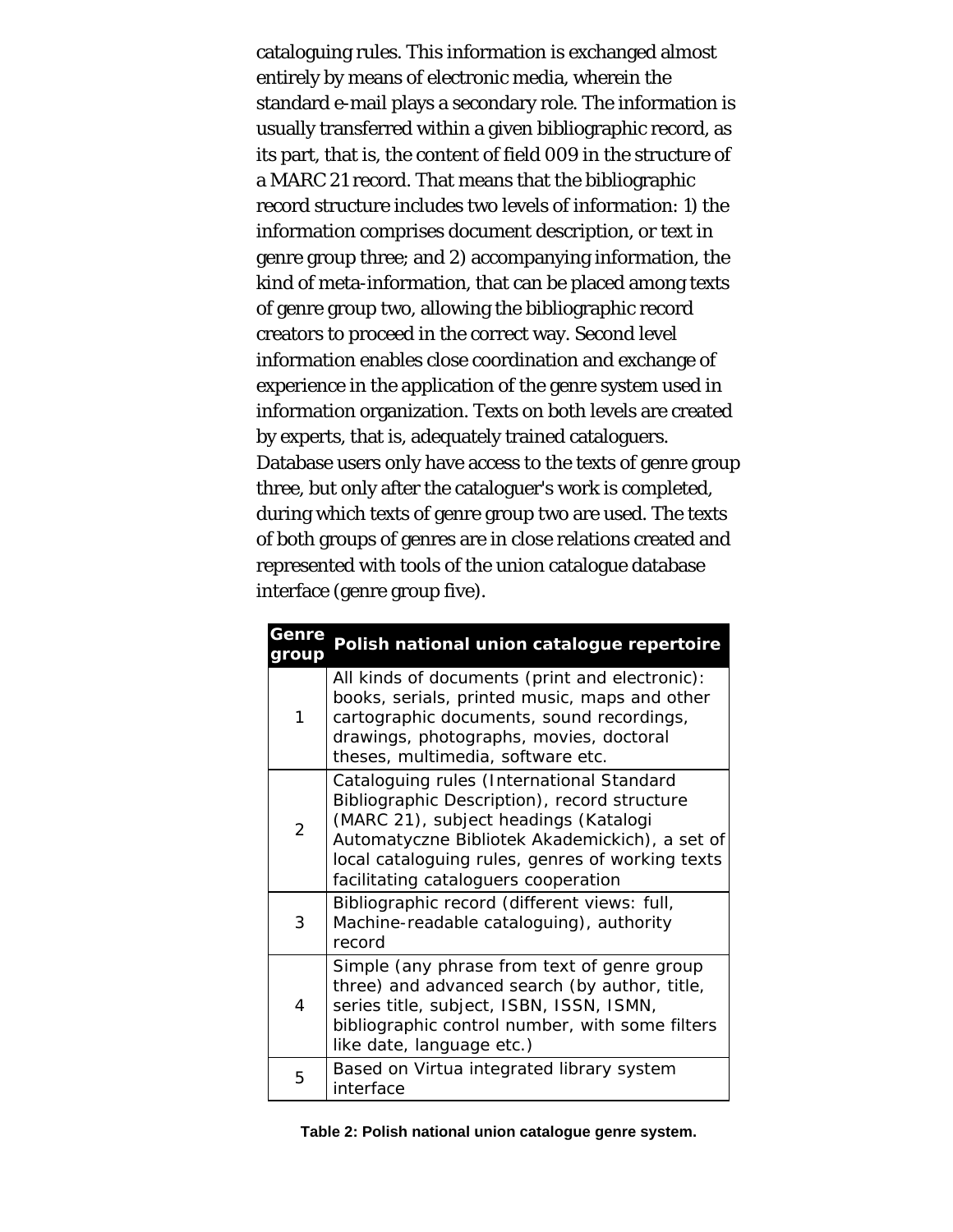The number of messages transmitted to and from the union catalogue for each cooperating library is very diverse and directly proportional to the number of records uploaded and downloaded. The most active libraries place over three thousand bibliographic records per month into the union catalogue and they copy about twice as many. Many libraries only download records and there is also a small number of those which do not exhibit any activity. This study includes rather small but active libraries that create around a dozen or several dozens of records per month, and download around a hundred.

## **Genre analysis of information exchanged**

In the study of the genres used for information organization in information systems and their interactions, several methods of genre analysis were applied. The first step was to conduct the analysis of texts in genre group two, aimed at supporting co-operation among information organizers in different information systems. These texts were notes (comments) concerning the application of the cataloguing rules, placed in the 009 MARC field of bibliographic and authority records and accompanying emails sent during two months: June and July 2015. The analysis of bibliographic records as such (texts in genre group three) is not the subject of this paper.

Next, the author analysed the content of documents prepared in the union catalogue that are cataloguing and other working instructions and training materials. The national union catalogue centre of Warsaw University Library, the managing institution for the union catalogue system and database, conducts comprehensive training and publishing activities. In addition to cataloguing instructions for all types of documents it provides a manual for the working space, presenting rules for assigning record states, an essential source text for the research results described in this paper.

Finally, interviews were conducted with librarians performing different functions in the union catalogue system, that is – cataloguers, system librarians and database operators. These were rather complementary in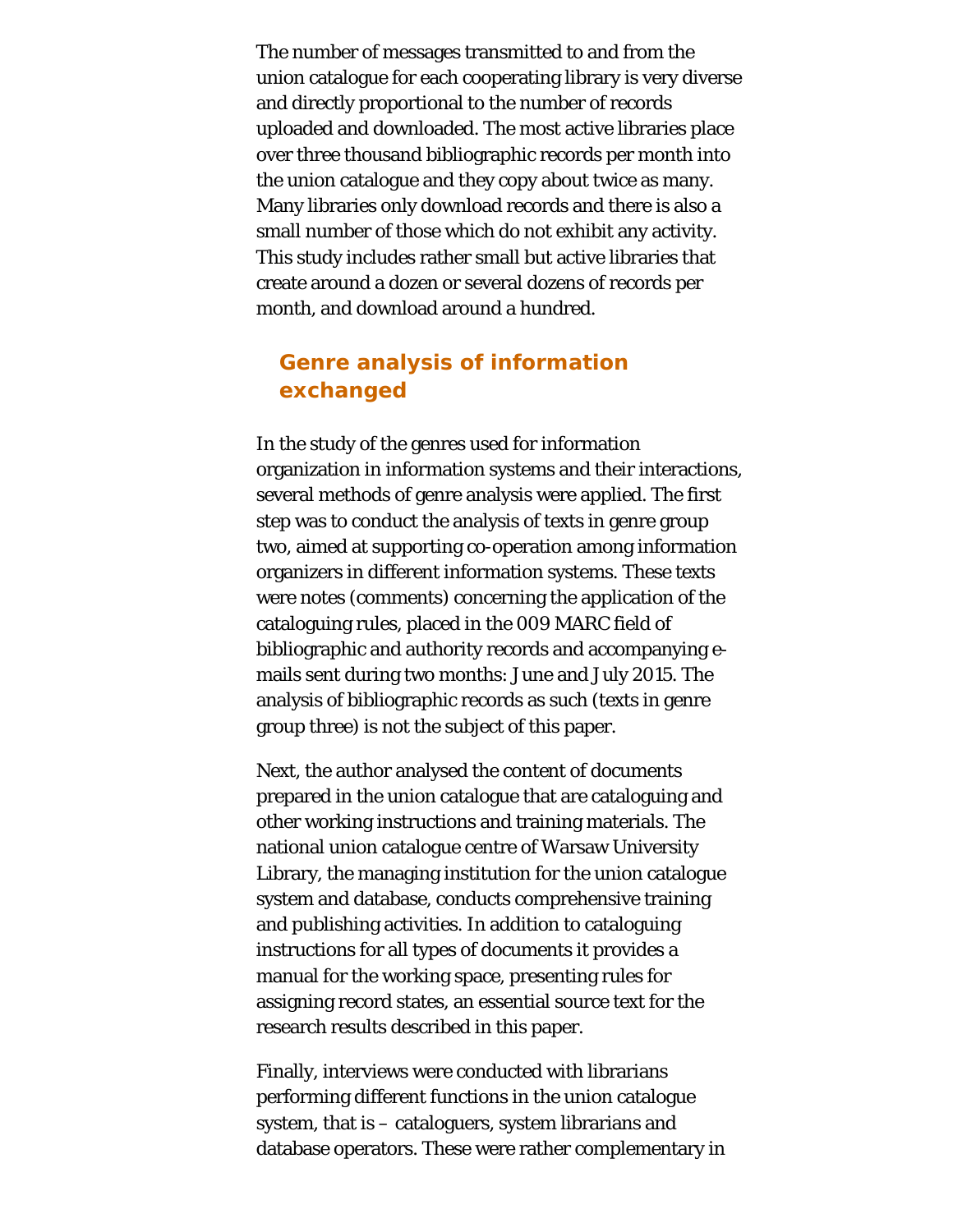nature; there was no need (or possibility) to interview all individuals working within the system. The interviews were conducted after the pre-treatment of materials obtained with other methods, in particular the statements (announcements) transmitted as described above, which enabled them to be taken into account during interviews. First, the analysis of texts written by the respondents was made, and then interviewees were asked questions on the reasons for choosing specified procedures. These discussions proved the correctness of the interpretation of previously collected messages and observed patterns of communication choices.

The organization of cooperation within the union catalogue database can be briefly described as follows. After acquiring a document (genre group one), the local library cooperating with the union catalogue (i.e., the cataloguer at this library), checks if the document's description is already present in the union catalogue database. In order to do that, s/he sends an appropriate text message (request, genre group four) using system interface (genre group five). The system (actually its programmer as well as other cataloguers, who had previously entered the relevant data) transmits the answer in the form of bibliographic record texts (genre group three) or information on the lack of requested titles. In both cases the cataloguer in the local library may respond with the activities appropriate to the communicative situation – modifying the record if it is present in the database or creating a necessary record if it is not found. Both procedures are similar because the modification of the record may be considered a special case of record creation.

The newly created or modified record is not immediately available to union catalogue users, but goes first to what is called the working space (buffer), which is accessed only by information organizers. Any bibliographic or authority record placed there is marked with an appropriate state (genre group two) defined for the union catalogue database. States are not a part of records, they are assigned (attached) to them. Librarians have various permissions to confer states. If someone attempts to assign a state, without appropriate permission, s/he receives an error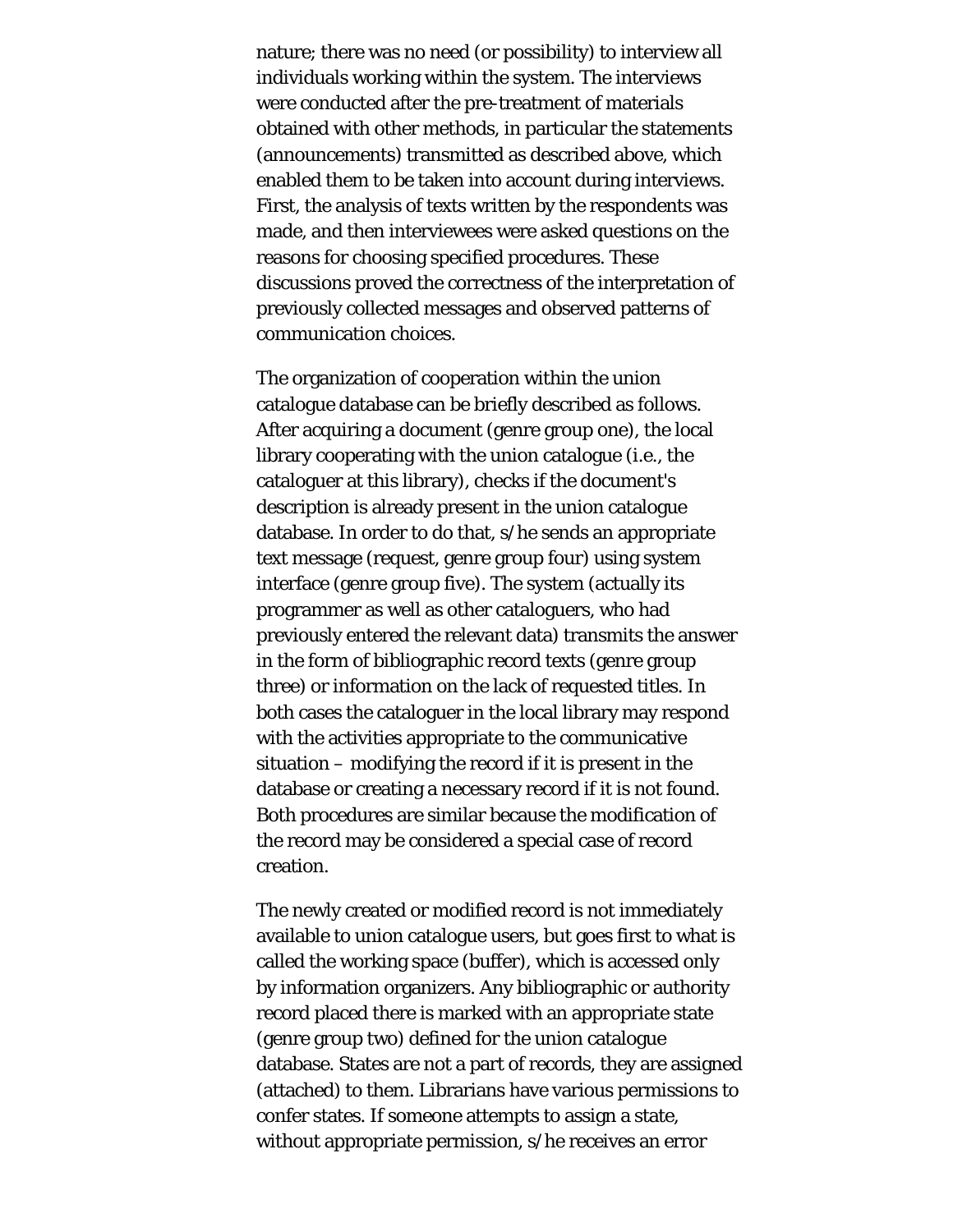message (genre group five). Similarly, permissions are required to search and view records in the working space. However, full details of the records stored in the working space, without editing permissions, may be viewed by anyone on the union catalogue website (Figure 2). Some states can only be assigned automatically *by the system*.

| Nr systemowy [system no.]:     | 3475748                                                                                                                                          |
|--------------------------------|--------------------------------------------------------------------------------------------------------------------------------------------------|
| Typ dokumentu [document type]: | Zwarte [book]                                                                                                                                    |
| ISBN/ISSN/ISMN:                | 9780071799928                                                                                                                                    |
| <b>Status</b>                  | Czekaj [wait]                                                                                                                                    |
| Użytkownik [user – library]:   | agh                                                                                                                                              |
| Rok wydania [issued]:          | 2014                                                                                                                                             |
| Haslo główne [main entry]:     | Singh, Murari P.                                                                                                                                 |
| Tytuł [title]:                 | Expanders for oil and gas operations: \$b [design, applications]<br>& troubleshooting]/\$c murari singh, michael j drosjack, david<br>h. linden. |

#### **Figure 2: information about the record placed in the working space. English translations are in square brackets**

The record state defines communication situations, which are both recurrent and part of social activity, which require certain typified rhetorical actions. This means that in the union catalogue the necessary genres of text were defined, named, and at the same time restricted as regards their uses. These texts relate to agreed rhetoric activities, which are essential for a specific record in a given situation. The implementation of an action causes a change of the situation, which is externalised with the change of the state. The actions are performed in a loop; if errors are found as a result of modifications, the previous state is reassigned until all errors are corrected. There are fourteen states for bibliographic records, six for authority records, and two more for undefined situations. Five of these are assigned automatically, which in a typical situation means that full algorithmisation was possible for the activity. This does not mean, however, that the state in this case is actually assigned by the system; it is assigned by the author of the algorithm, following an automated check of consistency with the parameters of the communication situation.

Genres determined with states are categorised by the chronotope, as Bakhtin understood it [\(Crossley, 2007](#page-43-0), p.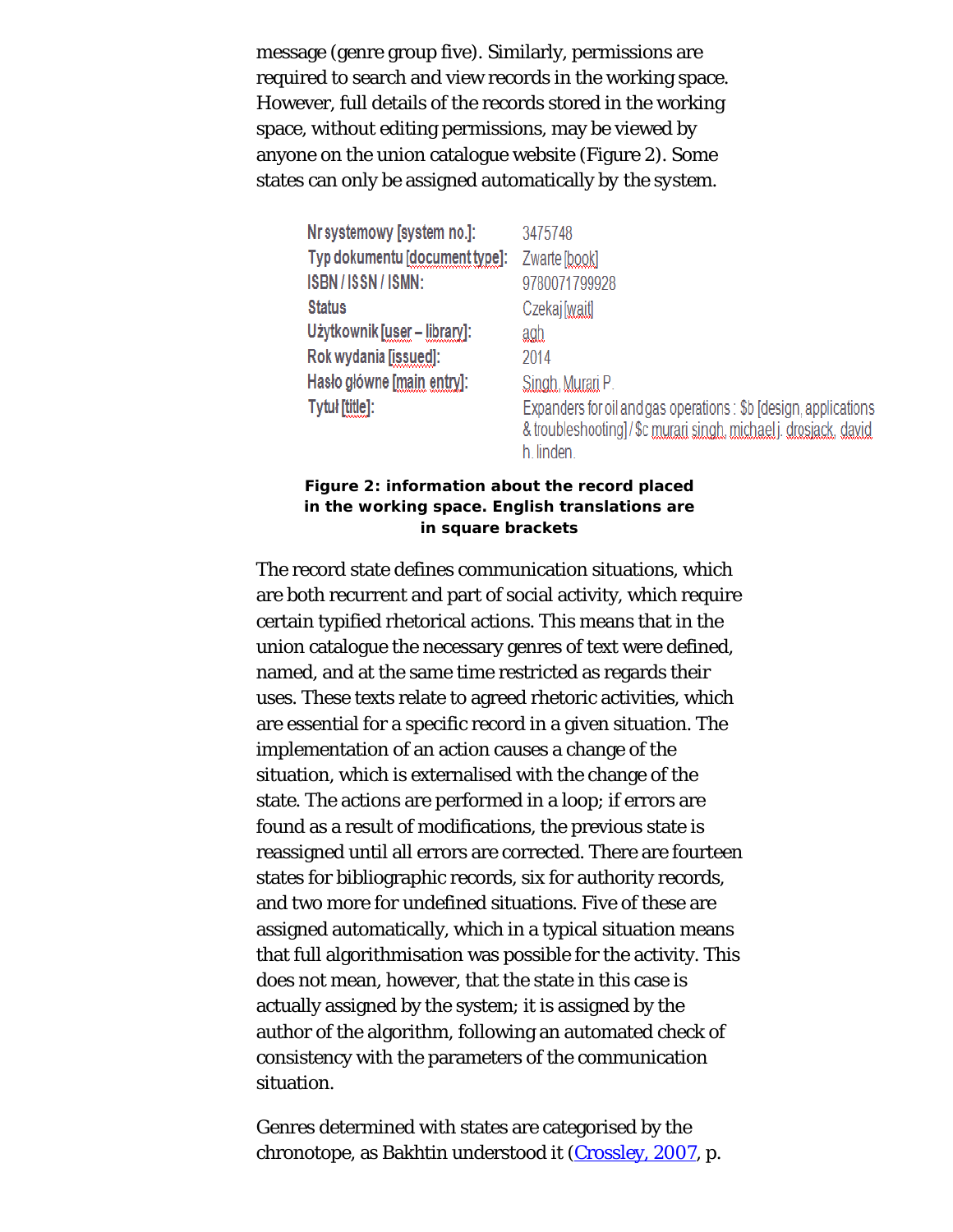5). This means using spatial and temporal indicators combined into one, carefully constructed unit, which can be used to distinguish genres. In this case, the result of timing is well-defined sequential use of states, so it is a factor of time succession. Space is instead determined with the permissions to grant and change states; these activities may be performed only for the record in a specified place, in a specified working space. Both the time (the order) and space in any case are precisely defined.

In some situations, in addition to the assignment of the state also a short informational text is provided, concerning the conditions for the record approval or required actions. These texts are stored in 009 field, one of MARC 21 control fields of bibliographic and authority records, but not included in the standard, as it is reserved for local use. In the union catalogue this field is used for strictly designated purposes; it is removed after the alignment and release of the record content from the working space to the online public access catalogue when the *nocn* or *nocp* states are assigned by the national union catalogue centre database operator. The record is presented in the online public access catalogue of the union catalogue without text in the 009 fields.

The text in 009 field is entered after the record in the working space is withheld to be corrected or discussed. In the first case it receives *Zatrzymany1* [Withheld1] state, and in the second case – *Konsultacja* [Discussion] state, assigned by the national union catalogue centre operators. There is also a common practice to add these text messages when existing database records are modified (*Mod1* state). This state is assigned by librarians in cooperating libraries and can be changed for the *Zatrzymany1* state by the national union catalogue centre operators. In this case, the message text contains information typically relating to the validity of changes made in the record. The text in the 009 field of the modified record also explains the reason for the modification. It is helpful to trace this process with the examples provided below.

Figure 3: Modified bibliographic record in the working space  $(left)$  and in the Polish national union catalogue  $(right)$  – machine-readable cataloguing genre. [Click on figure for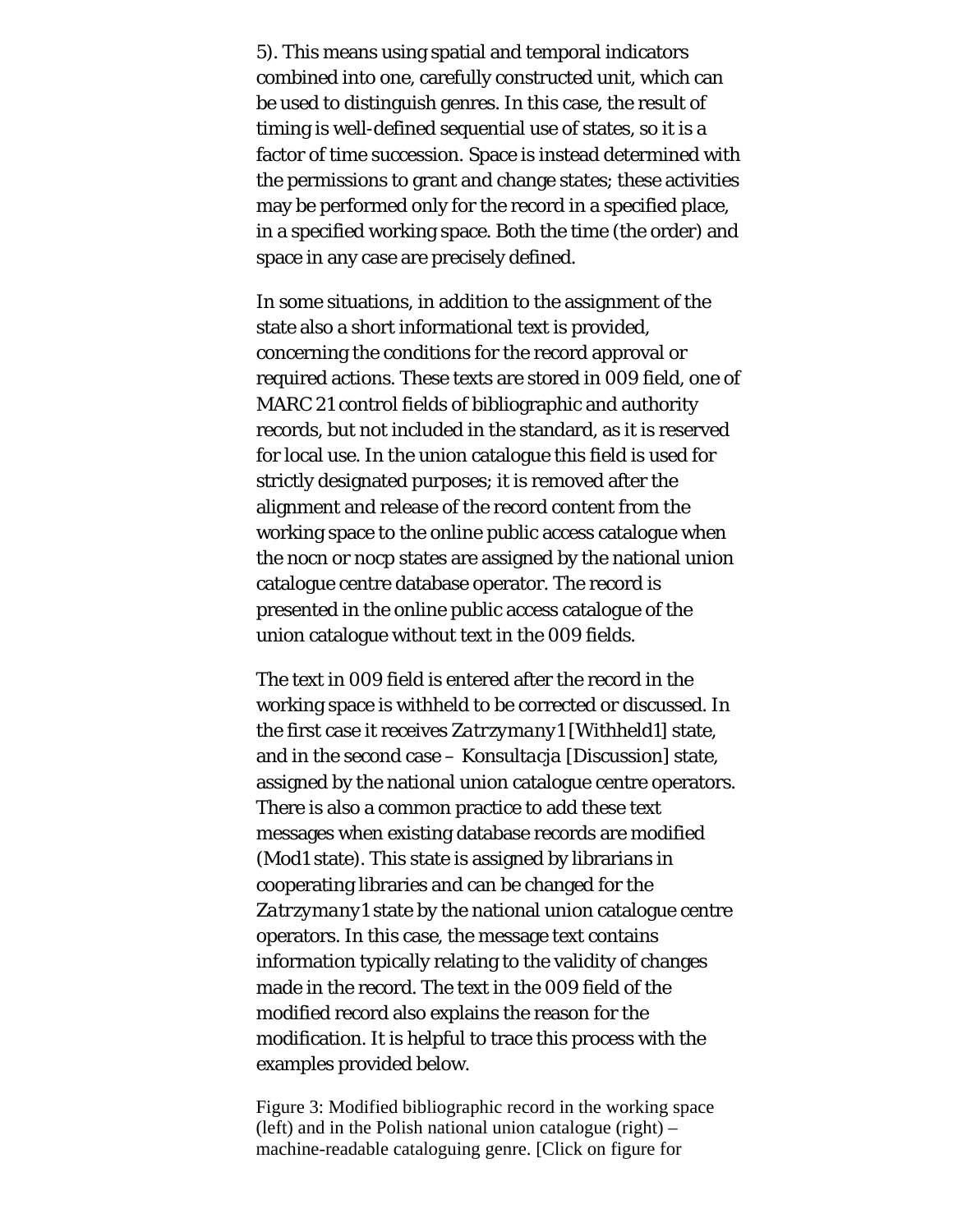### enlargement]

| t bit             | 01707 am 47200149 / 4500                                                                                                           |
|-------------------|------------------------------------------------------------------------------------------------------------------------------------|
| 408               | VEHICLE 714, 2144                                                                                                                  |
| 805               | <b>STURAT</b>                                                                                                                      |
| aoni              | 2012/04/01 05:00:00                                                                                                                |
| 035               | 130306-1981 pr a = 1300 Odenic                                                                                                     |
| m                 | TOR U/AP City as Patients aggregately wide on NHz when at DEST City are no full to use 1.11400.011                                 |
| 14                | Poderments dubben do not undifferents if.                                                                                          |
| 65E<br><b>bob</b> | American 2 as DSN - peacent Address - AP                                                                                           |
| 633               | TOR CAP brancherin 30<br>a 2301107248                                                                                              |
| 633               | 14.550090310                                                                                                                       |
| <b>DO</b>         | am002742188                                                                                                                        |
| exp.              | # To 20130601153 W 458 To 265 56390911 M Guidi V 20030111115 M Guidi V 20040410134 M See 2014 12:56 2015                           |
|                   | <b>Strait</b>                                                                                                                      |
| 642               | a TOR USAP is TOR USAP A TOR USAP VI TOR UNIN VAKE 29130                                                                           |
| 000               | $-38.97922$                                                                                                                        |
|                   | 247 6 C is Tiltuse Ramsepubneder & Bille Werke, Associate in Mainfield schen Maseum Wärtung issueraltet der                        |
|                   | Unipravazzione der Statischen Masson Preußerker Kalturbeutz Berlau, der Stalt Würzburg und dem Bande Laterfindun, vom 5. September |
|                   | his 1. Noovember 1981 / in Niethease the Karalamera: Bodo Bargvenki et al.).                                                       |
| 262               | a Exceed out : in Frankish Postet, u 1921.                                                                                         |
| \$35              | a 992 s. - And . 10 20 cm.                                                                                                         |
| 630 1             | in Riemenschemider, Tilman id fra 1460-1577) is kataloni worten.                                                                   |
| 730 L             | la Rennedei Rode (4 (1926, 1)                                                                                                      |
| 789 3             | in Majeri-Salvaritan Manasan                                                                                                       |
| 749 3             | in Viertas Frankrich Point, 14 phd.                                                                                                |
| 733 0             | a Katalog wrotery (Maaditekucho Massan : Wantsur : 130                                                                             |
| 922               | a 5.7917-0704-8                                                                                                                    |
| 833               | $-2.026666$                                                                                                                        |
| 948               | a TOR U                                                                                                                            |
| 933               |                                                                                                                                    |
|                   | VTI 5500 T0010-00504000140001400                                                                                                   |
|                   | 486~3553<br>A STRITTA O                                                                                                            |
| 993<br>son        |                                                                                                                                    |
|                   | ALGADORE 1116-12-0-8                                                                                                               |

**[Figure 3a: Modified](http://www.informationr.net/ir/21-4/p732fig3a.png) [bibliographic record](http://www.informationr.net/ir/21-4/p732fig3a.png) [\(machine-readable](http://www.informationr.net/ir/21-4/p732fig3a.png) [cataloguing genre\)](http://www.informationr.net/ir/21-4/p732fig3a.png) [in the working space](http://www.informationr.net/ir/21-4/p732fig3a.png)**

|         | 01335cm s2200277 i 4500                                                                                           |
|---------|-------------------------------------------------------------------------------------------------------------------|
| 001     | v6d02742144                                                                                                       |
| 005     | <b>NUKAT</b>                                                                                                      |
| cos     | 201105130172000                                                                                                   |
|         | 008 130206:1931 gwa c 10000dgerc                                                                                  |
| 020     | Sa 5791707241                                                                                                     |
| 695     | Sa wellC2747188                                                                                                   |
|         | C19 9 \$a 210464301345 Sb kepsi Se 201312161233 5d kepsi Se 201305130137 54 VLOAD Se 201305105439 Sd qsk          |
|         | \$v 201302051425 \$z vank                                                                                         |
| 0.05    | SA TOR COAP SA TOR CLAP SATOR TO AP SA TOR COVIN SAKER 2014.1                                                     |
|         | C99 5a loh 979023                                                                                                 |
|         | 24500 Sa Tilman Riemenschneider : Sb frühe Werke : Ausnellung im Majedrinizischen Museum Würzburg veranztahlt.    |
|         | von der Statetungsakele der Staatlichen Museen Preufeicher Kalturbenitz Berlin, der Stadt Würzbarz und dem Bezirk |
|         | Unterfrasions vom 5. September bis 1. November 1981 / \$c [Verfasser der Kattdegsente: Bodo Buczystals et al.].   |
| $260 -$ | Sa Researchure: Sh Friedrich Punet, Sc 1981.                                                                      |
| 300     | Sa 322 a. : \$b il : \$c 20 cm.                                                                                   |
| 600 1   | Sa Riemenschneider, Tilman 5d (ca 1460-1531) Sv katalogi wystaw,                                                  |
| 700 1   | Sa Buczynski, Bodo 54 (1949-).                                                                                    |
| 750.2   | Sa Mainfränkisches Moneum.                                                                                        |
| 7102    | Sa Umfaz Friedrich Puster, 54 pbl                                                                                 |
| 7300    | Sa Kattalog wystawy (Mainfrinkiaches Massour; Witzburg; 1981).                                                    |
| 920     | Sa 3.7917.0724.8                                                                                                  |
| 961     | Sa TOR U                                                                                                          |
| 999     | Sa VIRTUA 0<br>$\sim$                                                                                             |
| 999     | Sa                                                                                                                |
|         | VIII SEORTINI: 0YOEE/4330YO148Y832PO488Y8200Y1458Y2NOY1880YNOCE/1000Y7108Y7108Y7388Y832DY6488Y8202                |
|         |                                                                                                                   |

 **[Figure 3b:](http://www.informationr.net/ir/21-4/p732fig3b.png) [Modified](http://www.informationr.net/ir/21-4/p732fig3b.png) [bibliographic](http://www.informationr.net/ir/21-4/p732fig3b.png) [record \(machine](http://www.informationr.net/ir/21-4/p732fig3b.png)[readable](http://www.informationr.net/ir/21-4/p732fig3b.png) [cataloguing](http://www.informationr.net/ir/21-4/p732fig3b.png) [genre\) in the](http://www.informationr.net/ir/21-4/p732fig3b.png) [Polish national](http://www.informationr.net/ir/21-4/p732fig3b.png) [union catalogue](http://www.informationr.net/ir/21-4/p732fig3b.png)**

Created texts and their genres can be analysed in chronotopic time and space dimensions. After the cataloguer had modified a record of the document, text of which is shown in Figure 3 (left) and assigned it *Mod3* state, the union catalogue database operator assigned it *Zatrzymany1* state due to some doubts arising, and added the following query in the 009 field:

> 009 TOR U/AP Czy na Państwa egzemplarzu widnieje tylko jeden nr ISBN? Czy nie ma także nru 3-88609-031- Podejrzenie dubletu do rek. xx002819068 IL

[009 TOR U/AP is there only one ISBN on your printed copy? No. 3-88609-031 number present too? Suspect it to be the duplicate of the record xx002819068 IL]

TOR U/AP is the identifier of the message recipient; IL is the identifier of the sender. The author of the record modification answered with another 009 field message:

> 009 dopisalam 2-gi ISBN - opis jest dubletem – AP

[009 I have added the 2nd ISBN – the description is a duplicate - AP]

As a result, the union catalogue database operator assigned the *Konsultacja* state to the record: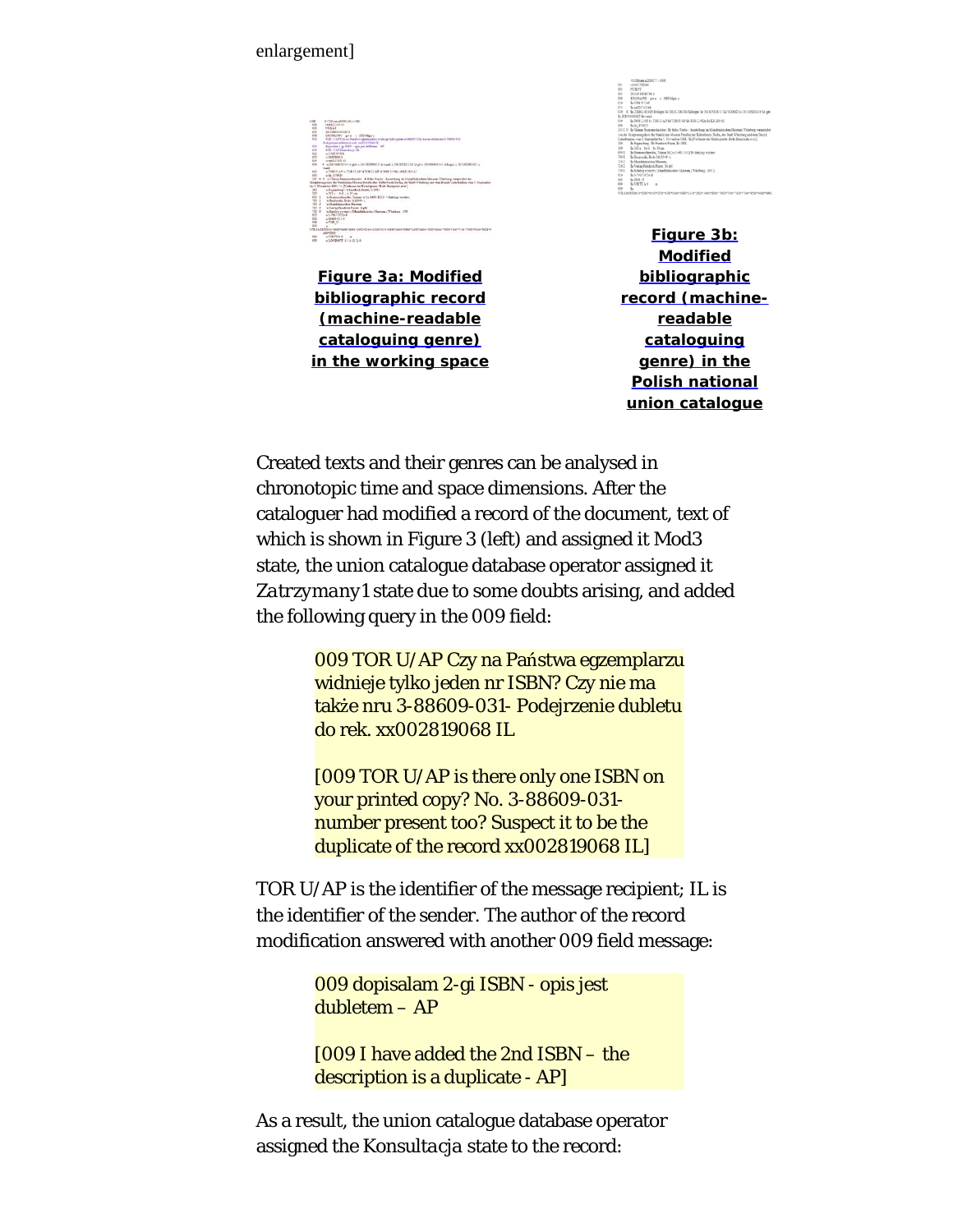#### 009 TOR U/AP konsultacje. Bk

[009 TOR U/AP discussion. Bk]

which means that next steps concerning modifications and the final version of the record (Figure 3. (right)) were agreed upon later, after some consultations with the authors of other records, the content of which is related to content of the record in question.

In another example, some doubts appeared concerning the correctness of the ISBN during modification of a previously existing record. The cataloguer introducing the modification added a 009 field containing a question to the author of the original version of the record. Therefore, the record received the *Zatrzymany1* state, and the author of the record was sent an e-mail from the national union catalogue centre to draw their attention to the record:

> >Wykaz rekordow w statusie Zatrzymany1. > Prosimy o jak najszybsze ustosunkowanie sie do uwagi podanej w polu 009. > Po miesiacu od momentu nadania statusu Zatrzymany1 > rekord zostanie automatycznie usuniety z bufora. > > 000770186 [am] : 20150729 KR 122/DP Czy na ksiazce jest ISBN > 978-83-88859-24-3. U mnie go nie ma. [>List of records with Zatrzymany1 state. >Please refer as soon as possible to the note included in 009 field. > After a month since the day Zatrzymany1 state was assigned >this record will be automatically deleted from the working space.  $\geq$ >000770186 [am] : 20150729 KR 122/DP Is there an ISBN > 978-83-88859-24-3 printed on this book. I have a copy without ISBN].

The author of the original version of the record needs to find it in the working space and view a message from the person adding the modification inside the record (009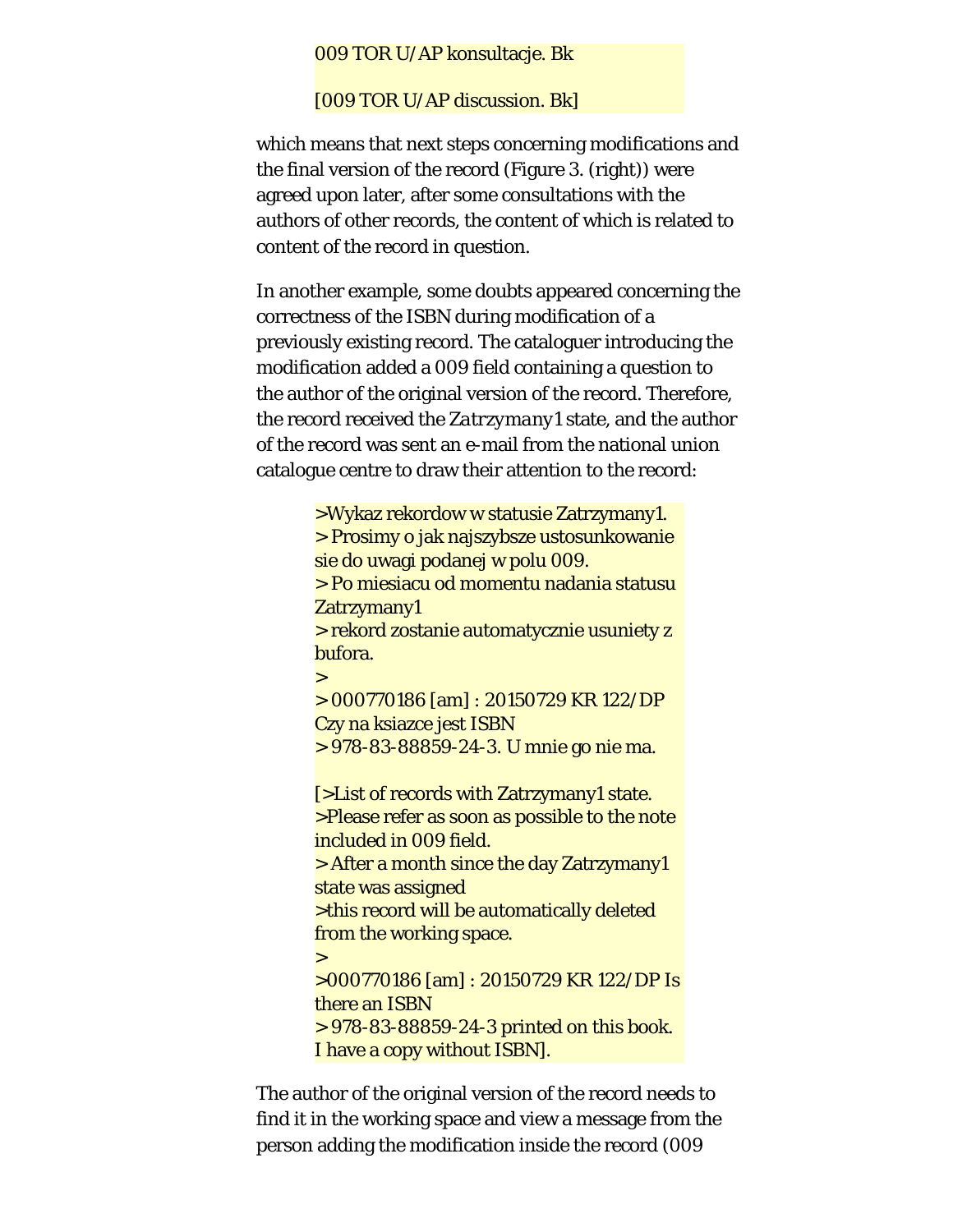field):

009 KR 122/DP Czy na książce jest ISBN 978-83-88859-24-3. U mnie go nie ma. Numery poprawne ISBN nie ustalam wpisujemy tylko te numery, które występują na książce. WR

[009 KR 122/DP Is ISBN 978-83-88859-24- 3 printed on this book? I have a copy without this ISBN. I do not calculate or find correct numbers, we add only numbers printed on the book to its record. WR]

As a result the author of the original version of the modified record sends a message, adding it in another 009 field:

> 009 PORAWNY ISBN USTALONY JEST NA PODSTAWIE KODU EAN Z 4 S. OKŁ. - W 13-CYFROWYM ISBN-IE ZE S. RED. OPUSZCZONO JEDNĄ ÓSEMKĘ I ISBN MA 12, A NIE 13 CYFR. KR 122

> [009 THE CORRECT ISBN WAS CALCULATED BASED ON EAN CODE FROM 4 P. OF THE COVER – THERE IS ONE CHARACTER MISSING FROM THE NUMBER PROVIDED ON THE EDITORIAL PAGE AND THEREFORE THIS ISBN HAS 12 NOT 13 DIGITS. KR 122]

After explaining doubts and providing the correct ISBN the record was released and moved to the online public access catalogue, obtaining the *nocn* state.

This study shows the use of several genres of text in the course of shared cataloguing within the union catalogue with the use of electronic media. It is worth noting that the means of electronic communication are used for the organization of recurrent, everyday activities. Apart from these, other communication means and their associated genres are used, such as face-to-face meetings, online training (webinars), printed manuals and instructions. The subject of this study was, however, only the communication mediated electronically.

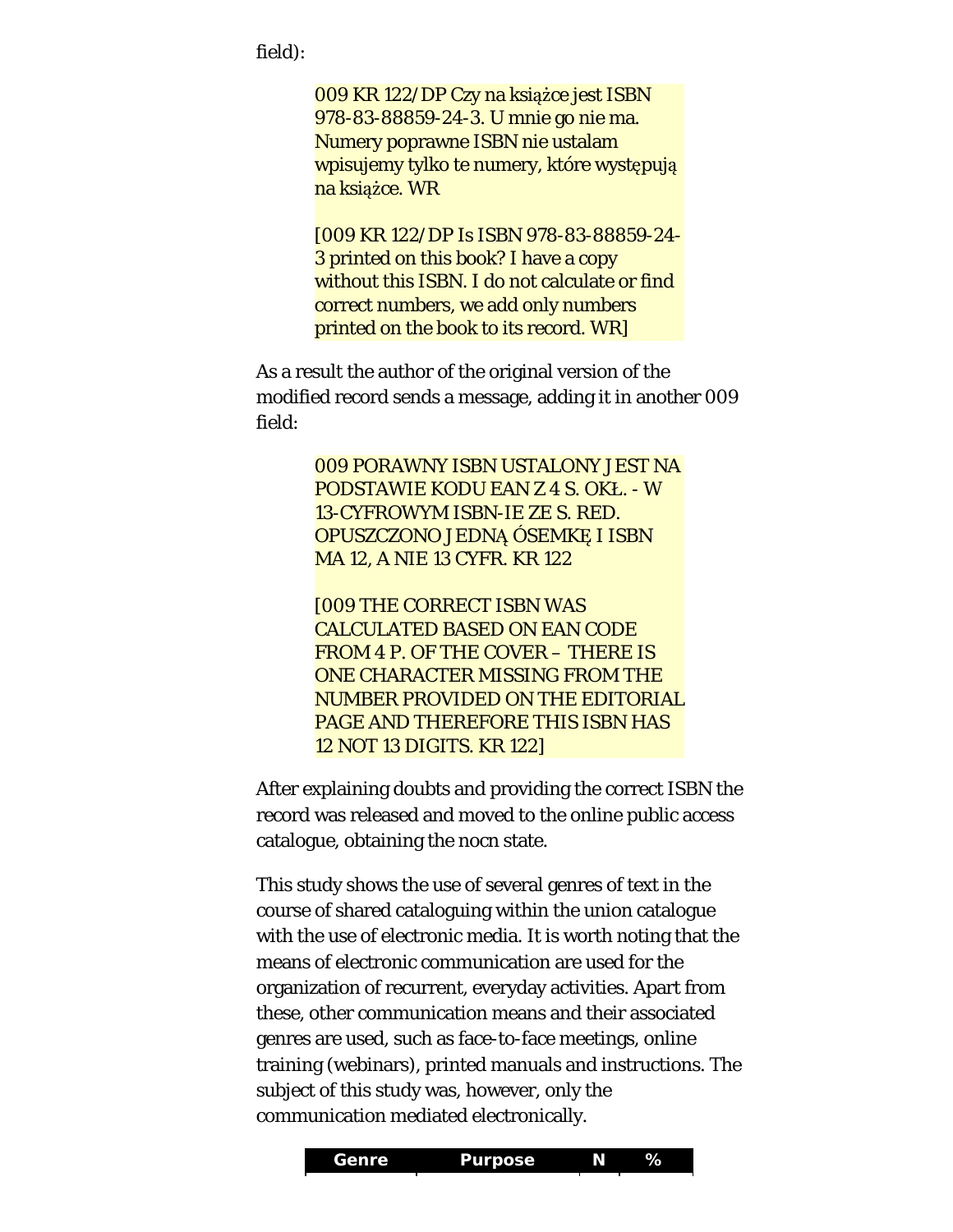| Dialogue     | Finding solution in<br>conversation      |     | 223 39.75% |
|--------------|------------------------------------------|-----|------------|
| Memo         | Simple messages<br>- reminder, note      |     | 128 22.8%  |
| Proposal     | Pass on the<br>proposal of a<br>solution | 107 | 19.1%      |
| Consultation | Solving new<br>problems                  |     | 103 18.35% |
| Total        |                                          | 561 | 100%       |

**Table 3: Genres and their distribution.**

## **The extracted genres**

The method used to extract genres was similar to that used by Orlikowski and Yates [\(1994,](#page-43-0) p. 554). Using this method four genres were distinguished (dialogue, memo, proposal and consultation). The texts in genres were created and distributed by means of electronic media as described previously (Table 3). All the genres enumerated are embedded into bibliographic or authority record genres. As embedded genres, they carry their own generic characteristics into the context of the content of the records mentioned (parent genres), enhancing their meaning. The interpretation of the resulting structures can show possible ways of understanding for bibliographic genres and processes of acquiring this understanding [\(Auken, 2015](#page-43-0), p. 172). The following paragraphs contain the characteristics of the resulting genres.

**Dialogue genre**. Union catalogue dialogue is a form of written interaction modelled on oral dialogue, implemented during a conversation. Unlike the conversation, it is documented in writing and applies the possibilities provided by the electronic medium. Union catalogue dialogue is conducted in a somewhat different way than it is usually done on the Web, for example, with e-mails, because the messages do not embed themselves. They are placed in the subsequent 009 MARC record fields. This causes messages to be placed chronologically one after another, like dialogues in literary works. Subsequent messages (levels of the dialogue) are usually very few, not more than three to four levels (Figure 4). A discussion longer than the chain of ten messages occurs rarely; the decision to close a discussion belongs to the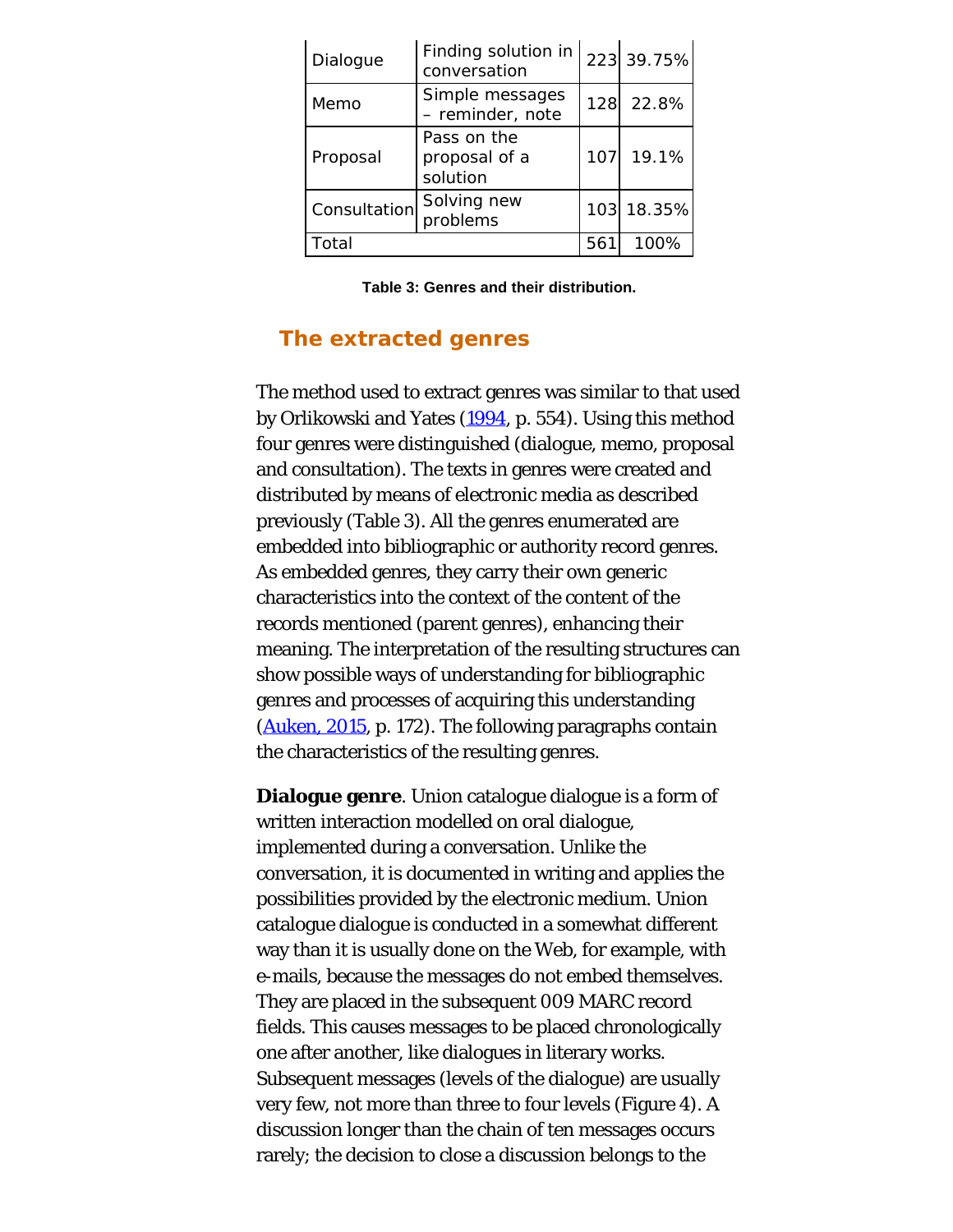national union catalogue centre operators. There may be several participants in the dialogue, coming from different libraries. The aim of the communication is to provide the answer to a previous message relating to the same record. Because the messages concerning the record are embedded in this record, the context of these messages is obvious. Such dialogue messages constitute the largest portion of genres, including 39.75% of all cases (see Table 3). This is not surprising, as the dialogue as a form ensuring continuity and interdependence of messages is well suited to handle the tasks and objectives of librarians cooperatively cataloguing in the union catalogue database. In the dialogue, the discussion is a combination of a chain of interwoven messages, offering conditions for the cooperation similar to a conversation.

| LDR<br>001 | 05043cam a2200601 i 4500<br>vt1s002823262                                                                                                                                                                                                                                                                                                                                                                                                                                                                                                                                                            |
|------------|------------------------------------------------------------------------------------------------------------------------------------------------------------------------------------------------------------------------------------------------------------------------------------------------------------------------------------------------------------------------------------------------------------------------------------------------------------------------------------------------------------------------------------------------------------------------------------------------------|
| 003        | <b>NUKAT</b>                                                                                                                                                                                                                                                                                                                                                                                                                                                                                                                                                                                         |
| 005        | 20150702112800.0                                                                                                                                                                                                                                                                                                                                                                                                                                                                                                                                                                                     |
| 008        | 130510s1575 plai  001 0 pol c                                                                                                                                                                                                                                                                                                                                                                                                                                                                                                                                                                        |
| 009        | LUBL KUL/AA W eqz. BJ finqerprint części starotestamentowej jest następujący: ieu- y.em \b lwd= Yusz (3)<br>(A), zaś nowotestamentowej jest następujący: waa= n.le \b bay= macz (C) 1575 (A). składki i paginacja,<br>również zapis tytułu zgadzają się. Czy mamy do czynienia z tym samym drukiem? Prosze o szybką odp<br>KR U/PJ                                                                                                                                                                                                                                                                   |
| 009        | KR U/PJ Co do części starotestamentowej to prawdopodobnie w naszym egz. brakuje dwóch k., ale przejrzałam<br>znaki, które mogłyby stanowić drugą grupę i nie zgadzają się z Państwa znakami, jezeli chodzi<br>róg jest oberwany, więc nie jestem w stanie stwierdzić jakie znaki powinny występować (wyd. 1575<br>Ježeli zas chodzi o drugi fingerprint (czyli o Nowy Testament) to jeżeli przyjmiemy, że "spis treści" k<br>występuje bezposrednio po s. tyt. (I gr. znaków; II gr. znaków k. 607; III gr. znaków k. 611 rekto i verso<br>nie jest brany pod uwaqę to znaki zgadzają się. LUBL KUL/ |
| 009        | LUBL KUL/ASZ Dotarłam do kolejnego naszego egz. i pomimo uszkodzeń udało mi się w końcu odcyfrować<br>finferprint części ST. Dopatrzyłam się tej pierwszej grupy, która widnieje u Państwa! Nasze egzemplarze<br>różnia się między sobą także pewnymi subtelnościami w wyglądzie czcionek. Mamy zatem dwa<br>warianty i Pan/i odpowiedź mi to potwierdziła w 100 %. Ten wariant oznaczę zatem jako B i opiszę różnice w<br>polu 500. Dziękuję za odpowiedź i pozdrawiam,                                                                                                                             |
| 009        | LUBL KUL/AA Poprawiłam też paginację.                                                                                                                                                                                                                                                                                                                                                                                                                                                                                                                                                                |
|            | Figure 4: Dialogue genre texts (009 fields) in                                                                                                                                                                                                                                                                                                                                                                                                                                                                                                                                                       |

#### **the Polish national union catalogue record (partial).**

**Memo genre**. This genre is a way to organize communication involving the transmission of simple messages – a reminder, drawing attention. There is no need to respond, since this is not expected; if it happens, it is provided as a courtesy. An example is shown in Figure 5. It is the second genre as regards the frequency of use. Librarians cooperating within the union catalogue database, despite the fact of being employees of various institutions, must work at least temporarily in electronic mode within the framework of common objectives of the union catalogue, which forces the composition and use of genres to support actions performed at home institutions. The memo genre facilitates the organization of this cooperation.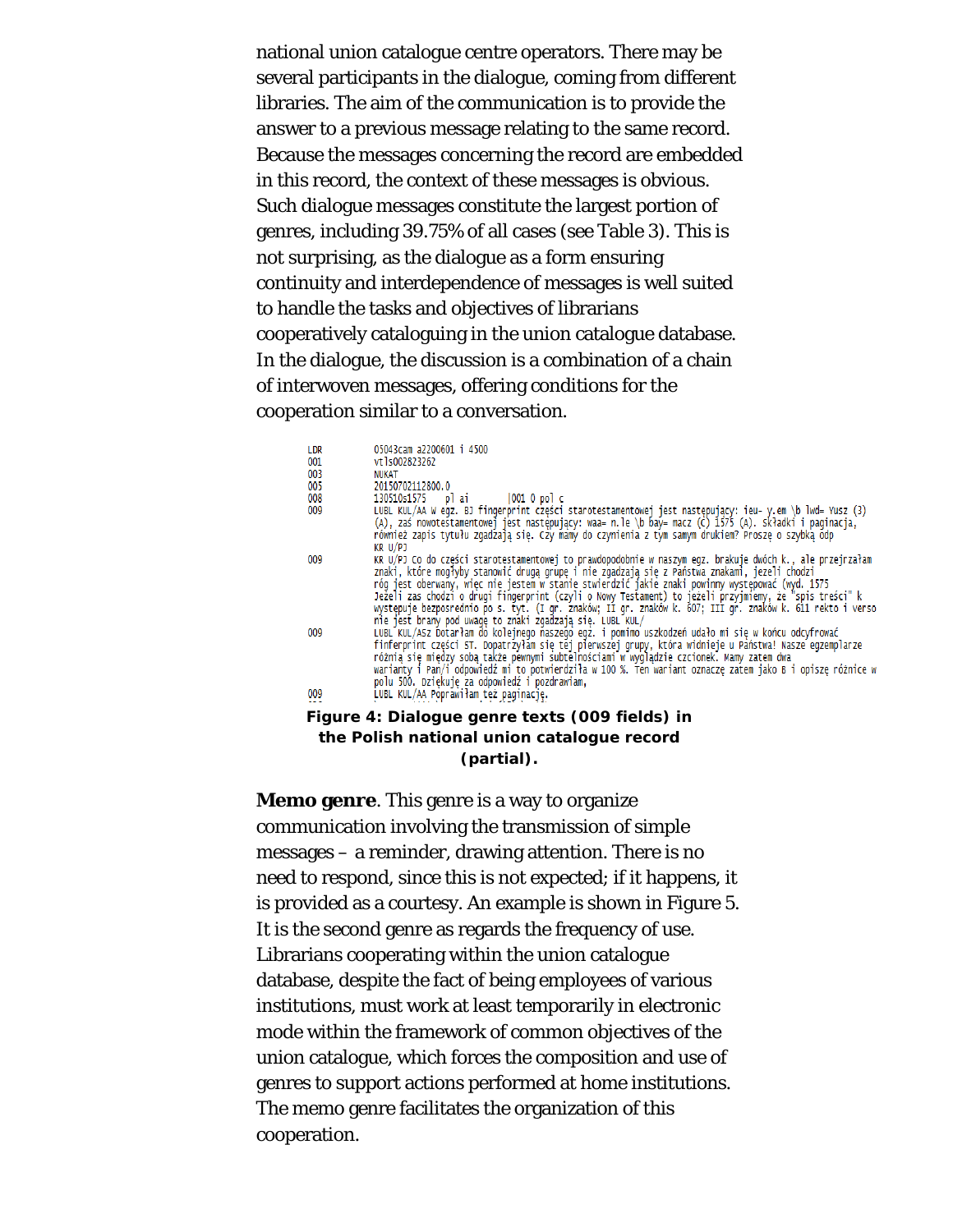**Proposal genre**. A less frequently used genre, the aim of which is to provide proposals of changes to the existing state or solutions to problems (Figure 6). The proposal may induce a discussion (dialogue), although this genre is usually used in unambiguous cases – the expert offers a less experienced user (librarian) a suggestion on how to solve the problem. It may be accompanied by a brief explanation of the reason for the proposed solutions, which may be treated as a kind of training. Proposals usually contain a description of specific MARC 21 fields and their content. This genre can be considered a variant of the traditional, written proposal; texts are conjoined with the similarity of objectives (proposing an action or promoting an idea), in this case limited to issues of cataloguing library collections.



**[Figure 5: Memo genre text \(009 field\) in](http://www.informationr.net/ir/21-4/p732fig5.png) [Polish national union catalogue record. \[Click](http://www.informationr.net/ir/21-4/p732fig5.png) [for enlargement\]](http://www.informationr.net/ir/21-4/p732fig5.png)**

> un bacım azırmız 1 a.vo<br>1992-1993 (1993)<br>1992-1993 (1993)<br>1992-1993 (1993-1993) (1993-1994)<br>1993-1993 (1993-1993-1993) (1993-1994) (1994-1994) (1994-1994) (1994-1994) (1994-1994)<br>1994-1994 (1995-1995-1995-1995) (1994-1994) 1888

**[Figure 6: Proposal genre text \(009 field\) in](http://www.informationr.net/ir/21-4/p732fig6.png) [Polish national union catalogue record](http://www.informationr.net/ir/21-4/p732fig6.png) [\(partial\). \[Click for enlargement\]](http://www.informationr.net/ir/21-4/p732fig6.png)**

**Consultation genre**. The least likely, though on the level of frequency comparable to that of the proposal genre, is the consultation genre (18.35%). It is a genre that combines features of three other genres in question, mostly the proposal and dialogue genres. The consultation often stems from the dialogue (Figure 7). It is aimed at solving the most difficult problems with incorporated opinions of experts or authors of earlier solutions. Consultations are used by the information organizers of the national union catalogue centre (union catalogue database operators), but specialists from outside the union catalogue are also invited to join the discussion. All difficult problems which have not been solved through a current dialogue debate, should be forwarded to consultation. Any record associated with such a problem is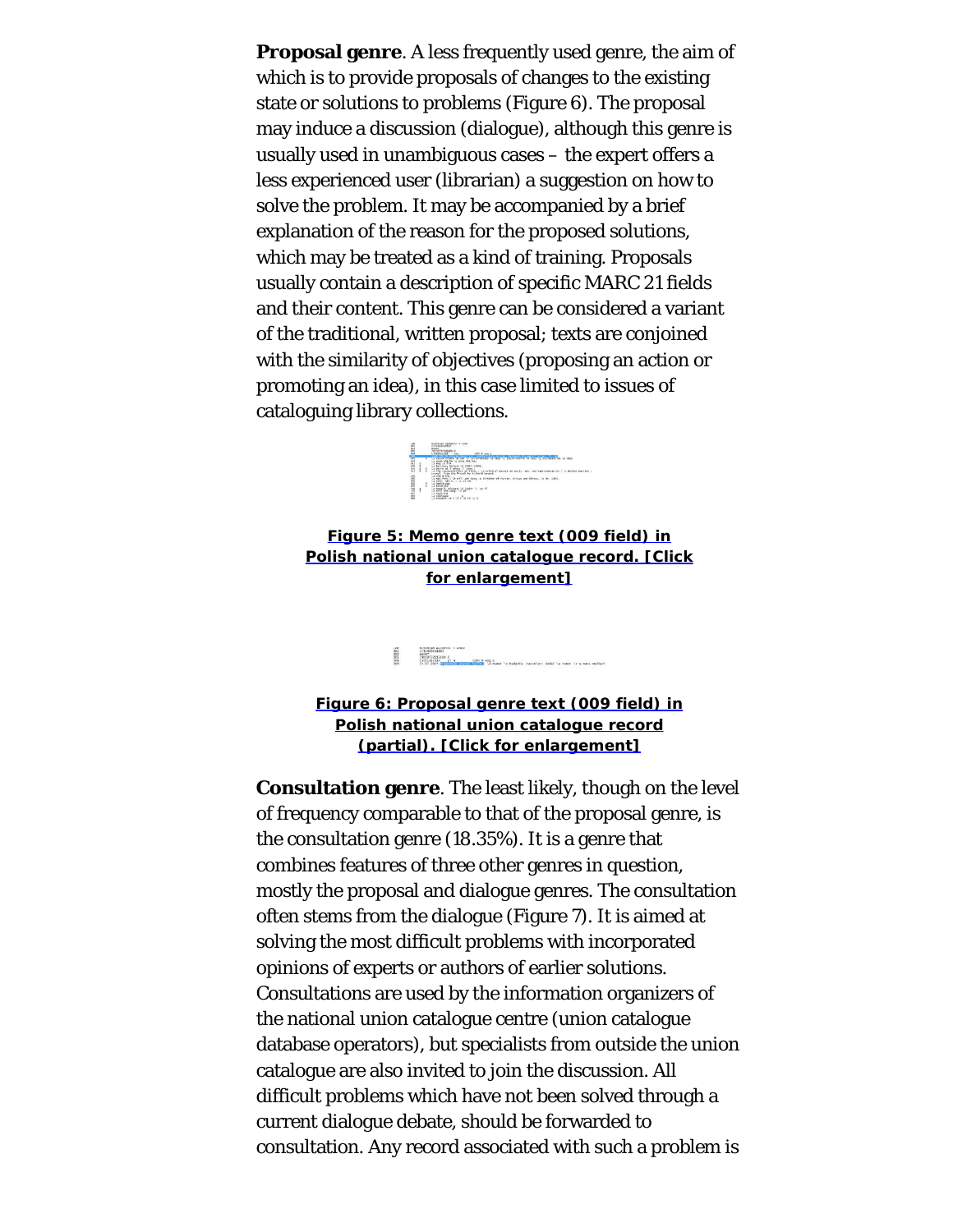assigned the *Konsultacja* [Discussion] state, which is held indefinitely (i.e., as long as necessary). The consultation, as regards the media used, often goes beyond the medium of the 009 field; e-mail and other communication methods, including face-to-face meetings are frequently used for this purpose.

While all three genres described above can be called *regulated* (using the terminology of **Schryer and Spoel**, [2005,](#page-43-9) p. 267), the consultation genre meets the characteristics of regularised genres. Regulated genres are used in typical communication situations, recognised and required by specialists in a given field (in this case cataloguing) and thus they can be constrained by the national union catalogue centre as an external authority. Regularised genres are used for cases which are more dependent on situations, , and result from unexpected instances of non-standard daily practice. They are tacit and require flexibility. Regularised genres impose the implementation of situational and improvised rhetorical strategies, ensured by the use of consultation genre texts.

Genres found in everyday communication activities performed in the union catalogue database form a repertoire of genres, which suggests they are used to achieve one main objective – the creation of reliable and interoperable bibliographic and authority records. This is an important part of the organization of information processes being undertaken throughout the country. These genres define social activities of a group of cataloguers, organized for the intellectual exchange in a formalised and hierarchical way due to the size and dispersed nature of the group. As empirical evidence shows, any member of the group involved in communication practices has a designated place, objectives and tasks to be performed at a given moment. Objectives and tasks are achieved in cooperation with all other members of the group, even if they operate on different levels of the hierarchy. In the course of these social processes there are sometimes misunderstandings and arguments, but generally there is an ambiance of mutual help and a desire to gain experience from more educated and trained colleagues. Differences in experience among cooperating libraries are substantial; there are libraries which only download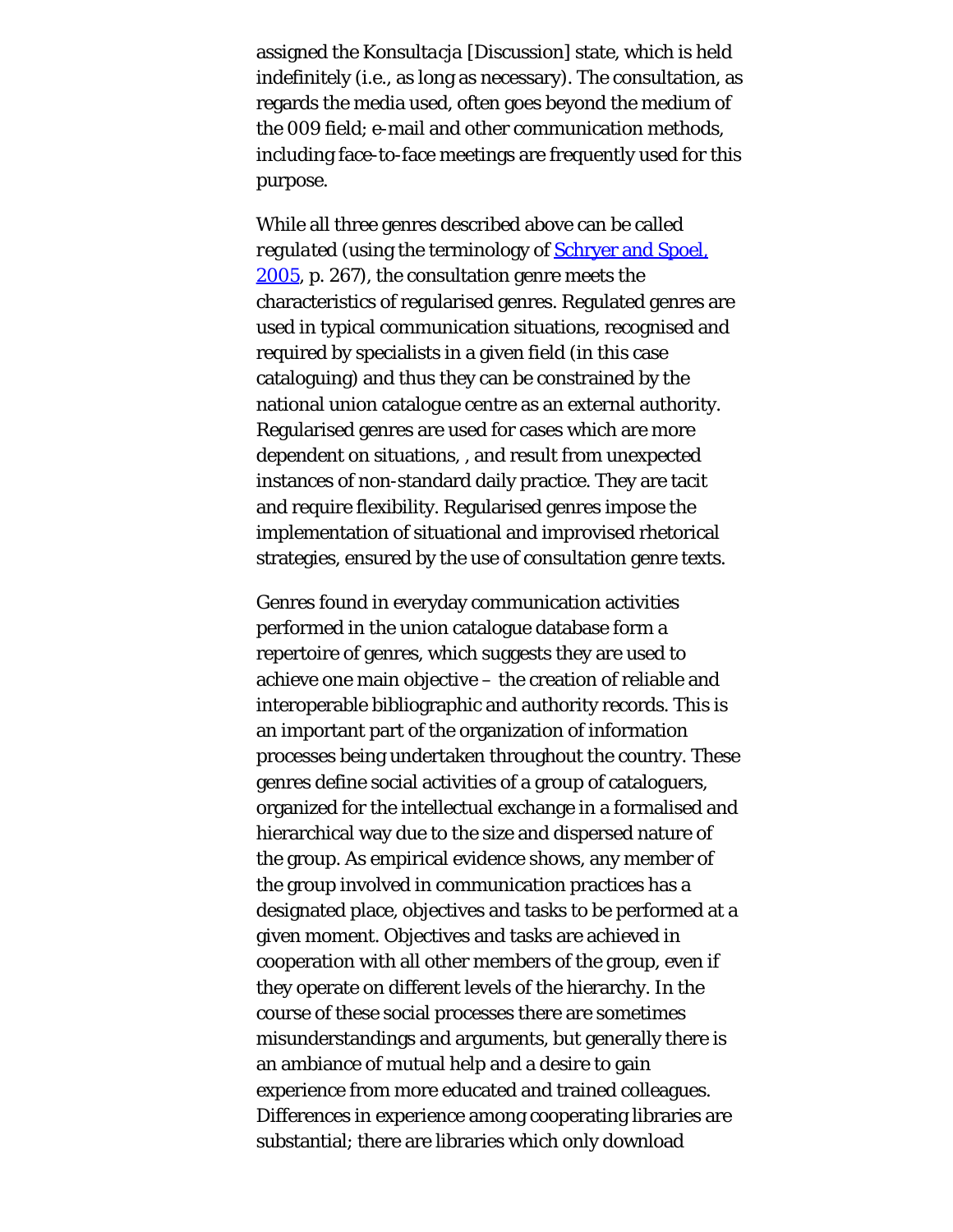records and libraries which have created more than five hundred thousand records since 2002 when the union catalogue was launched.

| .DR |                |    | 01051cam a2200265 i 4500                                               |
|-----|----------------|----|------------------------------------------------------------------------|
| 001 |                |    | vt1s003442696                                                          |
| 03  |                |    | <b>NUKAT</b>                                                           |
| )05 |                |    | 20150714092800.0                                                       |
| 08  |                |    | 150526s1959<br>1000 1 spa c<br>mх                                      |
| 009 |                |    | wA U/65EJG Konsultacia il. stron z opisem bazowym xx002761656, maza    |
| 009 |                |    | PORÓWNAŁAM JA MAM WYRAŹNIE 201 S.-                                     |
| 009 |                |    | WA U/65EJG Dziękuję, czekamy na odpowiedź autora rekordu bazowego      |
| 009 |                |    | WA U/65EJG Dublet do rek. bazowego prosze nadać "u z bufora" -         |
| )39 |                | 9. | \a 201507140928 \b jula \c 201507130835 \d jula \c 201507100827 \d qil |
|     |                |    | vbuw65                                                                 |
| )40 |                |    | a wA U/65EJG \c wA U/EJG \d wA U/AOL,                                  |
| LOO | 1              |    | ∖a Castro Leal, Antonio \d (1895- ).                                   |
| 245 | $\mathbf{1}$   |    |                                                                        |
|     |                | 3  | \a El laurel de San Lorenzo / \c por Antonio Castro Leal.              |
| 260 |                |    | a México : \b Fondo de Cultura Económica, \c 195                       |
| 300 |                |    | a 201, [2] s. ; \c 18 cm.                                              |
| 190 | 1              |    | a Letras Mexicanas ; \v 56                                             |
| 710 | $\overline{2}$ |    | √a Fondo de Cultura Económica (Meksyk). \4 pb                          |
| 330 |                | 0  | ∖a Letras Mexicanas \v 56                                              |
| 970 |                |    | a WA U                                                                 |
| 999 |                |    | a VIRTUA                                                               |
| 999 |                |    | .а LOADOPT \d 2 \l 1 \b 12 \L 0                                        |
|     |                |    |                                                                        |
|     |                |    |                                                                        |

**Figure 7: Consultation genre text (009 field) in Polish national union catalogue record.**

The organization of communication activities performed with the described genres has a major impact on the regulation of these activities. As a result, it also has an impact on achieving a high level of standardisation of final results – that is, the texts of genres directly offered to endusers – the bibliographic and the authority records. The regulation of texts in genre group three (content of bibliographic records) seems to be the supreme goal of the aforementioned actions and genres defining them. All other goals are subordinate to this standardisation: in case of doubt it is better to choose a solution which has been consulted on and standardised, than a new one, even if it might in some way make the system work more efficiently. Despite the formalisation of the content of messages arising from the states assigned to the records, librarians often try to put them in a less formal and more personal tone, for example through the use of emoticons. This is an example of combining genre rules and norms of interaction known from other external contexts, in particular with the rules known from the integrated library systems and Web 2.0 social systems. In addition, the cataloguer community is relatively small, even if it is distributed throughout the country. Its members are tied with relationships formed during learning and teaching, training and cooperation, so it is easy to share experiences, background knowledge, values and interpretive schemes, including knowledge of the union catalogue objectives and generic knowledge. Thus it is easier to adapt a set of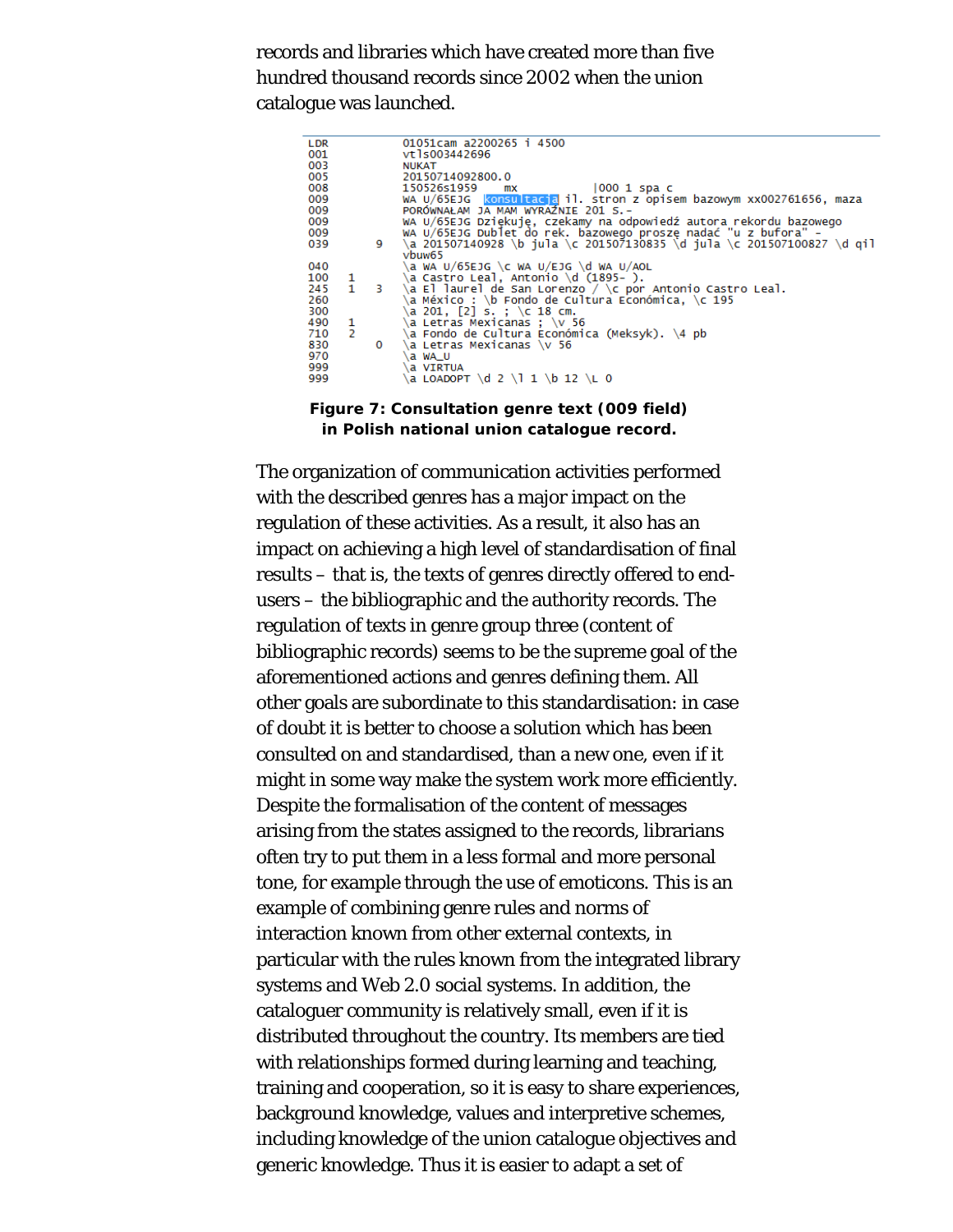practices, principles, norms and conventions of cooperation based on shared knowledge gained *a priori* and assumptions about the ways the community is organized. This common, mainly implicit knowledge is then exposed and enhanced with the common use of described genres: dialogue, memo, proposal and consultation aimed at producing texts of overriding genres: bibliographic and authority records.

## **Conclusion**

In human societies the creation and exchange of information occupies a special place, serving the achievement of socially shaped communication objectives. This activity is always conducted in relation to another society member in the specific context of place and time ([Skouvig, 2015,](#page-43-10) p. 136). Characteristics could be easily recognised within the information organization process, as described in this paper. The products of information organization, such as catalogues, bibliographies and libraries can be treated as genres of documents and their collections. They are developed historically to enable communication through the implementation of writing and documentation activities. In this way, information organization becomes a part of social organization ([Andersen, 2004](#page-43-0), p. 93). The application of the theory of genres in information organization, namely in bibliographic description and representation of document content in information systems, enabling its retrieval and archiving, enables better understanding of the social role of literary works, both scholarly and popular, and information organization activities as part of this. It can be assumed that information organization and information retrieval in information systems are as complex as text manipulation (writing and reading) activities, and they mutually constitute themselves.

Genre analysis applied to the study of information organization in information systems enables understanding of information organization as a complex social intermediary system placed between communication participants. In information organization, traditionally the focus was on primary text genres, the most obvious element of every information system. Andersen (e.g. [2004,](#page-43-0) [2008a, 2008b](#page-43-0), [2015a](#page-43-0)) applied genre analysis to texts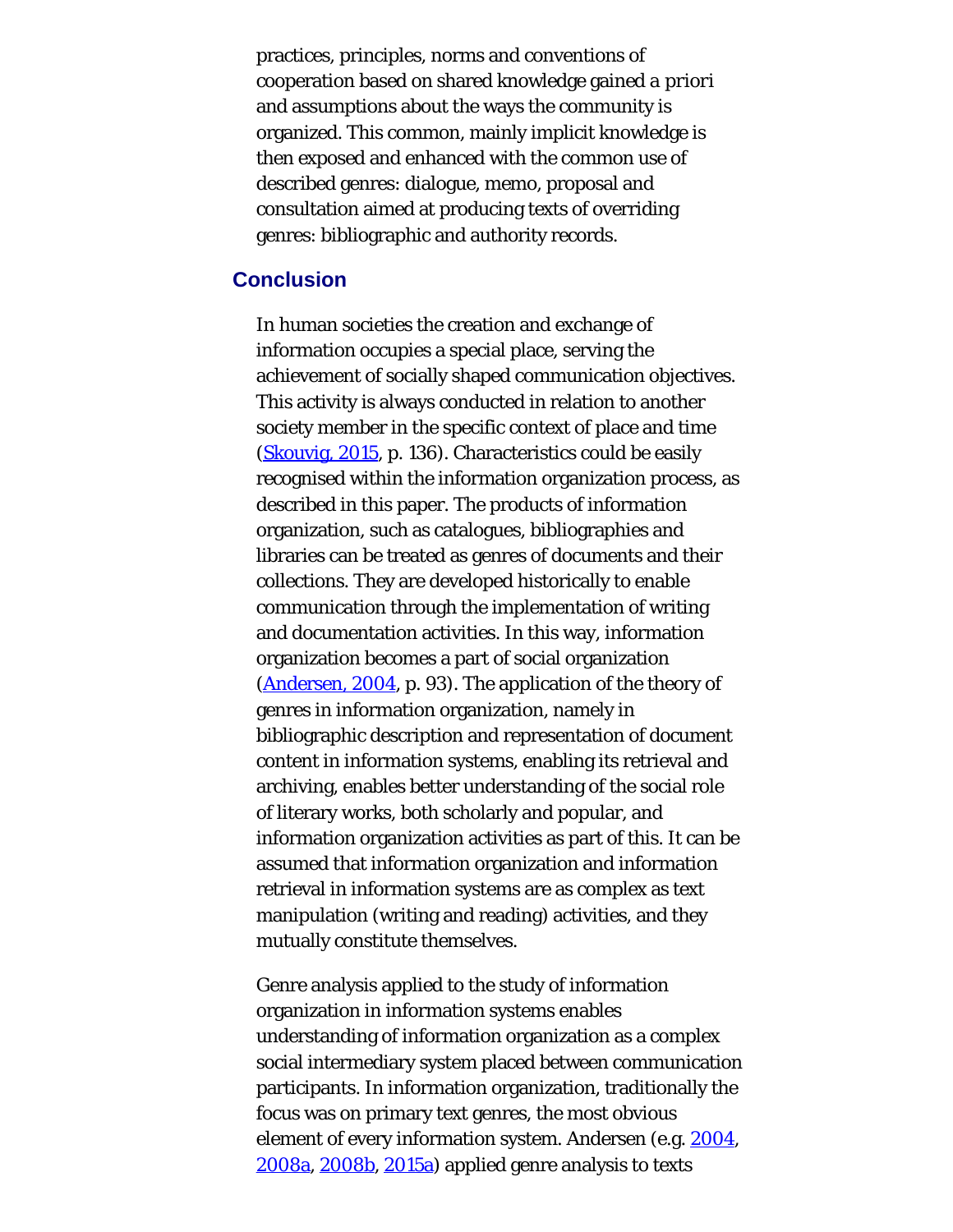(catalogues, bibliographies etc.) created by information organizers as mediation tools for the direct use of endusers. In the author's opinion it is necessary to expand the analysis to other text genres used in information organization, the existence of which is unknown even to some specialists in information organization, as they are hidden in every day information organization practices, shaped by local circumstances. The examples of such text genres are described in this paper. Such genres are known only to a specialised group of cataloguers, however the social activities within information organization regulated by genres strongly influence social practices related to the implementation of subsequent stages of social processes of information creation and exchange, understood as a part of general social reality. The conducted analysis helps to extract texts of many genres hidden in information organization practices, which in turn enables the description of social relations and activities associated with them. These genres are specific to the information organization situation described in this paper, and for that reason they can be used in the description of the situation.

All texts of five groups of genres analysed in this paper, particularly the four genres in genre group two, described in detail, are created for communication purposes, for the implementation of communication and epistemological tasks. Genres group two should receive special attention in information science research, as texts in this genre group are tools for information organization, specific to this discipline and therefore rarely used elsewhere. These texts are open to interpretation during information organization processes, in the course of which certain restrictions in access to information are formed. Texts in genre groups two and three are applied to facilitate the structuring of activities concerning textually mediated communication. Information organization performed in information systems (with the use of texts in genre groups four and five) involves the creation of representations (genre group three) of texts of publications (genre group one) with a variety of text tools described herein as belonging to genre group two. The creation of these texts and their use (reading) causes individual knowledge reorganization (modification) as regards people involved in these processes: writers (including authors of vocabularies,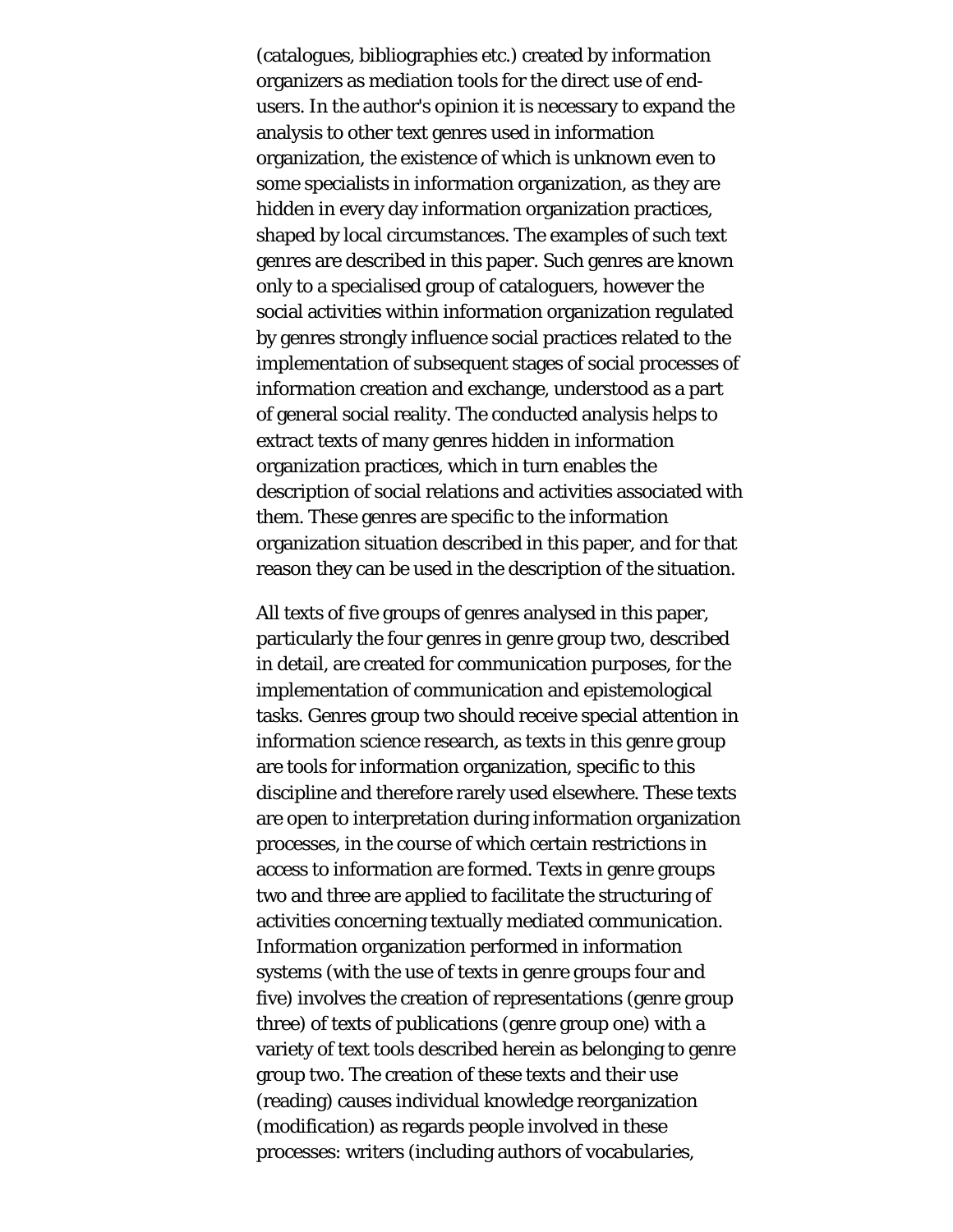instructions and bibliographic records) and readers (including information organizers). Text, regardless of its genre, is an information medium, which through the implementation of this textual expression, may be an object of socially organized processes. The organized information supports and strengthens the processes of personal knowledge organization.

Text genre plays an important role both as regards the activities of individuals and for social processes in which those individuals participate. Miller [\(1984](#page-43-0)) writes that genres are simultaneously used for the mediation of private intentions and social requirements. They combine the dimensions of individual (bibliographic record preparation), social ( process standardisation) and incidental rhetorical situations (individual cataloguer's decisions) with their reproducibility (cataloguing as routine activity) ([Miller, 1984](#page-43-0), p. 163). They are used for typical, socially defined communication purposes reached by individuals who apply them with private intentions in mind ([Bhatia, 2002](#page-43-0), p. 7). This means that they are a binding element, merging personal knowledge and cognitive processes with social processes of communication aimed at the exchange of information. In the first case one can consider genres from the position of cognitive psychology and psycholinguistics where genres are treated as a part of mental structures. In the second case genres are considered from the point of view of sociological research and treated as text message structures organizing society. In both cases, the primary object of the study is written or oral text. Information organization as a discipline can aggregate both points of view.

All modes of text genres used in information organization are a representation of a complicated configuration of knowledge structures of text creators and recipients. Information organization assumes the adequacy of genre knowledge structures of creators and recipients of texts used in activities. These texts, within many genres, perform a mediating role, enabling the unification of genre knowledge at the same time. This process was described in this paper and illustrated with examples of texts in genre group two. However, the communication process is often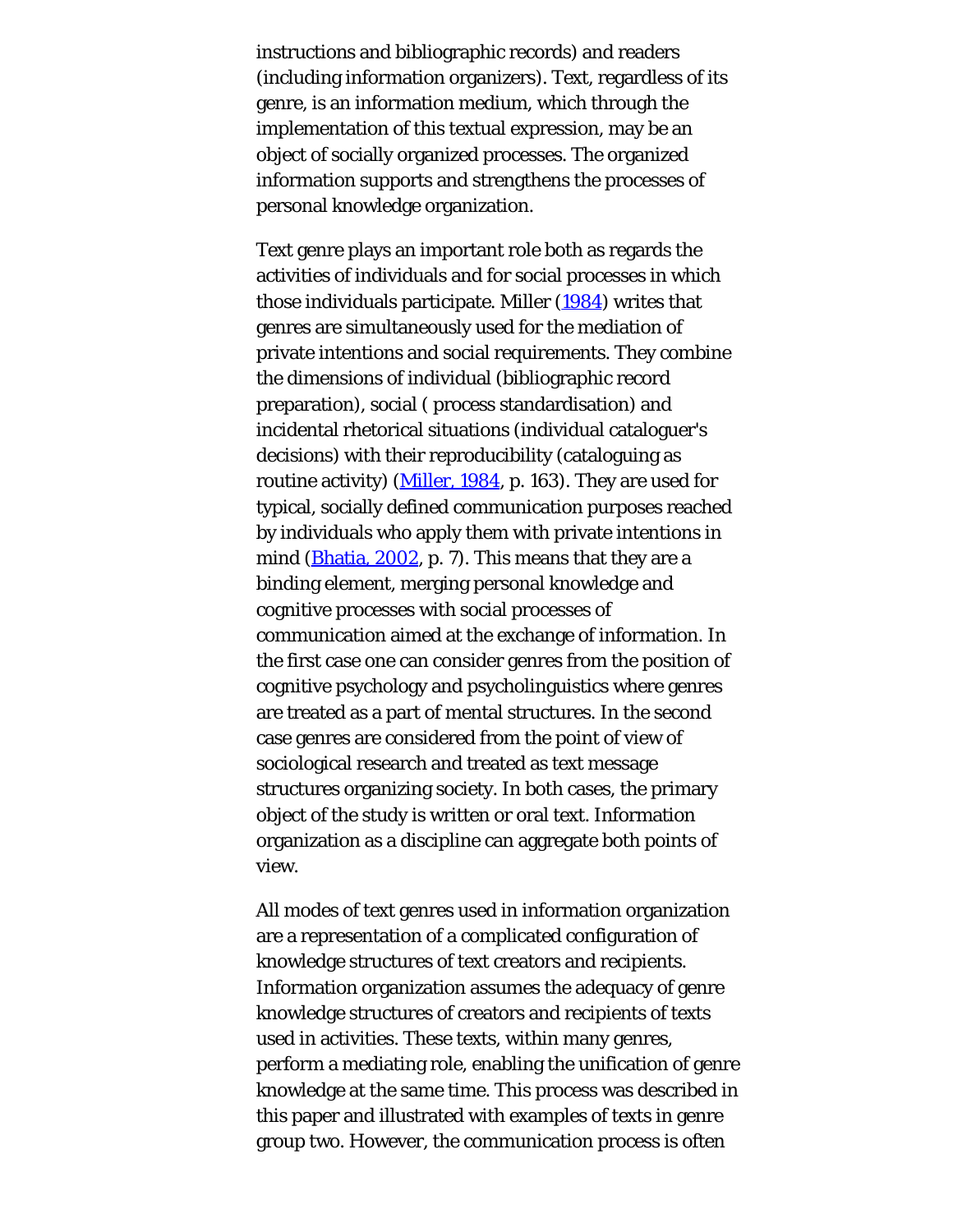disrupted, as initial knowledge states of the process participants are inadequate to the communicative situation. The text creators (information organizers) lack knowledge of the discipline and its genres and recipients (end-users) lack knowledge of the organization of information and its genres. In this case the important genres are so-called vocabulary genres (described as genre group two), that is, the standardised knowledge representations used to change the recipient's knowledge structures with the information provided by the text. These vocabularies, similarly to other vocabularies, are text tools used to produce other texts (genre group three and four), standardised with the common use of the text tools.

Information organizers create texts and use texts; they are both creators and consumers of texts, where genres play a connecting role for what is personal and what is collective, as is demonstrated in the last part of the paper. They enable the combination of specificity and individuality of activities serving the creation of texts used as primary document descriptions with globality and permanence of information organization and its institutions. In the course of these actions abstract structures are created serving to schematise some existential situations. This is done using pre-built structures, jointly used vocabularies (lists of elements and their authorised values) and interpretations (rules, relations, regulations, instructions, best practices), applied within social processes.

## <span id="page-38-0"></span>**About the author**

**Marek Nahotko** is an Associate Professor in the Institute of Information and Library Science, Jagiellonain University in Cracow, Poland. He received his MSc degree in Library and Information from Jagiellonian University and PhD from Wroclaw University, Poland. He can be contacted at: [marek.nahotko@uj.edu.pl](mailto:marek.nahotko@uj.edu.pl)

#### **References**

Åkesson, M., Ihlström, C. & Svensson, J. (2004). *Genre structured design patterns - the case of online newspapers*. Paper presented at the 27th Information Systems Research Seminar in Scandinavia, Falkenberg, Sweden.

Andersen, J. (2015a). Re-describing knowledge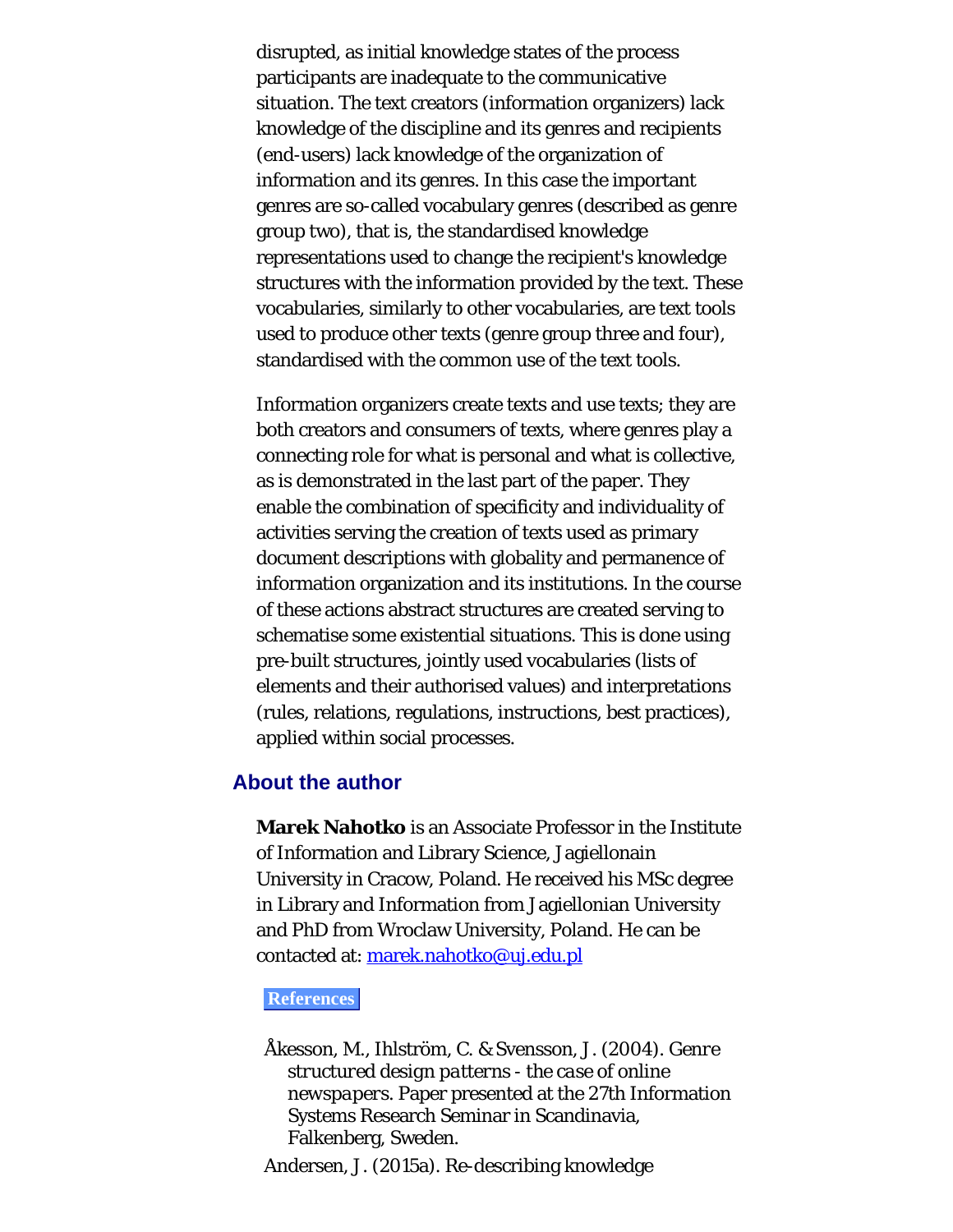organization – a genre and activity-based view. In J. Andersen (Ed.), *Genre theory in information studies* (pp. 13-42). Bingley, UK: Emerald.

- Andersen, J. (2015b). What genre theory does. In J. Andersen (Ed.), *Genre theory in information studies* (pp. 1-12). Bingley, UK: Emerald.
- Andersen, J. (2008a). The concept of genre in information studies. *Annual Review of Information Science and Technology, 42*(1), 339-367.
- Andersen, J. (2008b). LIS and genre: between people, texts, activity and situation. *Bulletin of the American Society for Information Science and Technology, 34*(5), 31-34.
- Andersen, J. (2004). *Analyzing the role of knowledge organization in scholarly communication: an inquiry into the intellectual foundation of knowledge organization*. Copenhagen: Department of Information Studies, Royal School of Library and Information Science. (Royal School of Library and Information Science Ph. D. dissertation).
- Andersen, J. (2002). Materiality of works: the bibliographic record as text. *Cataloging & Classification Quarterly, 33*(3/4), 39-65.
- Askehave, I. & Swales J. (2001). Genre identification and communicative purpose: a problem and possible solution. *Applied Linguistics, 22*(2), 195-212.
- Antunes, P., Costa, C., Pino, J. (2006). [The use of genre](http://www.webcitation.org/6lniAkhjD) [analysis in the design of electronic meeting systems.](http://www.webcitation.org/6lniAkhjD) *Information Research, 11*(3), paper 251. Retrieved from http://www.informationr.net/ir/11- 3/paper251.html (Archived by WebCite® at http://www.webcitation.org/6lniAkhjD).
- Auken, S. (2015). Utterance and function in genre studies: a literary perspective. In J. Andersen (Ed.), *Genre theory in information studies* (pp. 155-178). Bingley, UK: Emerald.
- Bakhtin, M. (1986). *Speech genres and other late essays*. Austin, TX: University of Texas Press.
- Bakhtin, M. & Medvedev, P. (1985). *The formal method in literary scholarship: a critical introduction to sociological poetics*. Cambridge, MA: Harvard University Press.
- Bawarshi, A.S. & Reiff, M.J. (2010). *Genre: an introduction to history, theory, research, and pedagogy*. West Lafayette, IN: Parlor Press.
- Bazerman, C. (2004). Speech acts, genres, and activity systems: how texts organize activity and people. In C. Bazerman & P. Prior (Eds.), *What writing does and*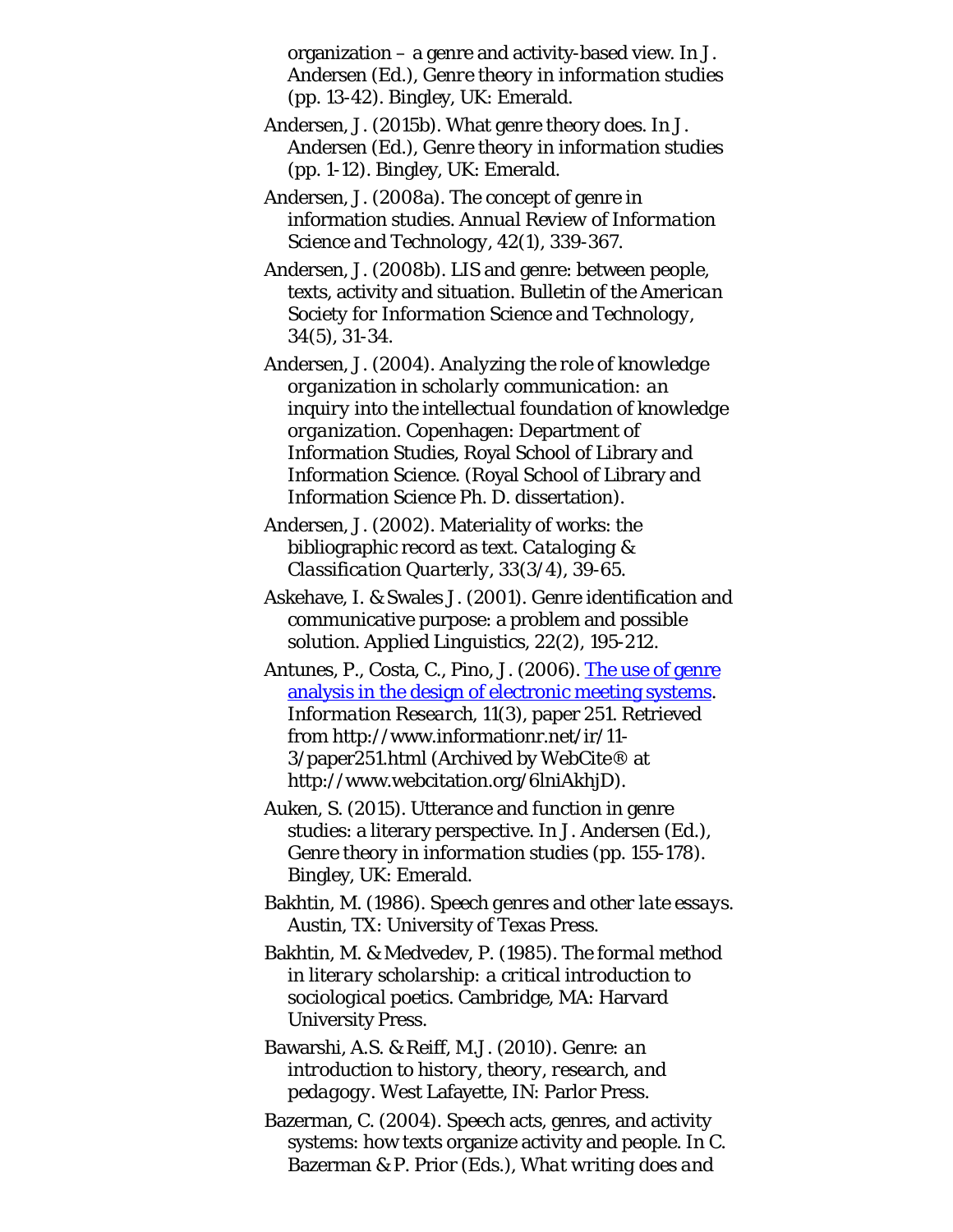*how it does it: an introduction to analyzing texts and textual practices* (pp. 309-340). Mahwah, NJ: Lawrence Erlbaum.

- Bazerman, C. (1994). Systems of genres and enactment of social intentions. In A. Freedman & A. Medway (Eds.), *Genre and the new rhetoric* (pp. 79-101). London: Taylor & Francis.
- Beghtol, C. (2001). The concept of genre and its characteristics. *Bulletin of the American Society for Information Science and Technology, 27*(2), 17-19.

Bermes, E. (2011). *[Convergence and interoperability: a](http://www.webcitation.org/6gFGQsrGB) [Linked Data perspective](http://www.webcitation.org/6gFGQsrGB)*. Paper presented at the World Library and Information Congress: 77th IFLA General Conference and Assembly, Puerto Rico. Retrieved from http://conference.ifla.org/past/ifla77/149-bermesen.pdf. (Archived by WebCite® at http://www.webcitation.org/6gFGQsrGB)

- Bhatia, V. (2002). Applied genre analysis: a multiperspective model. *Ibérica, 4*, 3-19.
- Broich, U. (1985). Fenomen der Markierung von Intertextualität. In U. Broich & M. Pfister (Eds.), *Intertextualität. Formen, Funktionen, anglistische Fallstudien* (pp. 31-47). Tübingen: Niemeyer.
- Broughton, V., Hansson, J., Hjörland, B., Lopez-Huertas, M. (2005). Knowledge organization. In L. Kajberg & L. Lorring (Eds.), *European curriculum reflections on library and information science education*, vol. 7 (pp. 133-148). Copenhagen: Royal School of Library and Information Science.
- Crossley, S. (2007). A chronotopic approach to genre analysis: an exploratory study. *English for Specific Purposes, 26*(1), 4-24.
- Crowston, K. & Kwaśnik B.H. (2003). Can documentgenre metadata improve information access to large digital collections? *Library Trends, 52*(2), 345-361.
- Devitt, A.J. (2004). *Writing genres*. Carbondale, IL: Southern Illinois University Press.
- Devitt, A.J. (1993). Generalizing about genre: new conceptions of the old concept. *College Composition and Communication, 44*(4), 573-586.
- Dillon, A. & Gushrowski, B. (2000). Genres and the Web: is the personal home page the first uniquely digital genre? *Journal of the American Society for Information Science, 51*(2), 202-205.
- Feinberg, M. (2015). Genres without writers: information systems and distributed authorship. In J. Andersen (Ed.), *Genre theory in information studies*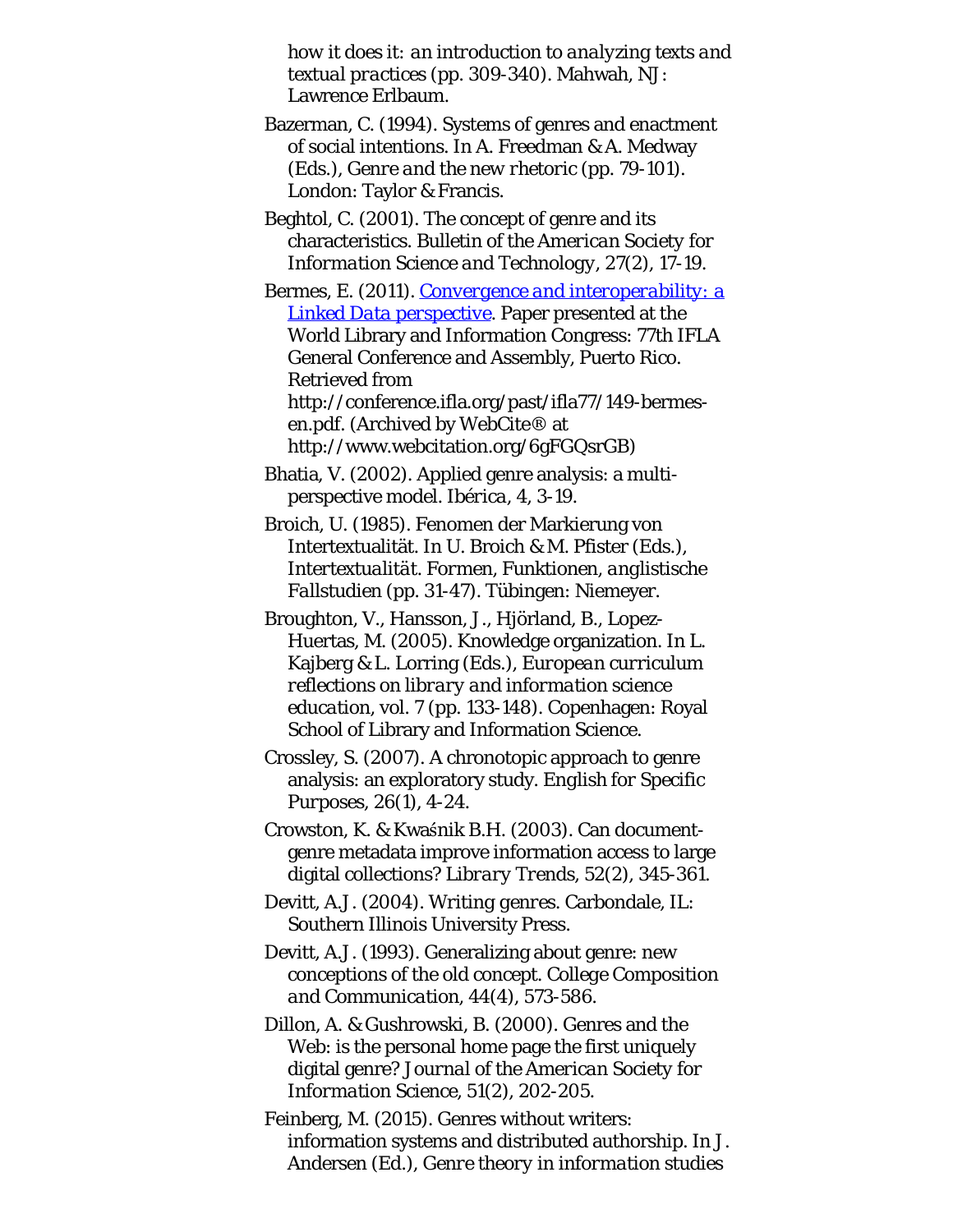(pp. 43-66). Bingley, UK: Emerald.

- Feinberg, M. (2011). How information systems communicate as documents: the concept of authorial voice. *Journal of Documentation, 67*(6), 1015-1037.
- Foscarini, F. (2013). [Record as social action:](http://www.webcitation.org/6lnimt3Qx) [understanding organizational records through the](http://www.webcitation.org/6lnimt3Qx) [lens of genre theory](http://www.webcitation.org/6lnimt3Qx). *Information Research, 18*(3), paper C08. Retrieved from http://www.informationr.net/ir/18- 3/colis/paperC08.html#. (Archived by WebCite® at http://www.webcitation.org/6lnimt3Qx)
- Freedman, A. & Medway, P. (Eds.). (1994). *Genre and new rhetoric*. London: Taylor & Francis.

Frow, J. (2015). *Genre*. London: Routledge.

- Geisler, C., Bazerman, C, Doheny-Farina, S., Gurak, L., Haas, C., Johnson-Eilola, J. … Yates, J. (2001). IText. Future directions for research on the relationship between information technology and writing. *Journal of Business and Technical Communication, 15*(3), 269-308.
- Gunnarsson, M. (2011). *[Classification along genre](http://www.webcitation.org/6gFG26L7E) [dimensions. Exploring a multidisciplinary problem](http://www.webcitation.org/6gFG26L7E)*. Borås, Sweden: University of Borås. (University of Borås PhD. Dissertation). Retrieved from http://hdl.handle.net/2320/7920. (Archived by WebCite® at

http://www.webcitation.org/6gFG26L7E)

- Hajibayova, L. & Elin, J. (2014). User-generated genre tags through the lens of genre theories. In W. Babik (Ed.), *Knowledge organization in the 21st century: between historical patterns and future prospects: proceedings of the thirteenth international ISKO conference* (pp. 390-396). Würzburg: Ergon. (Advances in Knowledge Organization, 14).
- Hanks, W. (1987). Discourse genres in a theory of practice. *American Ethnologist, 14*(4), 668-692.
- Hjørland, B. (2002). Domain analysis in information science: eleven approaches – traditional as well as innovative. *Journal of Documentation, 58*(4), 422- 462.
- Hodge, G. (2000). *[Systems of knowledge organization](http://www.webcitation.org/6gFG26L7O) [for digital libraries: beyond traditional authority](http://www.webcitation.org/6gFG26L7O) [files](http://www.webcitation.org/6gFG26L7O)*. Retrieved from Digital Library Federation Website http://www.clir.org/pubs/reports/pub91/pub91.pdf. (Archived by WebCite® at

http://www.webcitation.org/6gFG26L7O)

Hopkins, A. & Dudley-Evans, T. (1988). A genre-based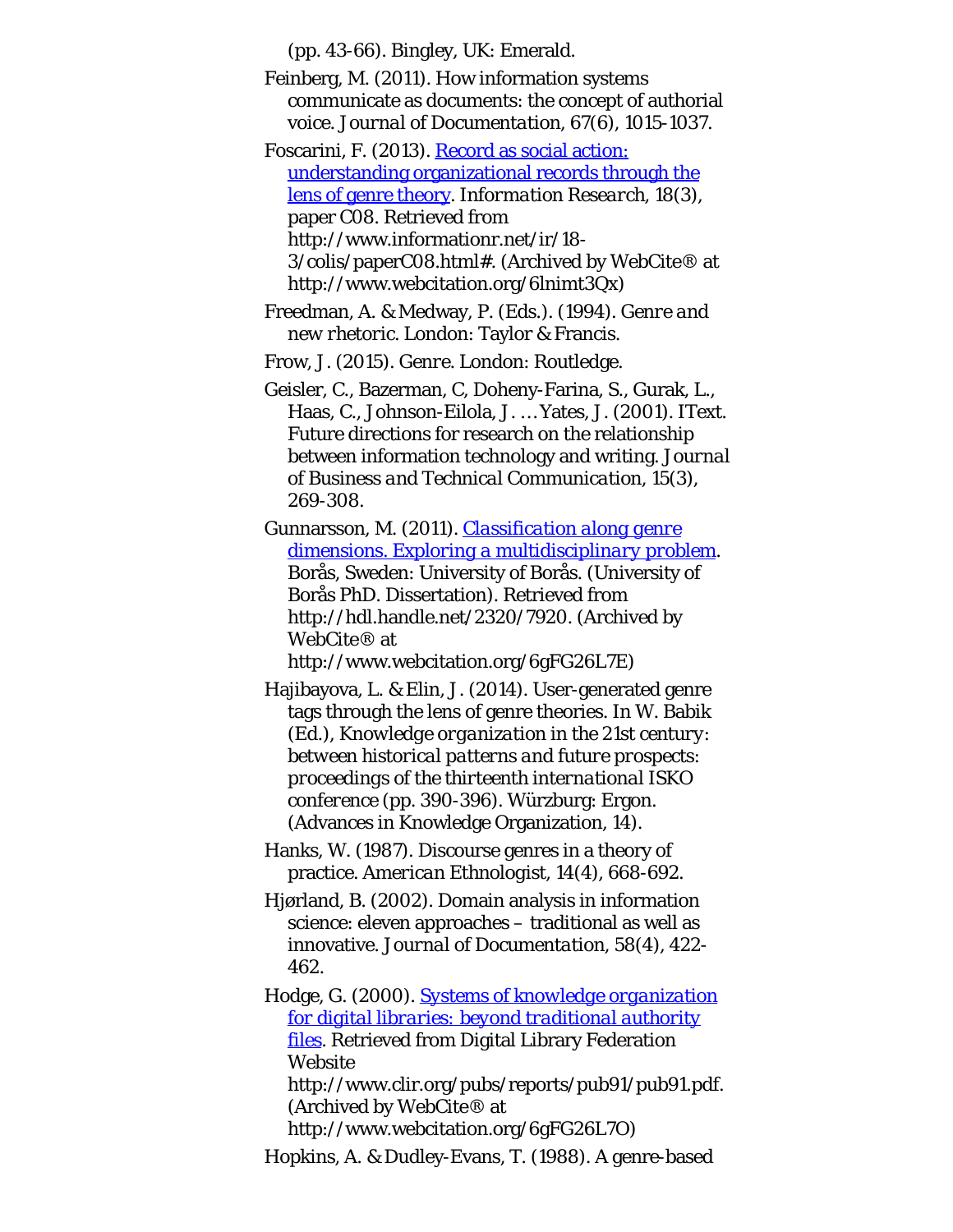investigations of the discussions sections in articles and dissertations. *English for Specific Purposes, 7*(2), 113-122.

- Hyland, K. (1992). Genre analysis: just another fad? *English Teaching Forum, 30*(2), 14-17.
- Kjellberg, S. (2009). [Scholarly blogging practice as](http://www.webcitation.org/6lniZEI22) [situated genre: an analytical framework based on](http://www.webcitation.org/6lniZEI22) [genre theory.](http://www.webcitation.org/6lniZEI22) *Information Research, 14*(3), paper 410. Retrieved from http://www.informationr.net/ir/14-3/paper410.html (Archived by WebCite® at http://www.webcitation.org/6lniZEI22)
- Kwaśnik, B.H., Crowston, K., Nilan, M., Roussinov, D. (2001). Identifying document genre to improve Web search effectiveness. *Bulletin of the Association for Information Science and Technology, 27*(2), 20-22.
- Mandler, J. (1984). *Stories, scripts, and scenes: aspects of schema theory*. Hillsdale, NJ: Erlbaum.
- Miller, C. (1984). Genre as social action. *Quarterly Journal of Speech, 70*(2), 151-167.
- Montesi, M. (2010). Genre analysis of bookmarked webpages. *Online Information Review, 34*(6), 954- 971.
- Montesi, M. & Navarrete, T. (2008). Classifying web genres in context: a case study documenting the web genres used by a software engineer. *Information Processing and Management, 44*(4), 1410-1430.
- Montesi, M. & Owen J.M. (2008). Research journal articles as document genres: exploring their role in knowledge organization. *Journal of Documentation, 64*(1), 143-167.
- Nahotko, M. (2016). Genre groups in knowledge organization. *Cataloging & Classification Quarterly, 54*(8), 553-582.
- Nahotko, M. (2014). Współdziałanie metadanych w chmurze. *Przegląd Biblioteczny, 82*(1), 3-24.
- Neale, S. (1995). Questions of genre. In O. Boyd-Barrett, C. Newbold (Eds.), *Approaches to media: a reader* (pp. 460-472). London: Arnold.
- Orlikowski, W. & Yates, J. (1994). Genre repertoire: the structuring of communicative practices in organizations. *Administrative Science Quarterly, 39*(4), 541-574.
- Puchmüller, A. & Puebla, M. (2008). Analysis of the organizational and informational value of links in psychology and geology popular science hyperarticles. *Revista Signos- Estudios de Lingüística, 41*(68), 423-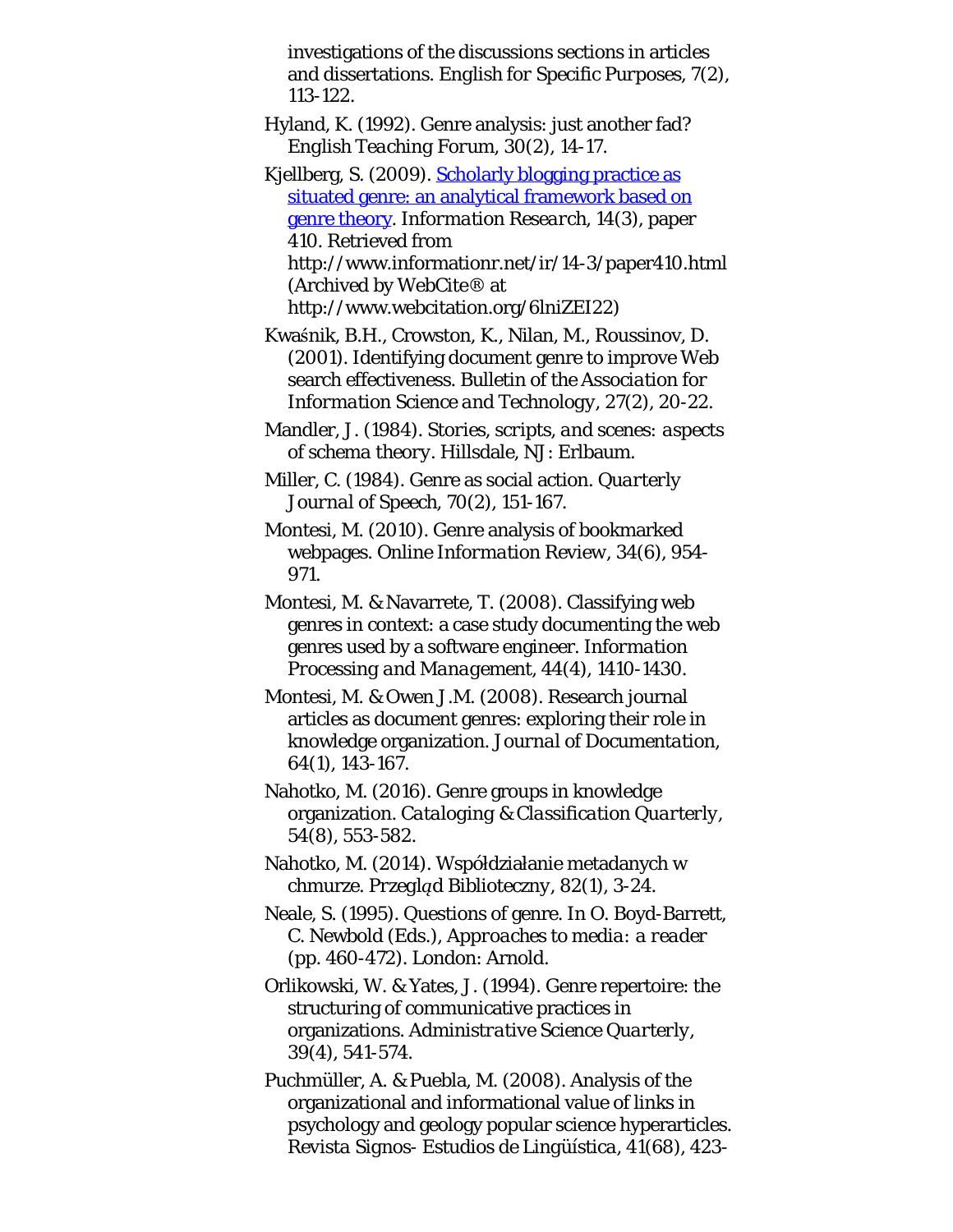<span id="page-43-0"></span>437.

<span id="page-43-7"></span><span id="page-43-6"></span>Rosso, M.A. (2005). *[Using genre to improve Web](http://www.webcitation.org/6gFGcXcQU) [search](http://www.webcitation.org/6gFGcXcQU)*. Chapel Hill, NC: University of North Carolina, Chapel Hill. (University of North Carolina PhD. Dissertation). Retrieved from http://citeseerx.ist.psu.edu/viewdoc/download? doi=10.1.1.101.7660&rep=rep1&type=pdf. (Archived by WebCite® at http://www.webcitation.org/6gFGcXcQU)

<span id="page-43-5"></span>Roussinov, D., Crowston, K., Nilan, M., Kwasnik, B., Cai, J., Liu, X. (2001). [Genre based navigation on the Web](http://www.webcitation.org/6gFGvN02M). In *Proceedings of the 34th Annual Hawaii Conference on System Sciences*. Retrieved from http://surface.syr.edu/cgi/viewcontent.cgi? article=1117&context=istpub. (Archived by WebCite® at http://www.webcitation.org/6gFGvN02M)

<span id="page-43-9"></span>Schryer, C. & Spoel, P. (2005). Genre theory, health-care discourse, and professional identity formation. *Journal of Business and Technical Communication, 19*(3), 249-278.

<span id="page-43-10"></span>Skouvig, L. (2015). Genres of war: informing a city. In J. Andersen (Ed.), *Genre theory in information studies* (pp. 133-154). Bingley, UK: Emerald.

<span id="page-43-2"></span>Swales, J. (2009). Worlds of genre – metaphors of genre. In C. Bazerman, A. Bonini, D. Figueiredo (Eds.), *Genre in a changing world* (pp. 3-16). West Lafayette, IN: Parlor Press.

<span id="page-43-1"></span>Swales, J.M. (1990). *Genre analysis: English in academic and research settings*. Cambridge: Cambridge University Press.

<span id="page-43-3"></span>Vaughan, M.W. & Dillon, A. (2006). Why structure and genre matter for users of digital information: a longitudinal experiment with readers of a web-based newspaper. *International Journal of Human-Computer Studies, 64*(6), 502-526.

<span id="page-43-8"></span>Yates, J. & Orlikowski, W. (2002). Genre systems: structuring interaction through communicative norms. *Journal of Business Communication, 39*(1), 13-35.

<span id="page-43-4"></span>Yates, J. & Orlikowski, W. (1992). Genres of organizational communication: a structurational approach to studying communication and media. *The Academy of Management Review, 17*(2), 299-326.